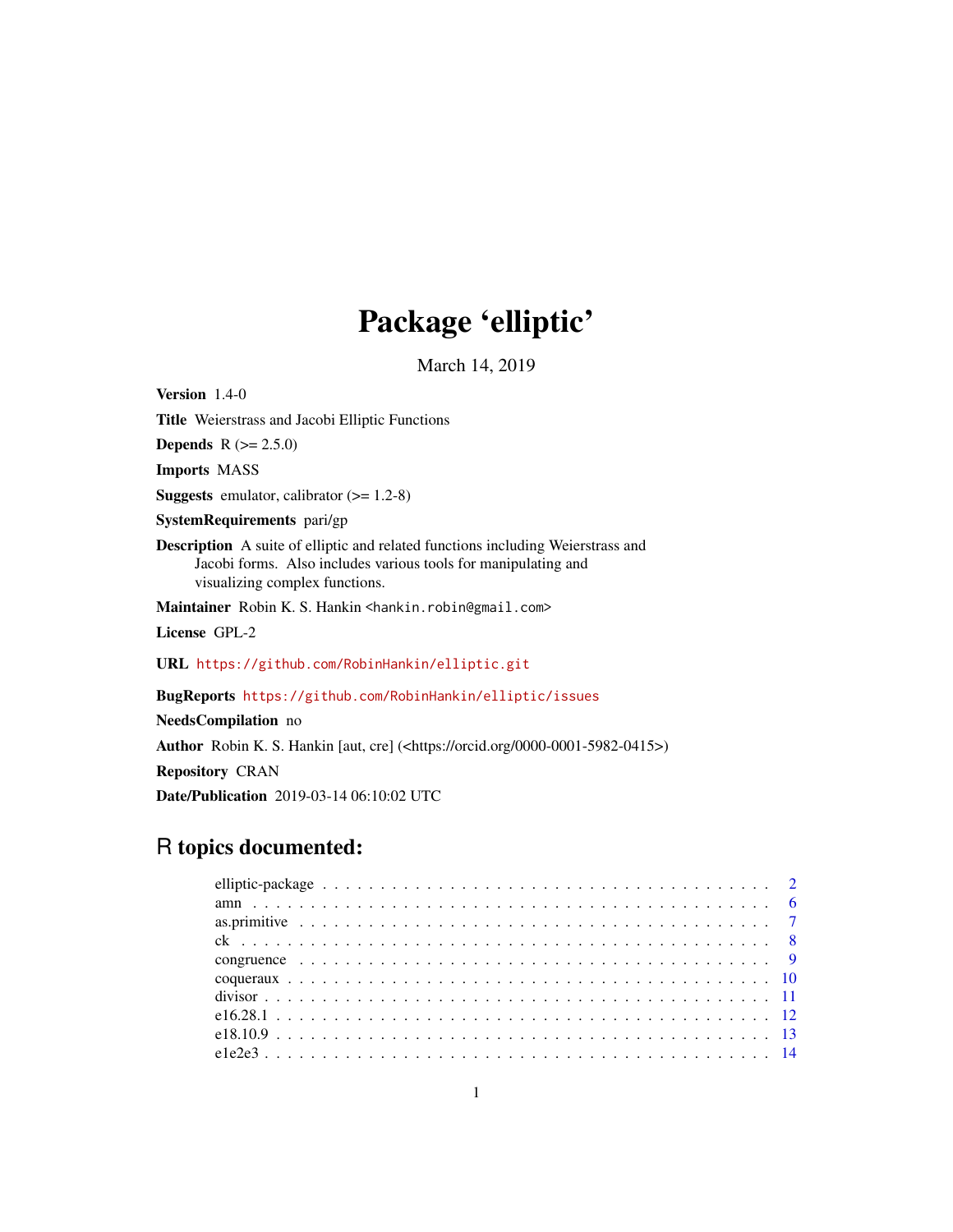<span id="page-1-0"></span>

|                                                                                                                                                                                                                                                                                                                                                                                                                                                                                      | 15 |
|--------------------------------------------------------------------------------------------------------------------------------------------------------------------------------------------------------------------------------------------------------------------------------------------------------------------------------------------------------------------------------------------------------------------------------------------------------------------------------------|----|
|                                                                                                                                                                                                                                                                                                                                                                                                                                                                                      |    |
| eta                                                                                                                                                                                                                                                                                                                                                                                                                                                                                  | 17 |
|                                                                                                                                                                                                                                                                                                                                                                                                                                                                                      | 18 |
|                                                                                                                                                                                                                                                                                                                                                                                                                                                                                      | 19 |
|                                                                                                                                                                                                                                                                                                                                                                                                                                                                                      | 20 |
| half.periods<br><u>and a discussion of the set of the set of the set of the set of the set of the set of the set of the set of the set of the set of the set of the set of the set of the set of the set of the set of the set of the set of the</u><br>$\sim$ $\sim$ $\sim$<br>$\sim$ $\sim$<br>1.1.1.1.1<br>$\sim$<br>$\sim$<br>$\sim$                                                                                                                                             | 22 |
| J<br>$\mathbb{R}^2$ . The same $\mathbb{R}^2$<br>$\ddot{\phantom{0}}$<br>$\ddot{\phantom{0}}$<br>$\mathbf{r}$<br>$\ddot{\phantom{a}}$<br>$\ddot{\phantom{a}}$<br>$\mathbf{r}$<br>$\overline{a}$<br>$\ddot{\phantom{a}}$<br>$\mathbf{r}$<br>$\cdot$                                                                                                                                                                                                                                   | 23 |
| $K$ .fun<br>$\sim$ $\sim$                                                                                                                                                                                                                                                                                                                                                                                                                                                            | 24 |
|                                                                                                                                                                                                                                                                                                                                                                                                                                                                                      | 25 |
| lattice $\ldots \ldots \ldots \ldots \ldots \ldots \ldots \ldots \ldots \ldots$                                                                                                                                                                                                                                                                                                                                                                                                      | 26 |
| $limit \dots \dots$<br>$\ddot{\phantom{a}}$                                                                                                                                                                                                                                                                                                                                                                                                                                          | 26 |
|                                                                                                                                                                                                                                                                                                                                                                                                                                                                                      | 27 |
|                                                                                                                                                                                                                                                                                                                                                                                                                                                                                      | 28 |
| mob<br>and a straight and a                                                                                                                                                                                                                                                                                                                                                                                                                                                          | 29 |
|                                                                                                                                                                                                                                                                                                                                                                                                                                                                                      | 30 |
| myintegrate<br>$\ddot{\phantom{a}}$<br>$\ddot{\phantom{0}}$<br>$\mathbf{r}$ . The state of the state $\mathbf{r}$<br>$\ddot{\phantom{1}}$<br>$\ddot{\phantom{0}}$<br>$\cdot$                                                                                                                                                                                                                                                                                                         |    |
|                                                                                                                                                                                                                                                                                                                                                                                                                                                                                      | 33 |
|                                                                                                                                                                                                                                                                                                                                                                                                                                                                                      | 34 |
| nome<br>and the state of the state of<br>and the second control of                                                                                                                                                                                                                                                                                                                                                                                                                   | 35 |
| Plaurent<br>$\overline{a}$                                                                                                                                                                                                                                                                                                                                                                                                                                                           | 36 |
| p1.tau                                                                                                                                                                                                                                                                                                                                                                                                                                                                               | 36 |
|                                                                                                                                                                                                                                                                                                                                                                                                                                                                                      | 37 |
| pari<br>$\sim$ $\sim$ $\sim$ $\sim$ $\sim$ $\sim$ $\sim$<br>$\mathbf{L}$                                                                                                                                                                                                                                                                                                                                                                                                             | 39 |
| sn<br>$\mathbf{r}$<br>$\sim$ $\sim$<br>$\sim$ $\sim$<br>$\mathbf{r}$<br>$\ddot{\phantom{0}}$                                                                                                                                                                                                                                                                                                                                                                                         | 40 |
| sqrti                                                                                                                                                                                                                                                                                                                                                                                                                                                                                | 42 |
|                                                                                                                                                                                                                                                                                                                                                                                                                                                                                      | 43 |
|                                                                                                                                                                                                                                                                                                                                                                                                                                                                                      | 44 |
| theta1.dash.zero<br>$\mathbf{L}$<br>$\ddot{\phantom{0}}$                                                                                                                                                                                                                                                                                                                                                                                                                             | 46 |
|                                                                                                                                                                                                                                                                                                                                                                                                                                                                                      | 46 |
| unimodular                                                                                                                                                                                                                                                                                                                                                                                                                                                                           | 47 |
| view.<br>$\mathbf{r}$ , $\mathbf{r}$ , $\mathbf{r}$ , $\mathbf{r}$ , $\mathbf{r}$ , $\mathbf{r}$ , $\mathbf{r}$<br>$\sim$<br><u>and a discussion of the set of the set of the set of the set of the set of the set of the set of the set of the set of the set of the set of the set of the set of the set of the set of the set of the set of the set of the</u><br>$\mathbf{r}$ , $\mathbf{r}$ , $\mathbf{r}$ , $\mathbf{r}$ , $\mathbf{r}$<br>$\mathbf{r}$<br>$\sim$<br>and a car | 49 |
| Weierstrass $P_1, \ldots, P_n$                                                                                                                                                                                                                                                                                                                                                                                                                                                       | 51 |
| $\mathbf{r}$ , $\mathbf{r}$ , $\mathbf{r}$ , $\mathbf{r}$ , $\mathbf{r}$<br>$\mathbf{r}$ , $\mathbf{r}$ , $\mathbf{r}$ , $\mathbf{r}$ , $\mathbf{r}$ , $\mathbf{r}$<br>$\sim$ $\sim$<br>$\mathbf{1}$<br>$\mathbf{L}^{\text{max}}$                                                                                                                                                                                                                                                    |    |
|                                                                                                                                                                                                                                                                                                                                                                                                                                                                                      | 54 |
|                                                                                                                                                                                                                                                                                                                                                                                                                                                                                      |    |

Weierstrass and Jacobi Elliptic Functions elliptic-package

# Description

**Index** 

A suite of elliptic and related functions including Weierstrass and Jacobi forms. Also includes various tools for manipulating and visualizing complex functions.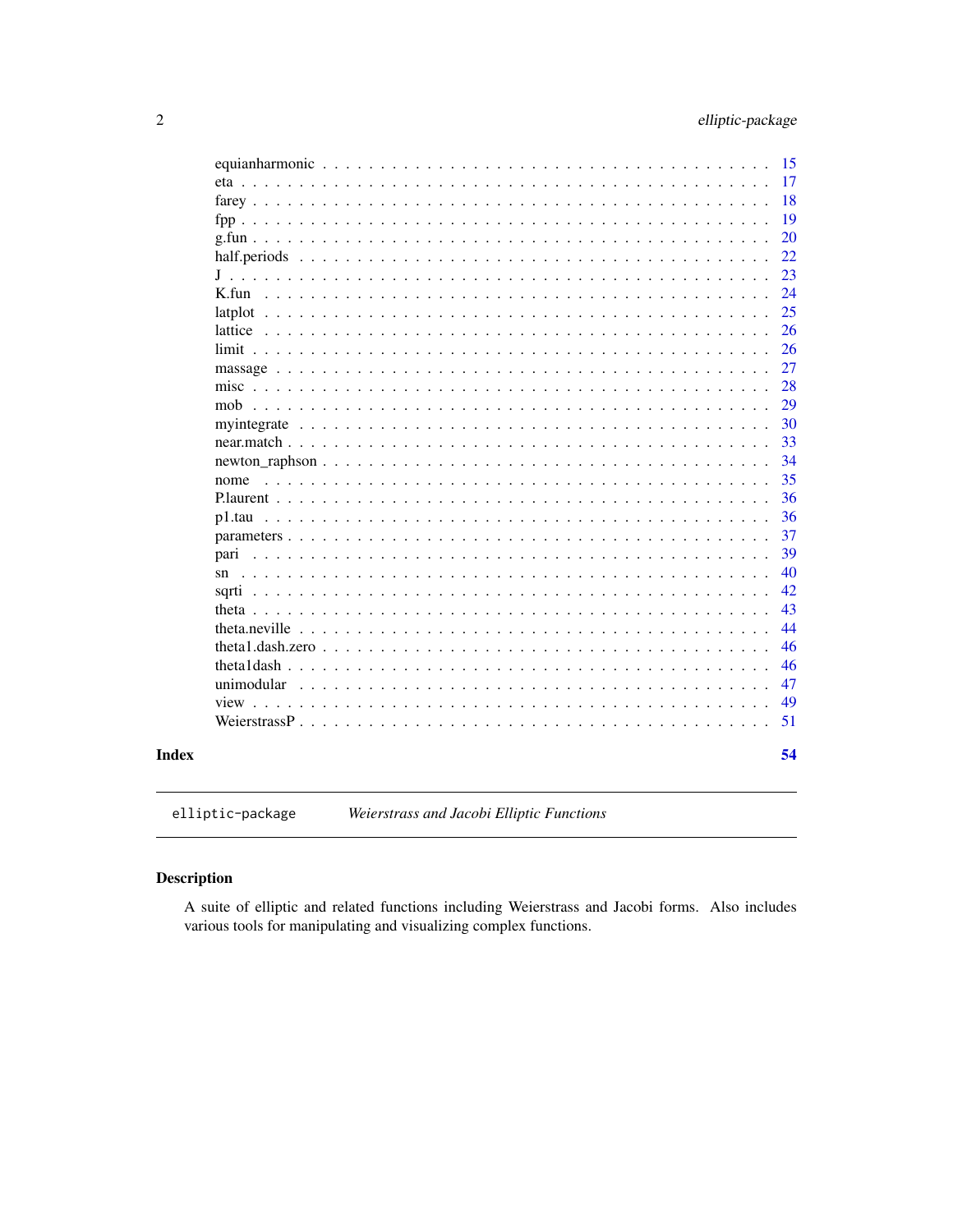# elliptic-package 3

# Details

The DESCRIPTION file:

| Package:            | elliptic                                                                                                |
|---------------------|---------------------------------------------------------------------------------------------------------|
| Version:            | 1.4-0                                                                                                   |
| Title:              | Weierstrass and Jacobi Elliptic Functions                                                               |
| Authors $@R$ :      | person(given=c("Robin", "K. S."), family="Hankin", role = c("aut", "cre"), email="hankin.robin@gm       |
| Depends:            | $R$ ( $>= 2.5.0$ )                                                                                      |
| Imports:            | <b>MASS</b>                                                                                             |
| Suggests:           | emulator, calibrator $(>= 1.2-8)$                                                                       |
| SystemRequirements: | pari/gp                                                                                                 |
| Description:        | A suite of elliptic and related functions including Weierstrass and Jacobi forms. Also includes various |
| Maintainer:         | Robin K. S. Hankin <hankin.robin@gmail.com></hankin.robin@gmail.com>                                    |
| License:            | $GPL-2$                                                                                                 |
| URL:                | https://github.com/RobinHankin/elliptic.git                                                             |
| BugReports:         | https://github.com/RobinHankin/elliptic/issues                                                          |
| Author:             | Robin K. S. Hankin [aut, cre] ( <https: 0000-0001-5982-0415="" orcid.org="">)</https:>                  |
|                     |                                                                                                         |

Index of help topics:

| $Im<$ -          | Manipulate real or imaginary components of an   |
|------------------|-------------------------------------------------|
|                  | object                                          |
| $\mathbf{J}$     | Various modular functions                       |
| K.fun            | quarter period K                                |
| P.laurent        | Laurent series for elliptic and related         |
|                  | functions                                       |
| WeierstrassP     | Weierstrass P and related functions             |
| amn              | matrix a on page 637                            |
| as.primitive     | Converts basic periods to a primitive pair      |
| ck               | Coefficients of Laurent expansion of            |
|                  | Weierstrass P function                          |
| congruence       | Solves mx+by=1 for x and y                      |
| coqueraux        | Fast, conceptually simple, iterative scheme for |
|                  | Weierstrass P functions                         |
| divisor          | Number theoretic functions                      |
| e16.28.1         | Numerical verification of equations 16.28.1 to  |
|                  | 16.28.5                                         |
| e18.10.9         | Numerical checks of equations 18.10.9-11, page  |
|                  | 650                                             |
| e1e2e3           | Calculate e1, e2, e3 from the invariants        |
| elliptic-package | Weierstrass and Jacobi Elliptic Functions       |
| equianharmonic   | Special cases of the Weierstrass elliptic       |
|                  | function                                        |
| eta              | Dedekind's eta function                         |
| farey            | Farey sequences                                 |
| fpp              | Fundamental period parallelogram                |
| g.fun            | Calculates the invariants g2 and g3             |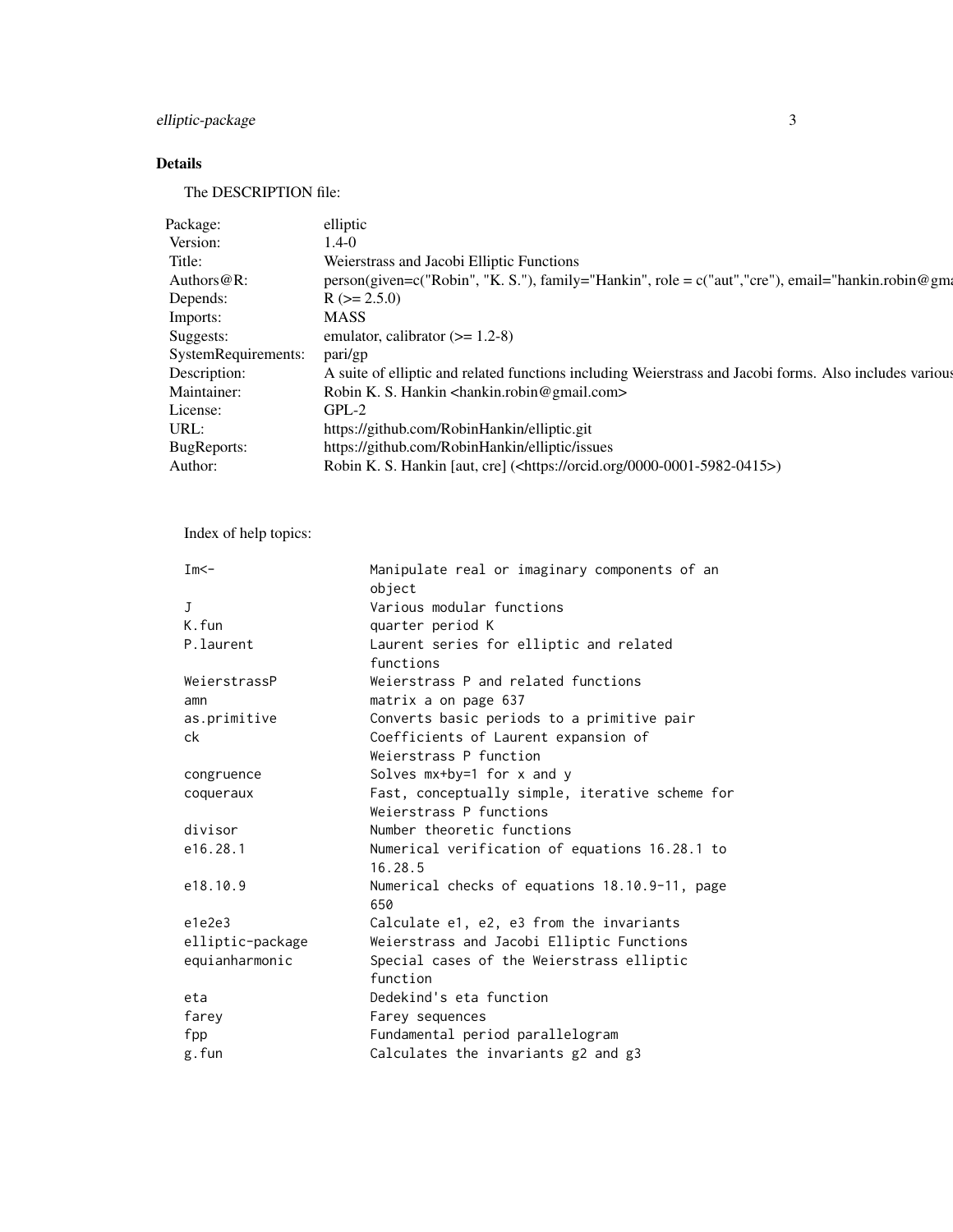| half.periods     | Calculates half periods in terms of e              |
|------------------|----------------------------------------------------|
| latplot          | Plots a lattice of periods on the complex plane    |
| lattice          | Lattice of complex numbers                         |
| limit            | Limit the magnitude of elements of a vector        |
| massage          | Massages numbers near the real line to be real     |
| mob              | Moebius transformations                            |
| myintegrate      | Complex integration                                |
| near.match       | Are two vectors close to one another?              |
| newton_raphson   | Newton Raphson iteration to find roots of          |
|                  | equations                                          |
| nome             | Nome in terms of m or k                            |
| p1.tau           | Does the right thing when calling $g2$ . fun() and |
|                  | g3.fun()                                           |
| parameters       | Parameters for Weierstrass's P function            |
| pari             | Wrappers for PARI functions                        |
| sn               | Jacobi form of the elliptic functions              |
| sqrti            | Generalized square root                            |
| theta            | Jacobi theta functions 1-4                         |
| theta.neville    | Neville's form for the theta functions             |
| theta1.dash.zero | Derivative of thetal                               |
| theta1dash       | Derivatives of theta functions                     |
| unimodular       | Unimodular matrices                                |
| view             | Visualization of complex functions                 |

The primary function in package **elliptic** is  $P()$ : this calculates the Weierstrass  $\varphi$  function, and may take named arguments that specify either the invariants g or half periods Omega. The derivative is given by function Pdash and the Weierstrass sigma and zeta functions are given by functions sigma() and zeta() respectively; these are documented in ?P. Jacobi forms are documented under ?sn and modular forms under ?J.

Notation follows Abramowitz and Stegun (1965) where possible, although there only real invariants are considered; ?e1e2e3 and ?parameters give a more detailed discussion. Various equations from AMS-55 are implemented (for fun); the functions are named after their equation numbers in AMS-55; all references are to this work unless otherwise indicated.

The package uses Jacobi's theta functions (?theta and ?theta.neville) where possible: they converge very quickly.

Various number-theoretic functions that are required for (eg) converting a period pair to primitive form (?as.primitive) are implemented; see ?divisor for a list.

The package also provides some tools for numerical verification of complex analysis such as contour integration (?myintegrate) and Newton-Raphson iteration for complex functions (?newton\_raphson).

Complex functions may be visualized using view(); this is customizable but has an extensive set of built-in colourmaps.

#### Author(s)

#### NA

Maintainer: Robin K. S. Hankin <hankin.robin@gmail.com>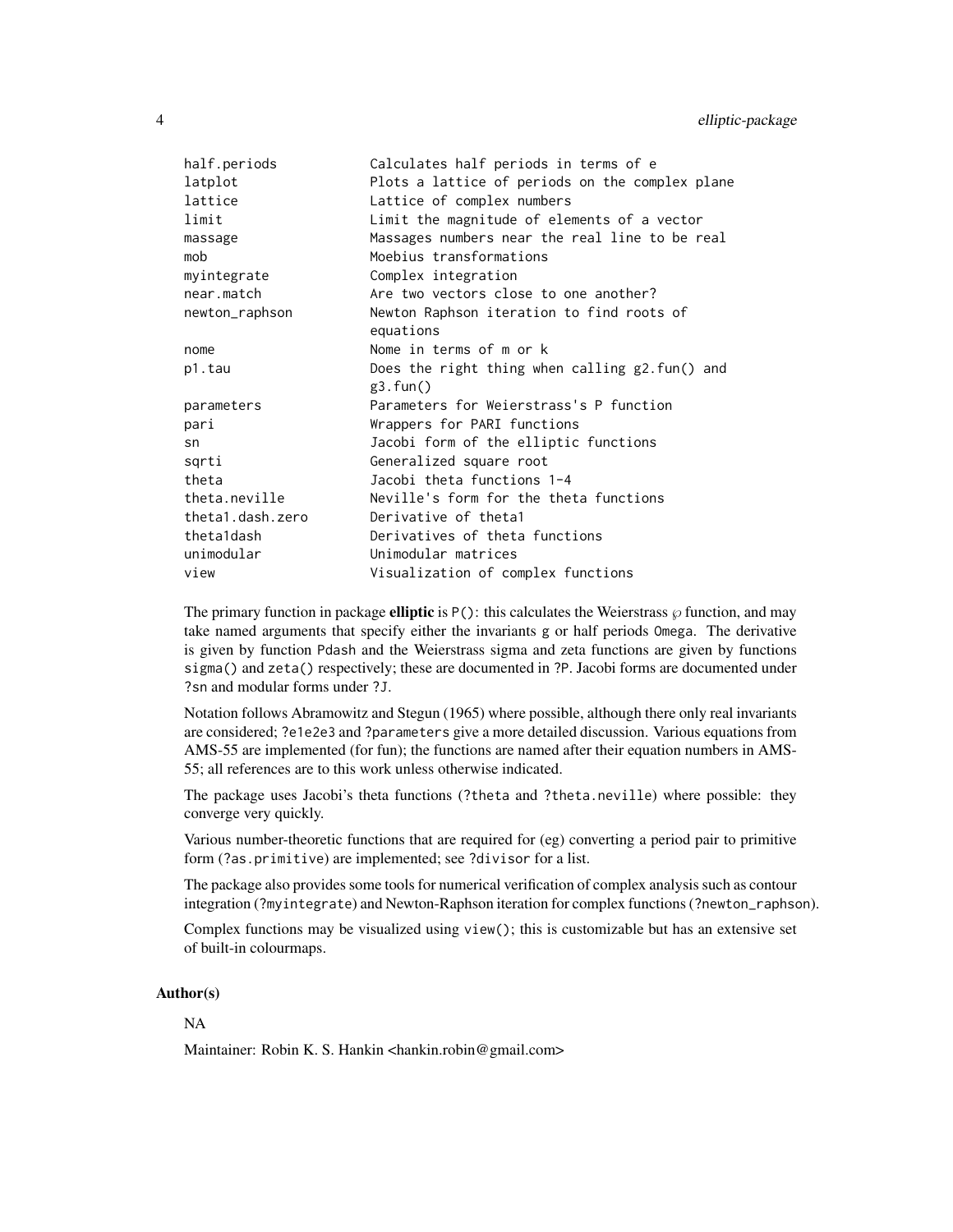# elliptic-package 5

#### References

- R. K. S. Hankin. *Introducing Elliptic, an R package for Elliptic and Modular Functions*. Journal of Statistical Software, Volume 15, Issue 7. February 2006.
- M. Abramowitz and I. A. Stegun 1965. *Handbook of Mathematical Functions.* New York, Dover.
- K. Chandrasekharan 1985. *Elliptic functions*, Springer-Verlag.
- E. T. Whittaker and G. N. Watson 1952. *A Course of Modern Analysis*, Cambridge University Press (fourth edition)
- G. H. Hardy and E. M. Wright 1985. *An introduction to the theory of numbers*, Oxford University Press (fifth edition)
- S. D. Panteliou and A. D. Dimarogonas and I. N .Katz 1996. *Direct and inverse interpolation for Jacobian elliptic functions, zeta function of Jacobi and complete elliptic integrals of the second kind*. Computers and Mathematics with Applications, volume 32, number 8, pp51-57
- E. L. Wachspress 2000. *Evaluating Elliptic functions and their inverses*. Computers and Mathematics with Applications, volume 29, pp131-136
- D. G. Vyridis and S. D. Panteliou and I. N. Katz 1999. *An inverse convergence approach for arguments of Jacobian elliptic functions*. Computers and Mathematics with Applications, volume 37, pp21-26
- S. Paszkowski 1997. *Fast convergent quasipower series for some elementary and special functions*. Computers and Mathematics with Applications, volume 33, number 1/2, pp181- 191
- B. Thaller 1998. *Visualization of complex functions*, The Mathematica Journal, 7(2):163–180
- J. Kotus and M. Urb\'anski 2003. *Hausdorff dimension and Hausdorff measures of Julia sets of elliptic functions*. Bulletin of the London Mathematical Society, volume 35, pp269-275

#### Examples

```
## Example 8, p666, RHS:
P(z=0.07 + 0.1i, g=c(10,2))## Now a nice little plot of the zeta function:
x \leq - seq(from=-4, to=4, len=100)
z \le outer(x, 1i*x, "+")
par(pty="s")
view(x,x,limit(zeta(z,c(1+1i,2-3i))),nlevels=3,scheme=1)
view(x,x,P(z*3,params=equianharmonic()),real=FALSE)
    ## Some number theory:
mobius(1:10)
plot(divisor(1:300,k=1),type="s",xlab="n",ylab="divisor(n,1)")
   ## Primitive periods:
as.primitive(c(3+4.01i , 7+10i))
as.primitive(c(3+4.01i, 7+10i), n=10) # Note difference
   ## Now some contour integration:
f \leftarrow function(z)\{1/z\}
```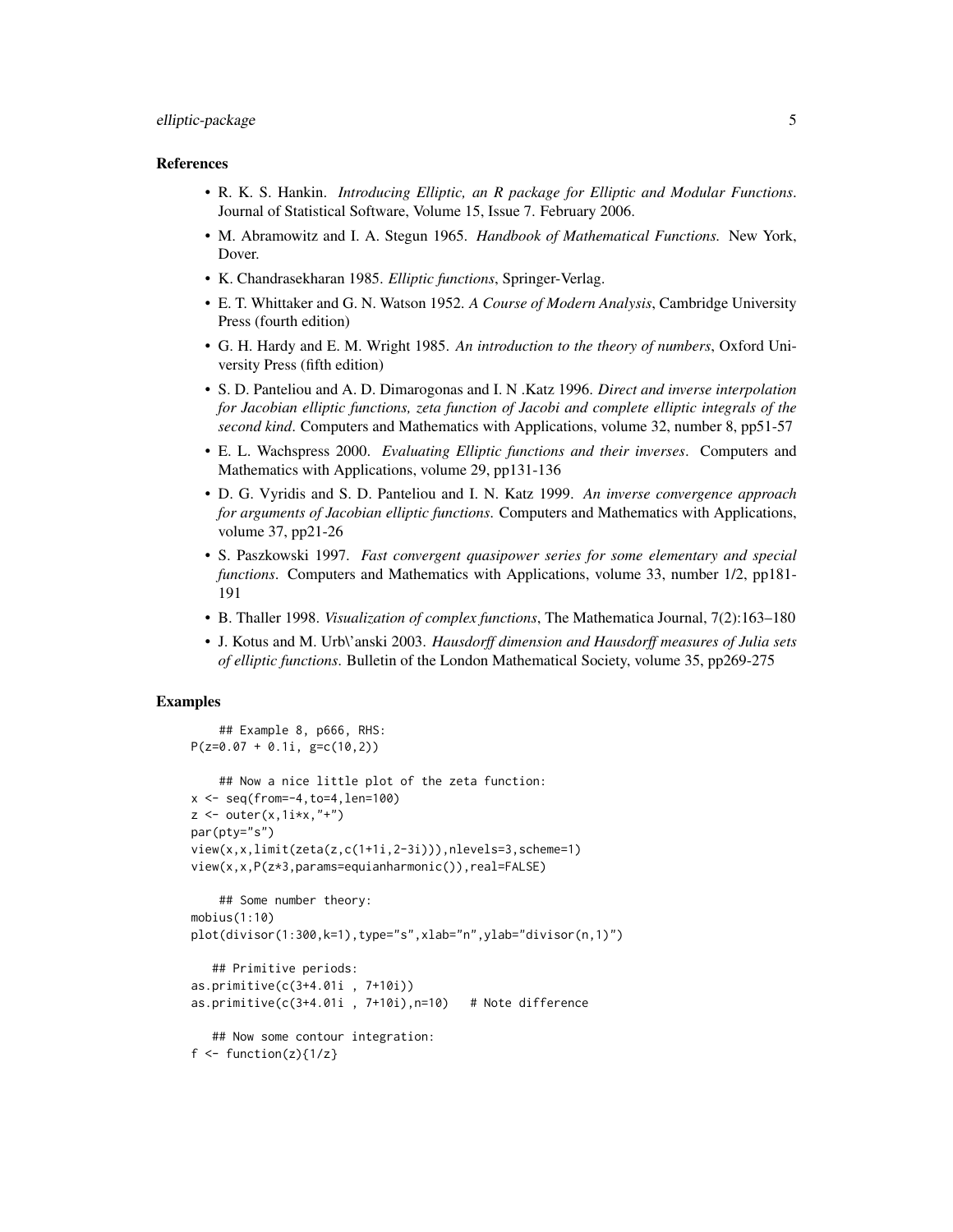```
\epsilon 6 amn
```

```
u <- function(x){exp(2i*pi*x)}
udash <- function(x){2i*pi*exp(2i*pi*x)}
integrate.contour(f,u,udash) - 2*pi*1i
```

```
x <- seq(from=-10,to=10,len=200)
z \leftarrow outer(x, 1i*x, "+")view(x,x,P(z,params=lemniscatic()),real=FALSE)
view(x,x,P(z,params=pseudolemniscatic()),real=FALSE)
view(x,x,P(z,params=equianharmonic()),real=FALSE)
```
amn *matrix a on page 637*

#### Description

Matrix of coefficients of the Taylor series for  $\sigma(z)$  as described on page 636 and tabulated on page 637.

#### Usage

amn(u)

# Arguments

u Integer specifying size of output matrix

# Details

Reproduces the coefficients  $a_{mn}$  on page 637 according to recurrence formulae 18.5.7 and 18.5.8, p636. Used in equation 18.5.6.

# Author(s)

Robin K. S. Hankin

# Examples

amn(12) #page 637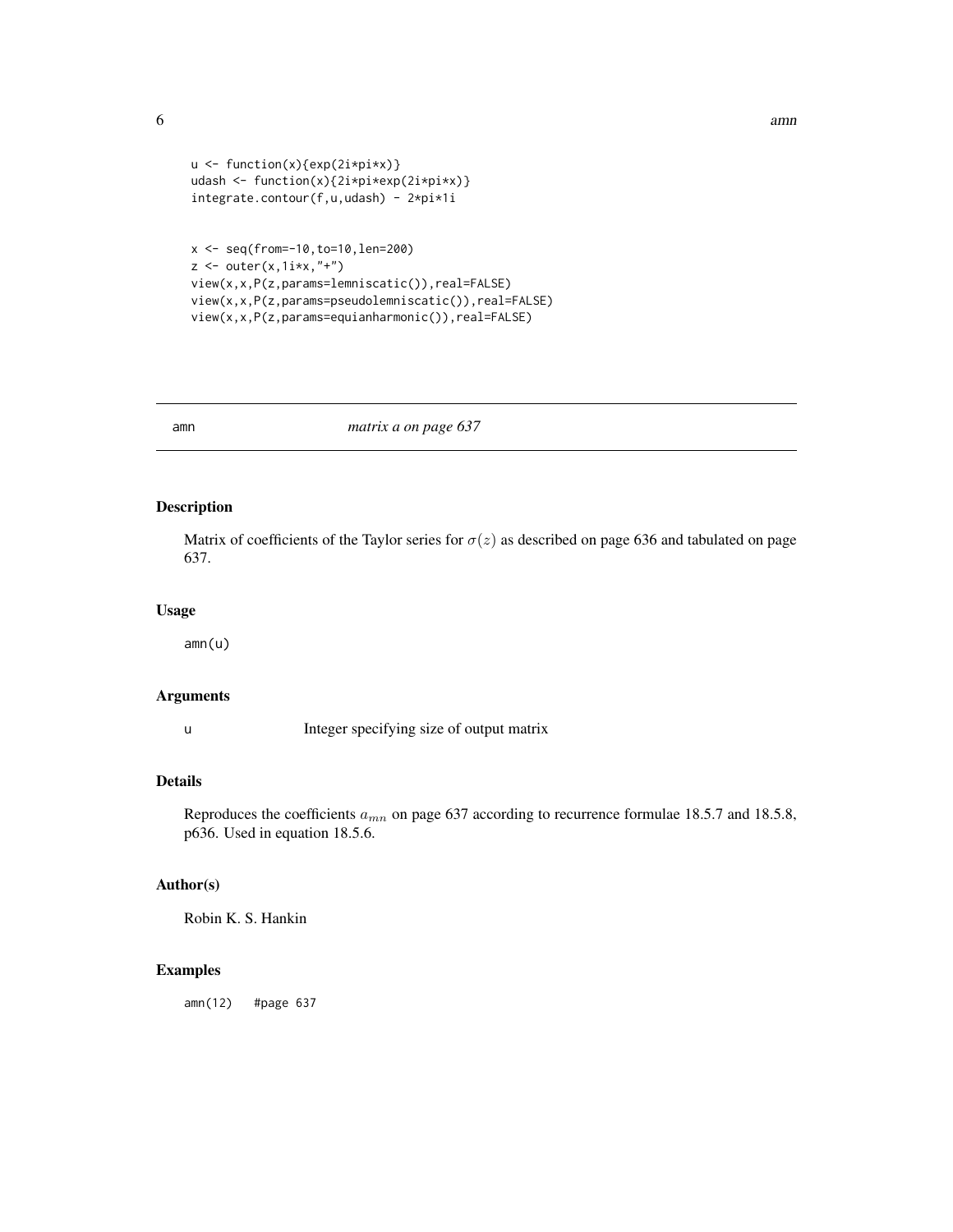<span id="page-6-1"></span><span id="page-6-0"></span>

Given a pair of basic periods, returns a primitive pair and (optionally) the unimodular transformation used.

# Usage

```
as.primitive(p, n = 3, tol = 1e-05, give.answers = FALSE)
is.primitive(p, n = 3, tol = 1e-05)
```
#### Arguments

| p            | Two element vector containing the two basic periods                                                                                                                                         |
|--------------|---------------------------------------------------------------------------------------------------------------------------------------------------------------------------------------------|
| n            | Maximum magnitude of matrix entries considered                                                                                                                                              |
| tol          | Numerical tolerance used to determine reality of period ratios                                                                                                                              |
| give.answers | Boolean, with TRUE meaning to return extra information (unimodular matrix and<br>the magnitudes of the primitive periods) and default FALSE meaning to return<br>just the primitive periods |

# Details

Primitive periods are not unique. This function follows Chandrasekharan and others (but not, of course, Abramowitz and Stegun) in demanding that the real part of p1, and the imaginary part of p2, are nonnegative.

#### Value

|      | If give. answers is TRUE, return a list with components |
|------|---------------------------------------------------------|
| M    | The unimodular matrix used                              |
| p    | The pair of primitive periods                           |
| mags | The magnitudes of the primitive periods                 |

#### Note

Here, "unimodular" includes the case of determinant minus one.

# Author(s)

Robin K. S. Hankin

# References

K. Chandrasekharan 1985. *Elliptic functions*, Springer-Verlag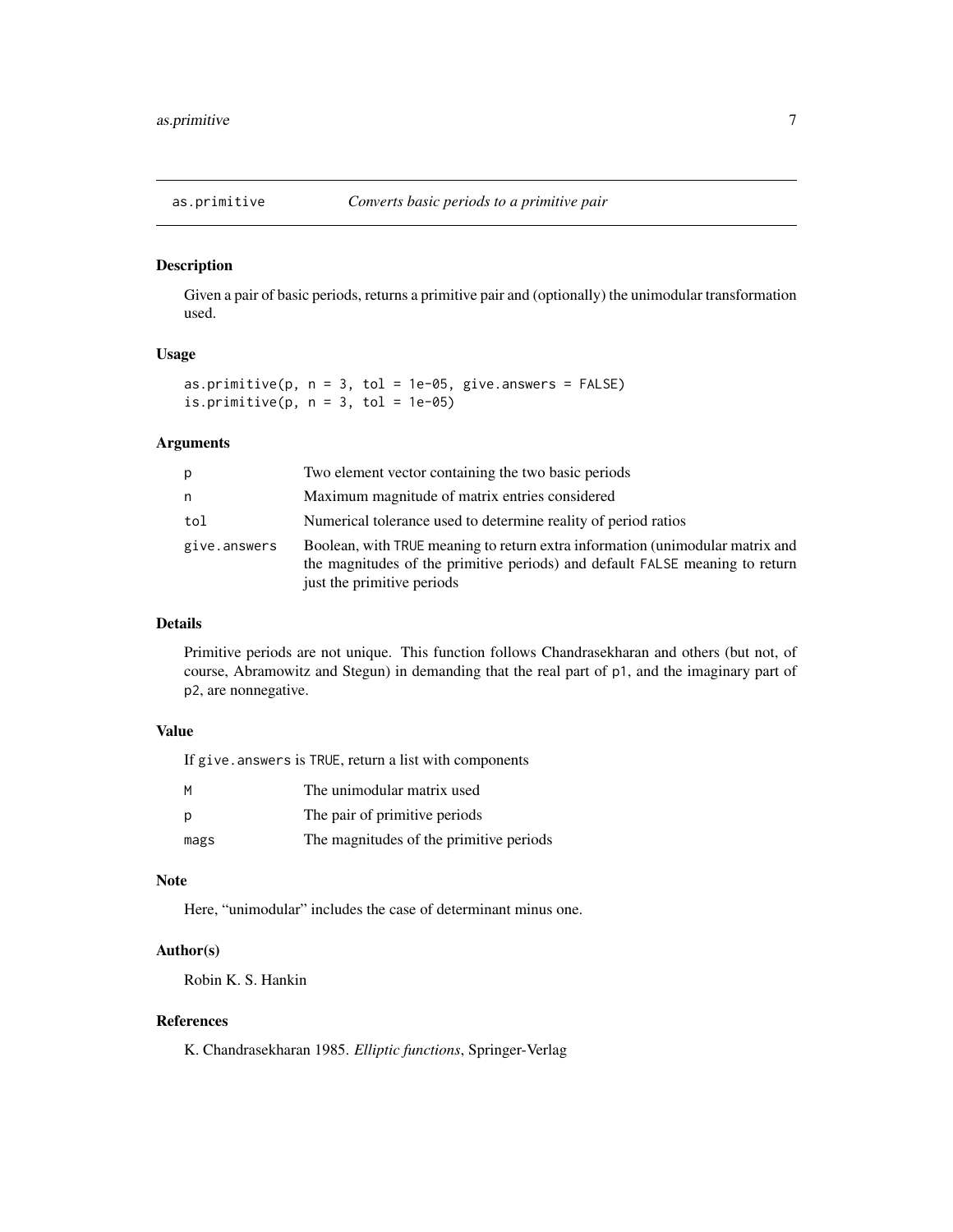# <span id="page-7-0"></span>Examples

```
as.primitive(c(3+5i,2+3i))
as.primitive(c(3+5i,2+3i),n=5)
##Rounding error:
is.primitive(c(1,1i))
## Try
is.primitive(c(1,1.001i))
```
# ck *Coefficients of Laurent expansion of Weierstrass P function*

#### Description

Calculates the coefficients of the Laurent expansion of the Weierstrass  $\wp$  function in terms of the invariants

# Usage

ck(g, n=20)

# Arguments

| The invariants: a vector of length two with $g=c(g_2, g_3)$ |
|-------------------------------------------------------------|
| length of series                                            |

# Details

Calculates the series  $c_k$  as per equation 18.5.3, p635.

# Author(s)

Robin K. S. Hankin

# See Also

[P.laurent](#page-35-1)

# Examples

```
#Verify 18.5.16, p636:
x <- ck(g=c(0.1+1.1i,4-0.63i))
14*x[2]*x[3]*(389*x[2]^3+369*x[3]^2)/3187041-x[11] #should be zero
```
# Now try a random example by comparing the default (theta function) method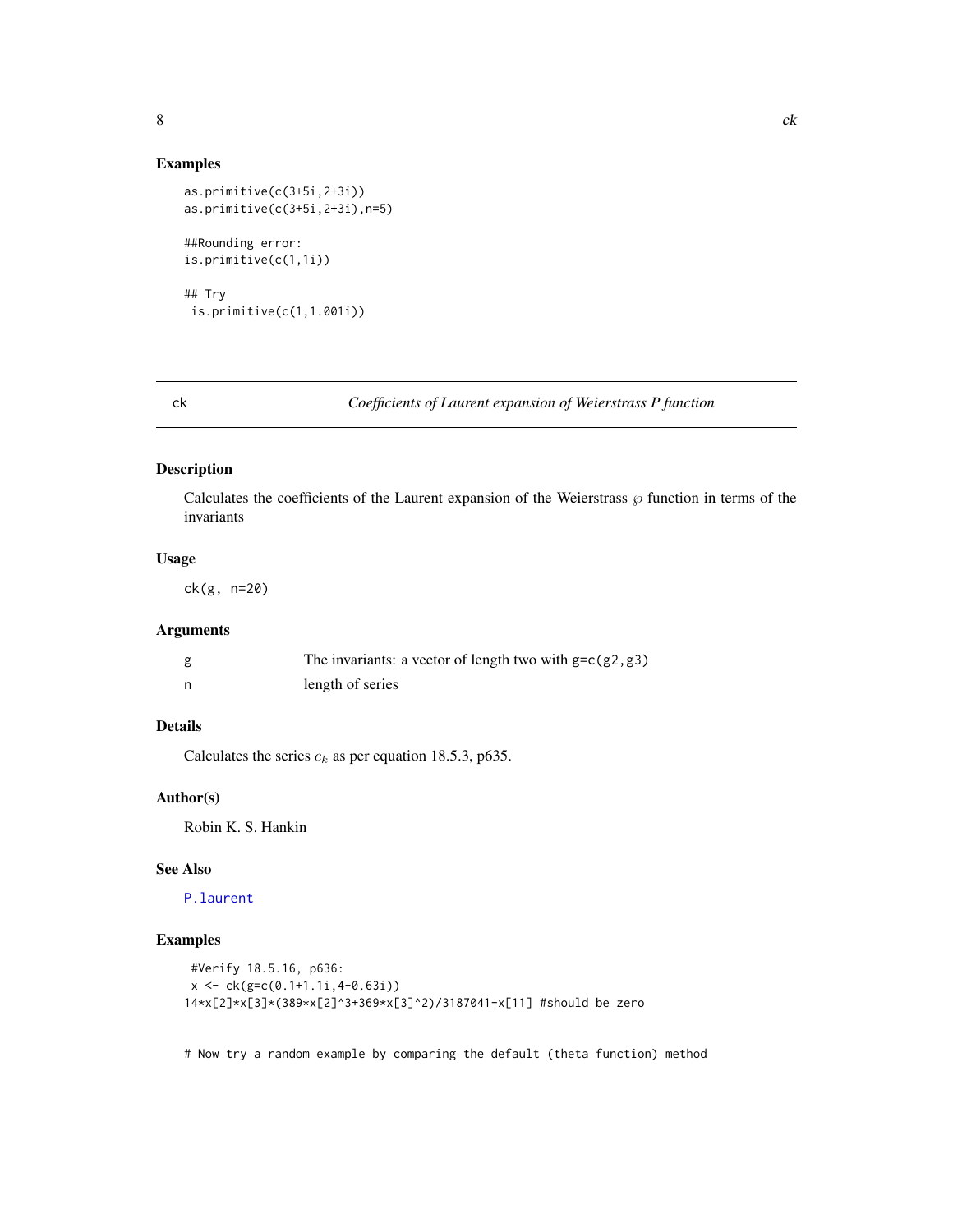# <span id="page-8-0"></span>congruence 9

```
# for P(z) with the Laurent expansion:
z \leftarrow 0.5 - 0.3ig \leftarrow c(1.1 - 0.2i, 1 + 0.4i)series <- ck(15,g=g)
1/z^2+sum(series*(z^2)^{(0:14)}) - P(z, g=g)#should be zero
```
#### congruence *Solves mx+by=1 for x and y*

#### Description

Solves the Diophantine equation  $mx + by = 1$  for x and y. The function is named for equation 57 in Hardy and Wright.

#### Usage

congruence $(a, 1 = 1)$ 

#### Arguments

| - a | Two element vector with $a=c(m, n)$ |
|-----|-------------------------------------|
|     | Right hand side with default 1      |

#### Value

In the usual case of  $(m, n) = 1$ , returns a square matrix whose rows are a and  $c(x, y)$ . This matrix is a unimodular transformation that takes a pair of basic periods to another pair of basic periods.

If  $(m, n) \neq 1$  then more than one solution is available (for example congruence(c(4,6),2)). In this case, extra rows are added and the matrix is no longer square.

#### Note

This function does not generate *all* unimodular matrices with a given first row (here, it will be assumed that the function returns a square matrix).

For a start, this function only returns matrices all of whose elements are positive, and if a is unimodular, then after diag(a)  $\le -$  -diag(a), both a and -a are unimodular (so if a was originally generated by congruence(), neither of the derived matrices could be).

Now if the first row is  $c(1,23)$ , for example, then the second row need only be of the form  $c(n,1)$ where n is any integer. There are thus an infinite number of unimodular matrices whose first row is  $c(1,23)$ . While this is (somewhat) pathological, consider matrices with a first row of, say,  $c(2,5)$ . Then the second row could be  $c(1,3)$ , or  $c(3,8)$  or  $c(5,13)$ . Function congruence() will return only the first of these.

To systematically generate all unimodular matrices, use unimodular(), which uses Farey sequences.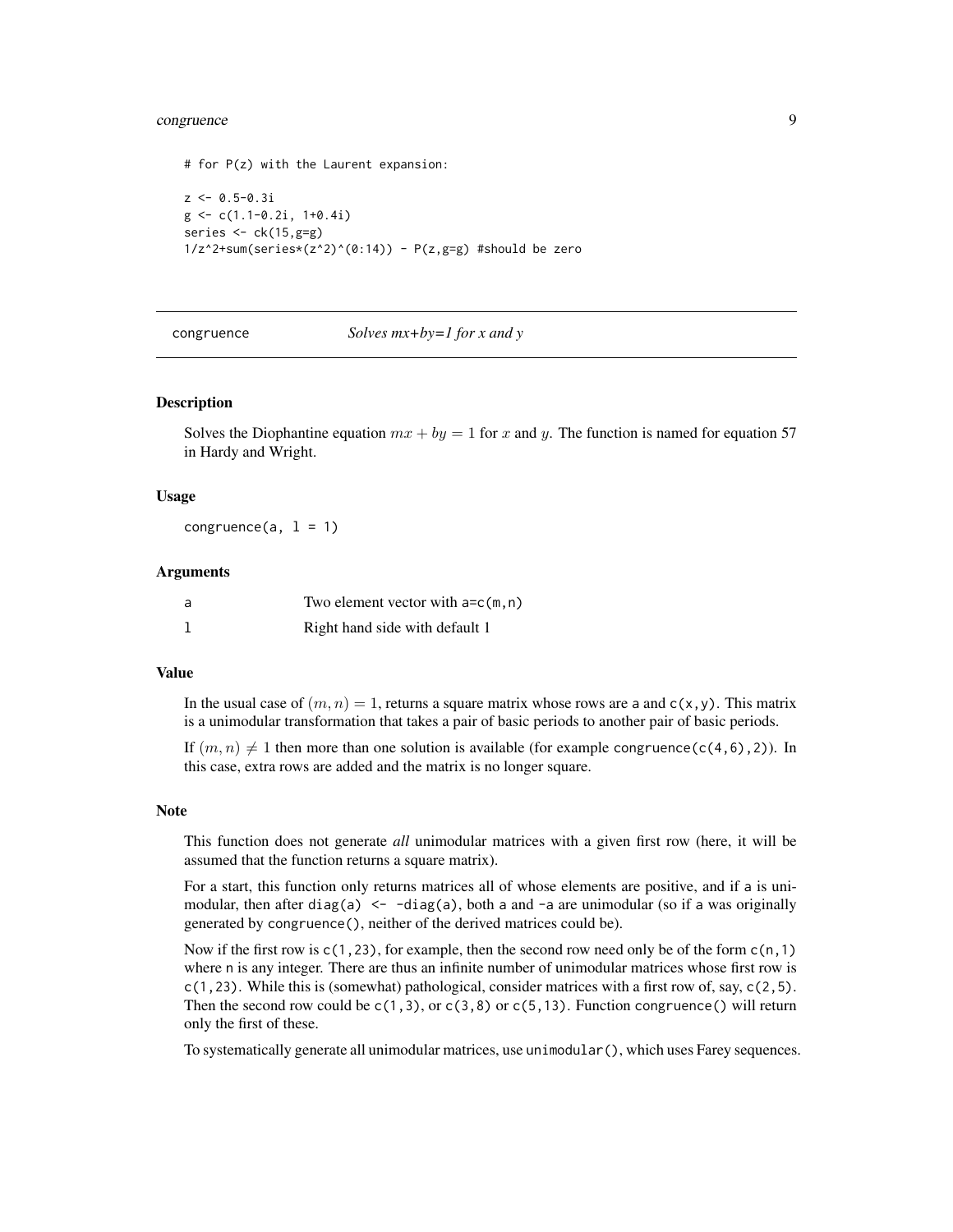<span id="page-9-0"></span>10 coqueraux

# Author(s)

Robin K. S. Hankin

#### References

G. H. Hardy and E. M. Wright 1985. *An introduction to the theory of numbers*, Oxford University Press (fifth edition)

# See Also

[unimodular](#page-46-1)

# Examples

```
M <- congruence(c(4,9))
det(M)
o \leftarrow c(1,1i)g2.fun(o) - g2.fun(o,maxiter=840) #should be zero
```

| coqueraux | Fast, conceptually simple, iterative scheme for Weierstrass P functions |  |  |
|-----------|-------------------------------------------------------------------------|--|--|
|           |                                                                         |  |  |

# Description

Fast, conceptually simple, iterative scheme for Weierstrass  $\wp$  functions, following the ideas of Robert Coqueraux

# Usage

 $cogueraux(z, g, N = 5, use.fpp = FALSE, give = FALSE)$ 

# Arguments

| z       | Primary complex argument                                                                                                                                                            |
|---------|-------------------------------------------------------------------------------------------------------------------------------------------------------------------------------------|
| g       | Invariants; if an object of type parameters is supplied, the invariants will be<br>extracted appropriately                                                                          |
| N       | Number of iterations to use                                                                                                                                                         |
| use.fpp | Boolean, with default FALSE meaning to <i>not</i> reduce z to the fpp. Setting to TRUE<br>reduces z to the fpp via parameters (): this is more accurate (see example) but<br>slower |
| give    | Boolean, with TRUE meaning to return an estimate of the error, and FALSE mean-<br>ing to return just the value                                                                      |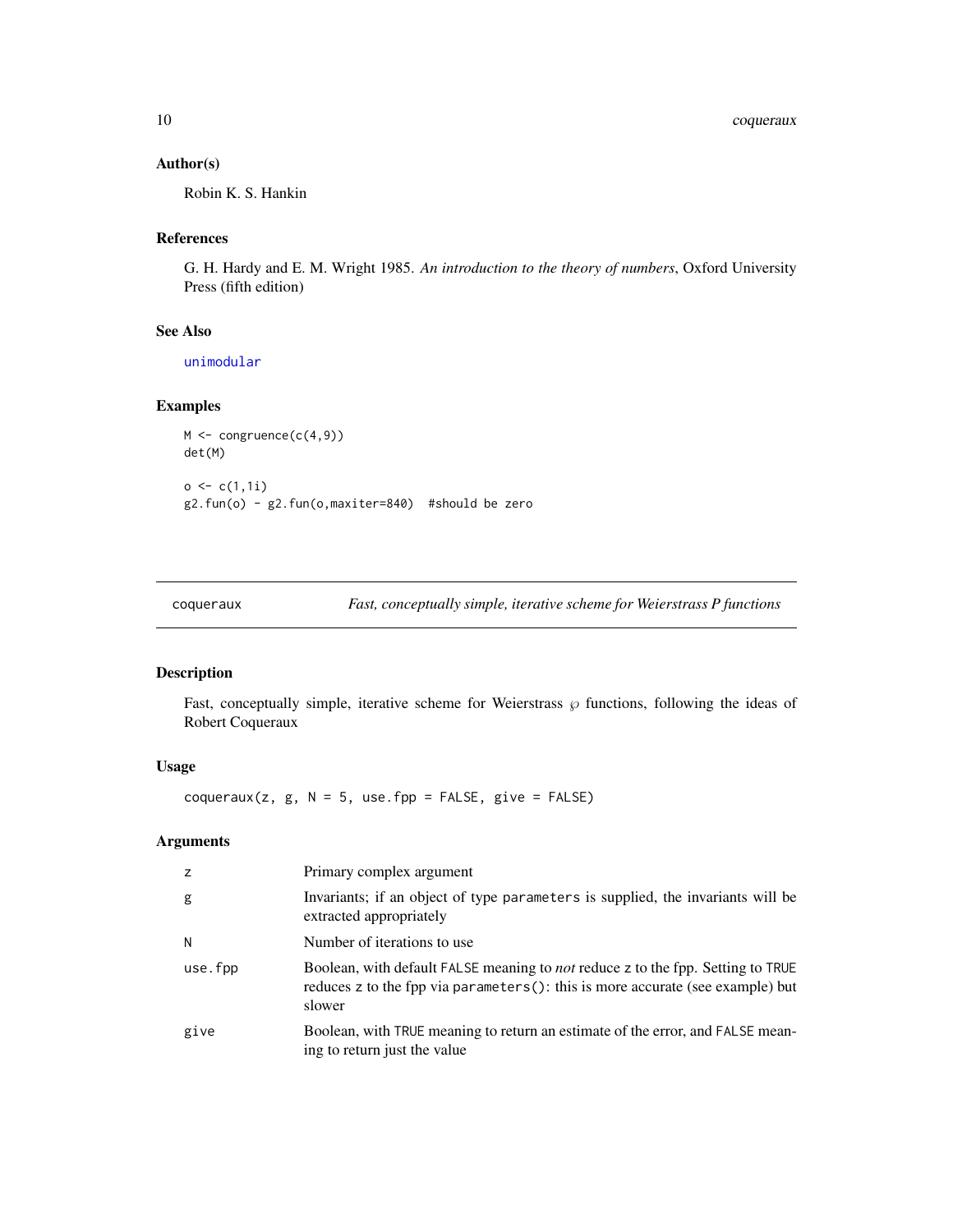#### <span id="page-10-0"></span>divisor that the contract of the contract of the contract of the contract of the contract of the contract of the contract of the contract of the contract of the contract of the contract of the contract of the contract of t

#### Author(s)

Robin K. S. Hankin

#### References

R. Coqueraux, 1990. *Iterative method for calculation of the Weierstrass elliptic function*, IMA Journal of Numerical Analysis, volume 10, pp119-128

#### Examples

```
z <- seq(from=1+1i,to=30-10i,len=55)
p \leftarrow P(z, c(0,1))c.true \leq coqueraux(z,c(0,1),use.fpp=TRUE)
c.false \leq coqueraux(z,c(0,1),use.fpp=FALSE)
plot(1:55,abs(p-c.false))
points(1:55,abs(p-c.true),pch=16)
```
#### divisor *Number theoretic functions*

#### Description

Various useful number theoretic functions

#### Usage

```
divisor(n,k=1)
primes(n)
factorize(n)
mobius(n)
totient(n)
liouville(n)
```
#### Arguments

n,k Integers

#### Details

Functions primes() and factorize() cut-and-pasted from Bill Venables's conf.design package, version 0.0-3. Function primes(n) returns a vector of all primes not exceeding n; function factorize(n) returns an integer vector of nondecreasing primes whose product is n.

The others are multiplicative functions, defined in Hardy and Wright:

Function divisor(), also written  $\sigma_k(n)$ , is the divisor function defined on p239. This gives the sum of the  $k^{\text{th}}$  powers of all the divisors of n. Setting  $k = 0$  corresponds to  $d(n)$ , which gives the number of divisors of n.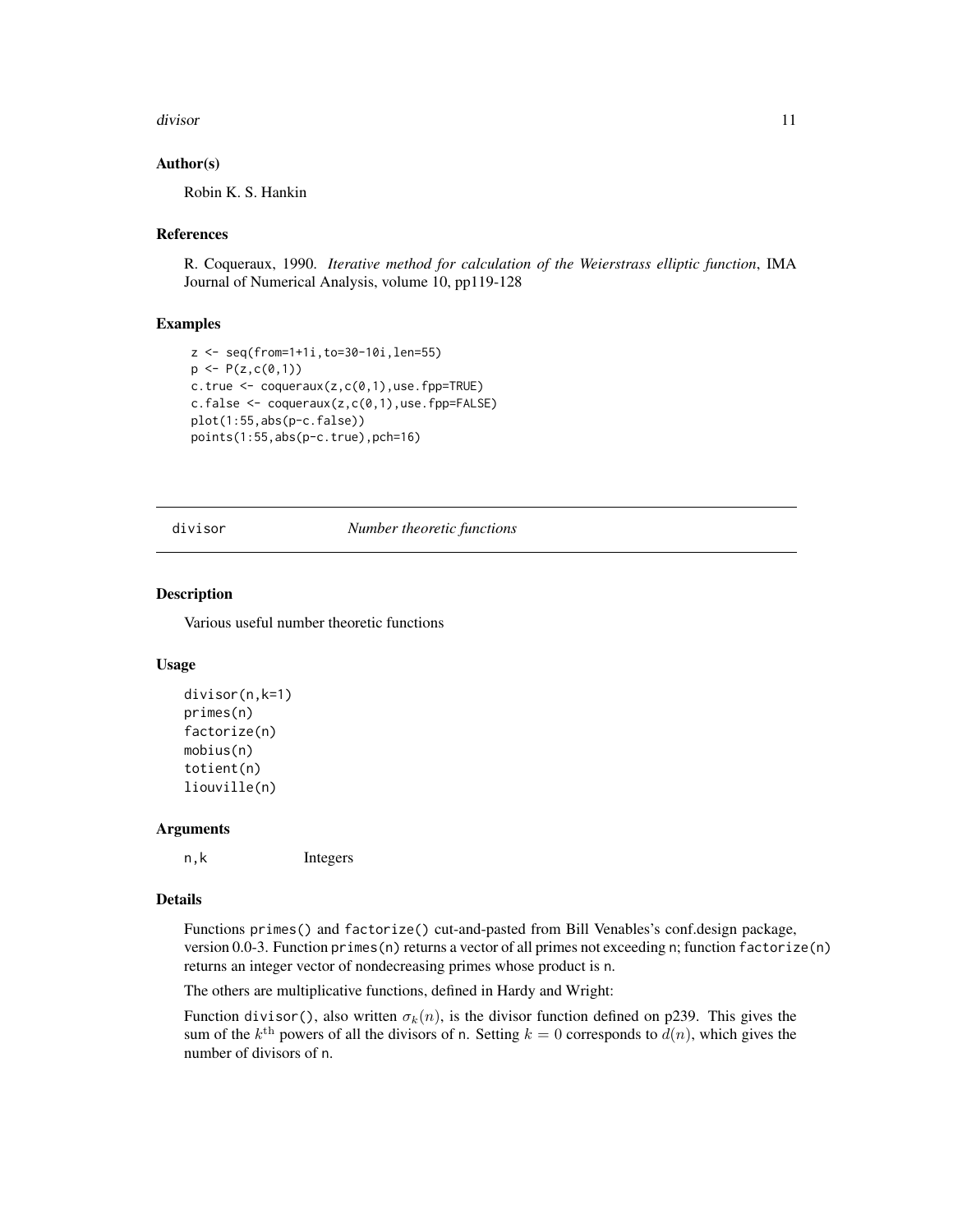Function mobius() is the Moebius function (p234), giving zero if n has a repeated prime factor, and  $(-1)^q$  where  $n = p_1p_2 \dots p_q$  otherwise.

Function totient() is Euler's totient function (p52), giving the number of integers smaller than n and relatively prime to it.

Function liouville() gives the Liouville function.

# Note

The divisor function crops up in  $g2$ . fun() and  $g3$ . fun(). Note that this function is not called sigma() to avoid conflicts with Weierstrass's  $\sigma$  function (which ought to take priority in this context).

#### Author(s)

Robin K. S. Hankin and Bill Venables (primes() and factorize())

#### References

G. H. Hardy and E. M. Wright, 1985. *An introduction to the theory of numbers* (fifth edition). Oxford University Press.

#### Examples

```
mobius(1)
mobius(2)
divisor(140)
divisor(140,3)
```

```
plot(divisor(1:100,k=1),type="s",xlab="n",ylab="divisor(n,1)")
```
plot(cumsum(liouville(1:1000)),type="l",main="does the function ever exceed zero?")

e16.28.1 *Numerical verification of equations 16.28.1 to 16.28.5*

#### Description

Numerical verification of formulae 16.28.1 to 16.28.5 on p576

#### Usage

e16.28.1(z, m, ...) e16.28.2(z, m, ...) e16.28.3(z, m, ...) e16.28.4(z, m, ...)  $e16.28.5(m, ...)$ 

<span id="page-11-0"></span>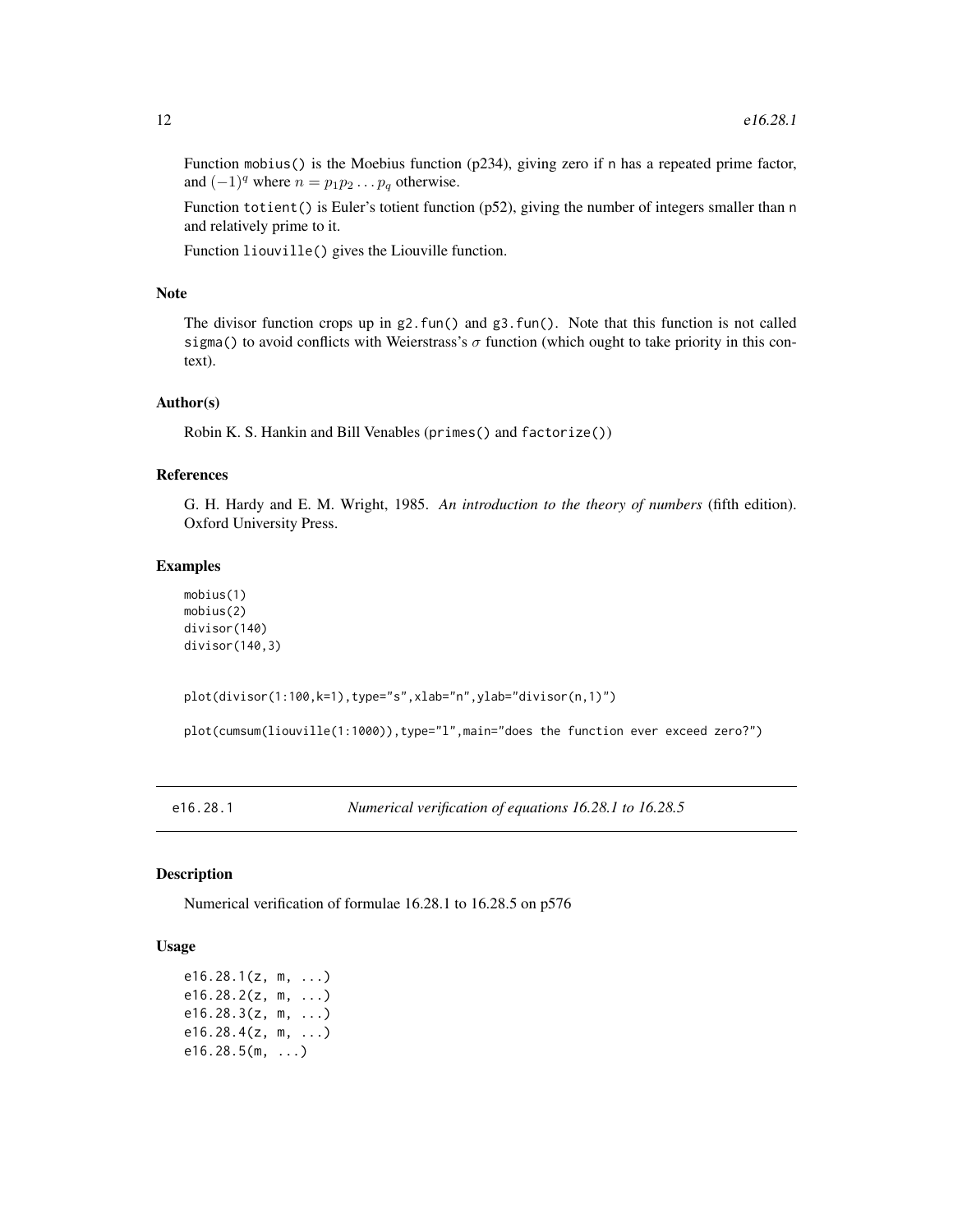#### <span id="page-12-0"></span> $e18.10.9$  13

#### Arguments

|   | Complex number                              |
|---|---------------------------------------------|
| m | Parameter m                                 |
| . | Extra arguments passed to the ta $[1-4]($ ) |

# Details

Returns the left hand side minus the right hand side of each formula. Each formula documented here is identically zero; nonzero values are returned due to numerical errors and should be small.

#### Author(s)

Robin K. S. Hankin

# References

M. Abramowitz and I. A. Stegun 1965. *Handbook of Mathematical Functions.* New York, Dover.

# Examples

```
plot(e16.28.4(z=1:6000,m=0.234))
plot(abs(e16.28.4(z=1:6000,m=0.234+0.1i)))
```
e18.10.9 *Numerical checks of equations 18.10.9-11, page 650*

# **Description**

Numerical checks of equations 18.10.9-11, page 650. Function returns LHS minus RHS.

# Usage

```
e18.10.9(parameters)
```
# Arguments

parameters An object of class "parameters"

# Value

Returns a complex vector of length three:  $e_1, e_2, e_3$ 

# Note

A good check for the three  $e$ 's being in the right order.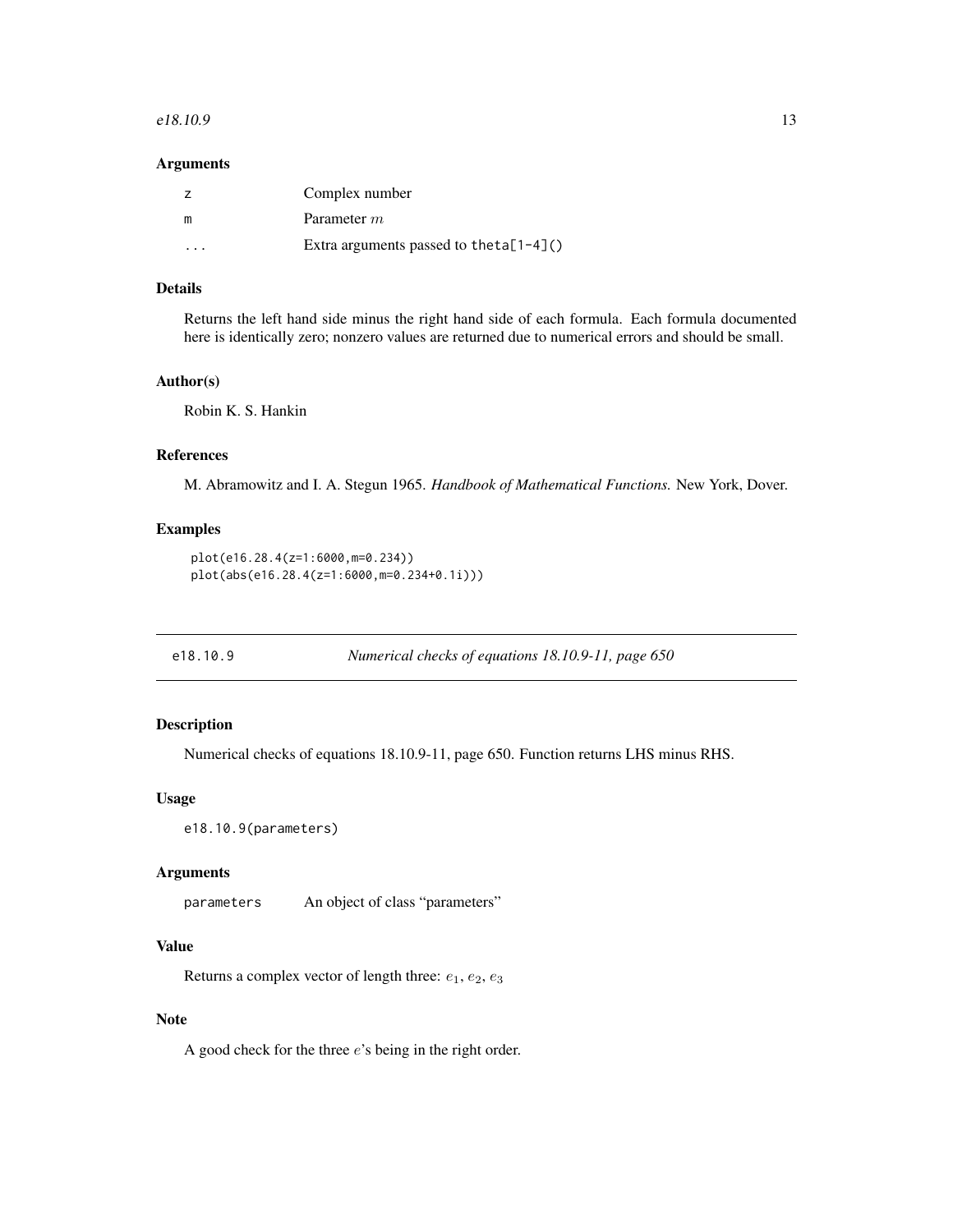#### <span id="page-13-0"></span>Author(s)

Robin K. S. Hankin

# References

M. Abramowitz and I. A. Stegun 1965. *Handbook of Mathematical Functions.* New York, Dover.

#### Examples

```
e18.10.9(parameters(g=c(0,1)))
e18.10.9(parameters(g=c(1,0)))
```
e1e2e3 *Calculate e1, e2, e3 from the invariants*

# Description

Calculates  $e_1, e_2, e_3$  from the invariants using either polyroot or Cardano's method.

#### Usage

```
e1e2e3(g, use.laurent=TRUE, AnS=is.double(g), Omega=NULL, tol=1e-6)
eee.cardano(g)
```
# Arguments

| g           | Two-element vector with $g=c(g2, g3)$                                                                                                                                                                                                                                                                                                                                                                       |
|-------------|-------------------------------------------------------------------------------------------------------------------------------------------------------------------------------------------------------------------------------------------------------------------------------------------------------------------------------------------------------------------------------------------------------------|
| use.laurent | Boolean, with default TRUE meaning to use P. laurent () to determine the cor-<br>rect ordering for the e: $\wp(\omega_1)$ , $\wp(\omega_2)$ , $\wp(\omega_3)$ . Setting to FALSE means to return<br>the solutions of the cubic equation directly: this is much faster, but is not guaran-<br>teed to find the $e_i$ in the right order (the roots are found according to the vagaries<br>$of$ polyroot $()$ |
| AnS         | Boolean, with default TRUE meaning to define $\omega_3$ as per ams-55, and FALSE<br>meaning to follow Whittaker and Watson, and define $\omega_1$ and $\omega_2$ as the primitive<br>half periods, and $\omega_3 = -\omega_1 - \omega_2$ . This is also consistent with Chandrasekharan<br>except the factor of 2.                                                                                          |
|             | Also note that setting AnS to TRUE forces the e to be real                                                                                                                                                                                                                                                                                                                                                  |
| Omega       | A pair of primitive half periods, if known. If supplied, the function uses them<br>to calculate approximate values for the three es (but supplies values calculated<br>by polyroot(), which are much more accurate). The function needs the ap-<br>proximate values to determine in which order the es should be, as polyroot()<br>returns roots in whichever order the polynomial solver gives them in     |
| tol         | Real, relative tolerance criterion for terminating Laurent summation                                                                                                                                                                                                                                                                                                                                        |
|             |                                                                                                                                                                                                                                                                                                                                                                                                             |

#### Value

Returns a three-element vector.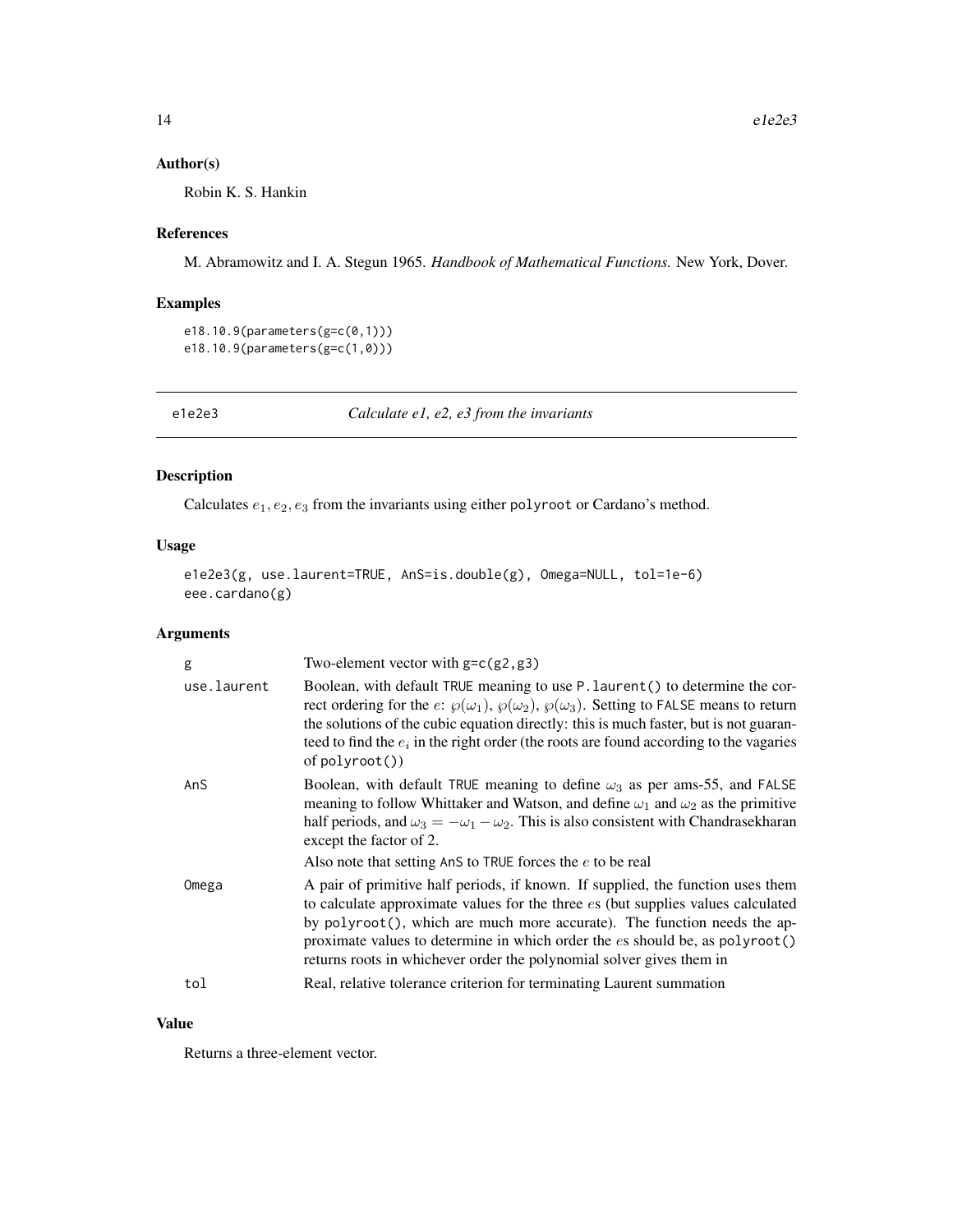#### <span id="page-14-0"></span>equianharmonic 15

#### **Note**

Function parameters() calls e1e2e3(), so **do not use** parameters() to determine argument g, because doing so will result in a recursive loop.

Just to be specific: e1e2e3(g=parameters(...)) will fail. It would be pointless anyway, because parameters() returns (inter alia)  $e_1, e_2, e_3$ .

There is considerable confusion about the order of  $e_1, e_2$  and  $e_3$ , essentially due to Abramowitz and Stegun's definition of the half periods being inconsistent with that of Chandrasekharan's, and Mathematica's. It is not possible to reconcile A and S's notation for theta functions with Chandrasekharan's definition of a primitive pair. Thus, the convention adopted here is the rather strange-seeming choice of  $e_1 = \wp(\omega_1/2), e_2 = \wp(\omega_3/2), e_3 = \wp(\omega_2/2)$ . This has the advantage of making equation 18.10.5 (p650, ams55), and equation 09.13.27.0011.01, return three identical values.

The other scheme to rescue 18.10.5 would be to define  $(\omega_1, \omega_3)$  as a primitive pair, and to require  $\omega_2 = -\omega_1 - \omega_3$ . This is the method adopted by Mathematica; it is no more inconsistent with ams55 than the solution used in package elliptic. However, this scheme suffers from the disadvantage that the independent elements of Omega would have to be supplied as  $c$  (omega1, NA, omega3), and this is inimical to the precepts of R.

One can realize the above in practice by considering what this package calls " $\omega_2$ " to be *really*  $\omega_3$ , and what this package calls " $\omega_1 + \omega_2$ " to be *really*  $\omega_2$ . Making function half.periods() return a three element vector with names omega1, omega3, omega2 might work on some levels, and indeed might be the correct solution for a user somewhere; but it would be confusing. This confusion would dog my weary steps for ever more.

#### Author(s)

Robin K. S. Hankin

#### References

Mathematica

#### Examples

sum(e1e2e3(g=c(1,2)))

equianharmonic *Special cases of the Weierstrass elliptic function*

#### **Description**

Gives parameters for the equianharmonic case, the lemniscatic case, and the pseudolemniscatic case.

#### Usage

```
equianharmonic(...)
lemniscatic(...)
pseudolemniscatic(...)
```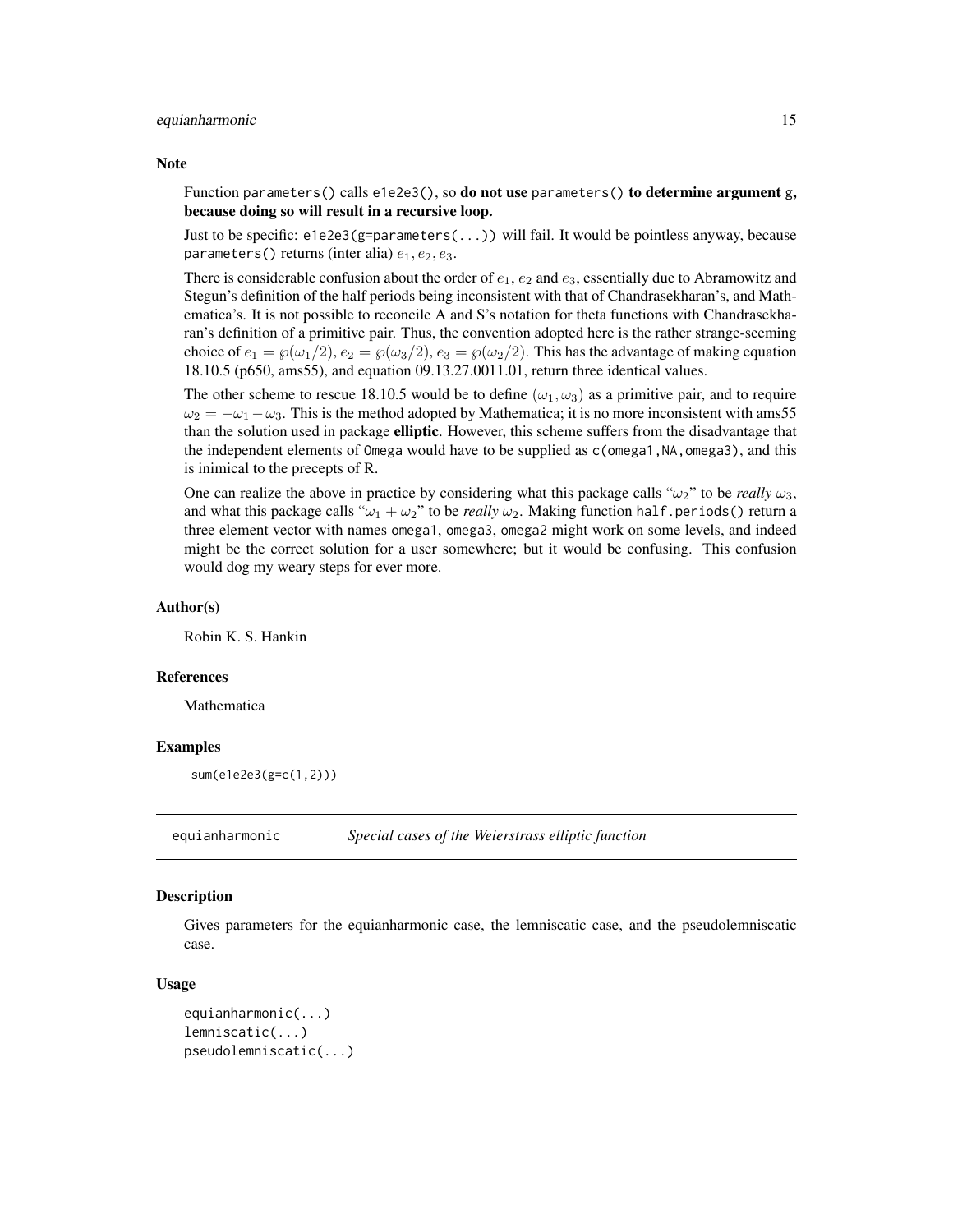#### <span id="page-15-0"></span>Arguments

... Ignored

#### Details

These functions return values from section 18.13, p652; 18.14, p658; and 18.15, p662. They use elementary functions (and the gamma function) only, so ought to be more accurate and faster than calling parameters( $g=c(1,0)$ ) directly.

Note that the values for the half periods correspond to the general case for complex g2 and g3 so are simple linear combinations of those given in AnS.

One can use parameters("equianharmonic") *et seq* instead.

#### Value

Returns a list with the same elements as parameters().

#### Author(s)

Robin K. S. Hankin

#### References

M. Abramowitz and I. A. Stegun 1965. *Handbook of Mathematical Functions.* New York, Dover.

#### See Also

[parameters](#page-36-1)

#### Examples

P(z=0.1+0.1212i,params=equianharmonic())

```
x <- seq(from=-10,to=10,len=200)
z \leftarrow outer(x, 1ix, " +")view(x,x,P(z,params=lemniscatic()),real=FALSE)
view(x,x,P(z,params=pseudolemniscatic()),real=FALSE)
view(x,x,P(z,params=equianharmonic()),real=FALSE)
```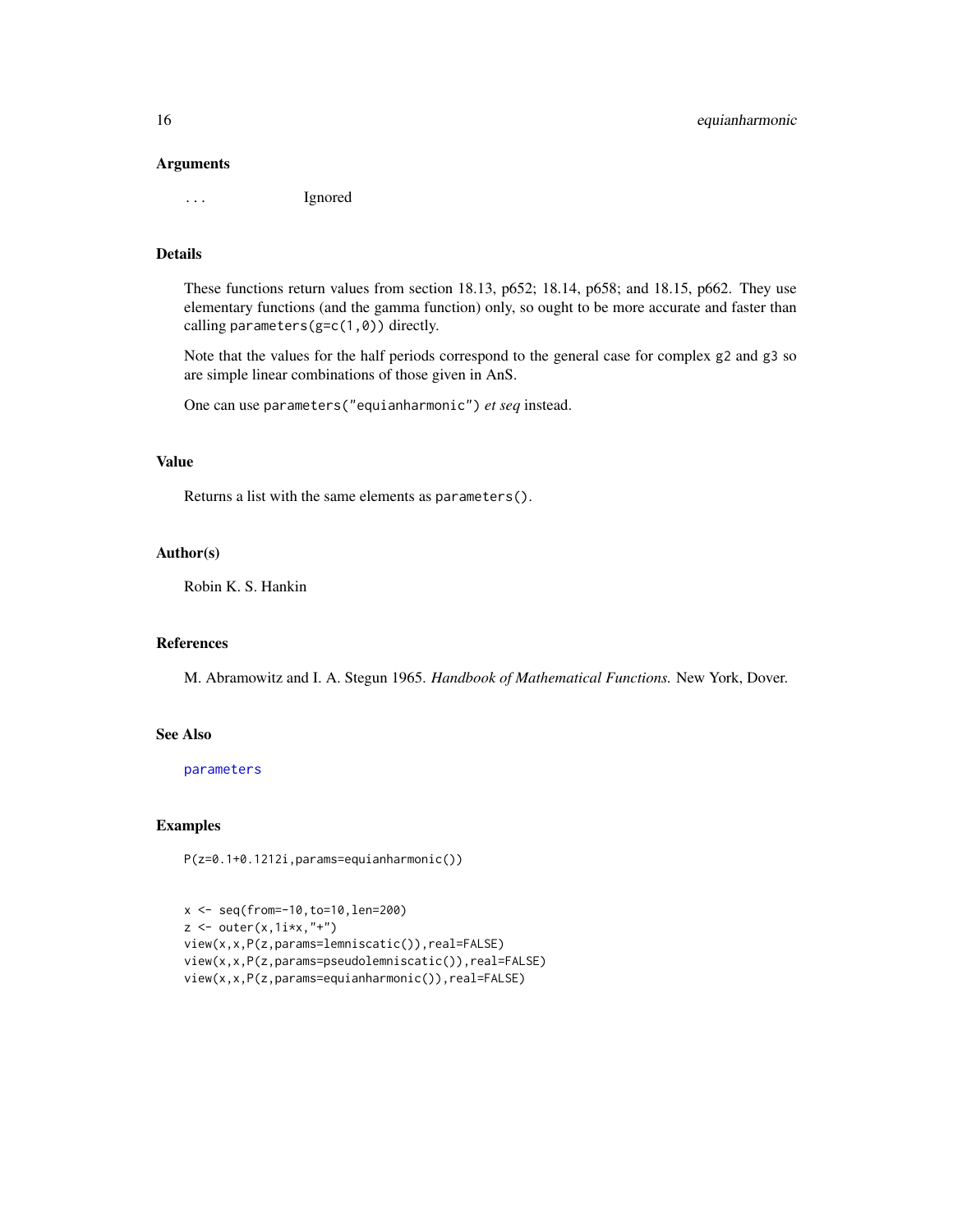<span id="page-16-0"></span>

Dedekind's  $\eta$  function

# Usage

eta(z, ...) eta.series(z, maxiter=300)

# Arguments

|                         | Complex argument                                         |
|-------------------------|----------------------------------------------------------|
| $\cdot$ $\cdot$ $\cdot$ | In function $eta()$ , extra arguments sent to the ta 3() |
| maxiter                 | In function eta. series (), maximum value of iteration   |

# Details

Function eta() uses Euler's formula, viz

$$
\eta(z)=e^{\pi i z/12}\theta_3\left(\frac{1}{2}+\frac{z}{2},3z\right)
$$

Function eta.series() is present for validation (and interest) only; it uses the infinite product formula:

$$
\eta(z) = e^{\pi i z/12} \prod_{n=1}^{\infty} \left( 1 - e^{2\pi i n z} \right)
$$

# Author(s)

Robin K. S. Hankin

# References

K. Chandrasekharan 1985. *Elliptic functions*, Springer-Verlag.

# See Also

[farey](#page-17-1)

# Examples

```
z <- seq(from=1+1i,to=10+0.06i,len=999)
plot(eta(z))
```

```
max(abs(eta(z)-eta.series(z)))
```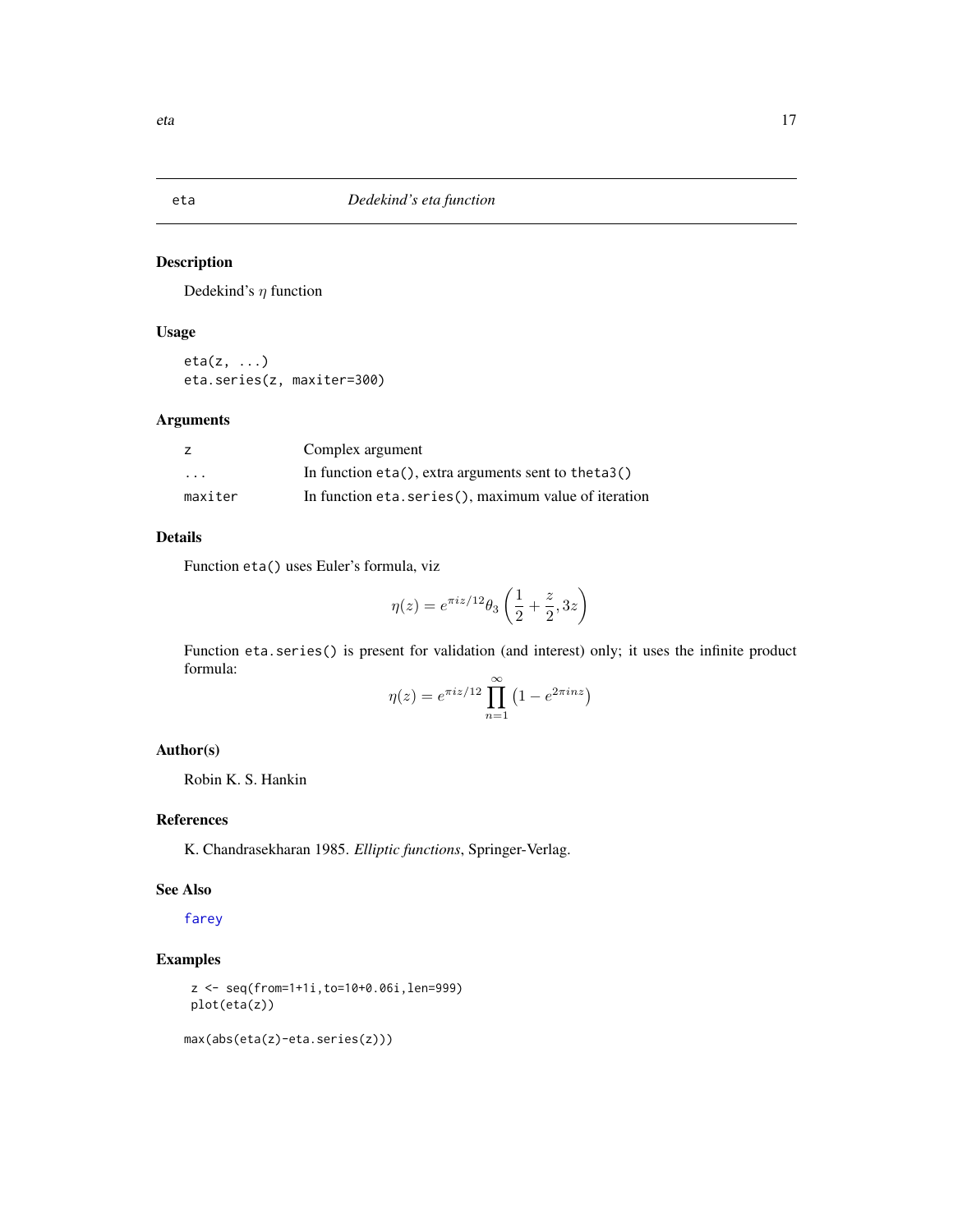<span id="page-17-1"></span><span id="page-17-0"></span>

Returns the Farey sequence of order  $n$ 

# Usage

farey(n, print=FALSE, give.series = FALSE)

#### Arguments

| n           | Order of Farey sequence                                                                                                                                      |
|-------------|--------------------------------------------------------------------------------------------------------------------------------------------------------------|
| print       | Boolean, with TRUE meaning to print out the text version of the Farey sequence<br>in human-readable form. Default value of FALSE means not to print anything |
| give.series | Boolean, with TRUE meaning to return the series explicitly, and default FALSE<br>meaning to return a 3 dimensional array as detailed below                   |

# Details

If give. series takes its default value of FALSE, return a matrix a of dimension  $c(2, u)$  where u is a (complicated) function of n. If  $v \leq a[i,],$  then  $v[1]/v[2]$  is the  $i^{\text{th}}$  term of the Farey sequence. Note that  $det(a[(n):(n+1),]) == -1$ 

If give. series is TRUE, then return a matrix a of size  $c(4, u-1)$ . If  $v \le a[i, j]$ , then  $v[1]/v[2]$ and  $v[3]/v[4]$  are successive pairs of the Farey sequence. Note that det (matrix(a[,i],2,2))== -1

#### Author(s)

Robin K. S. Hankin

# References

G. H. Hardy and E. M. Wright 1985. *An introduction to the theory of numbers*, Oxford University Press (fifth edition)

# See Also

[unimodular](#page-46-1)

# Examples

farey(3)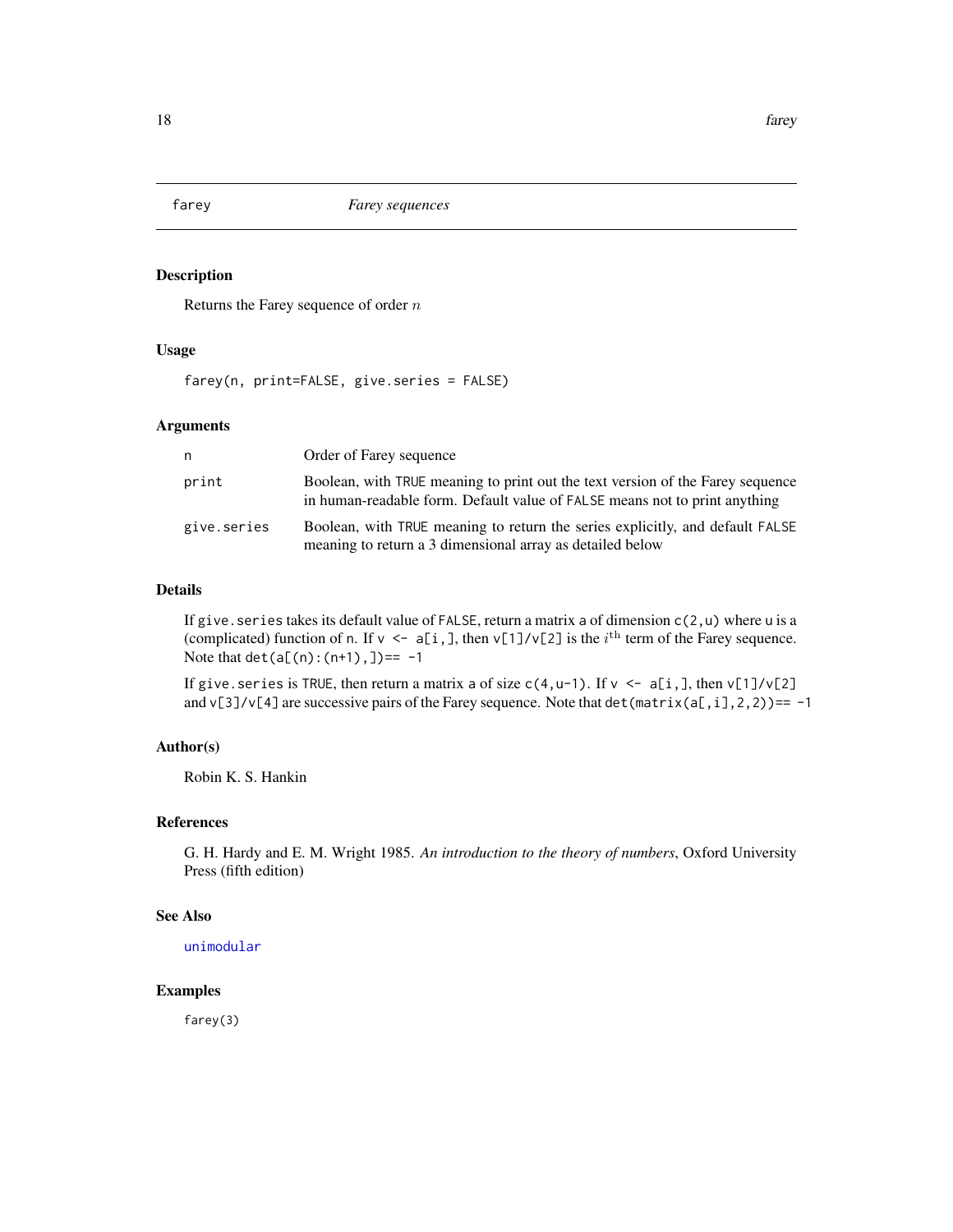<span id="page-18-0"></span>Reduce  $z = x + iy$  to a congruent value within the fundamental period parallelogram (FPP). Function  $mn()$  gives (real, possibly noninteger) m and n such that  $z = m \cdot p_1 + n \cdot p_2$ .

# Usage

fpp(z, p, give=FALSE)  $mn(z, p)$ 

#### Arguments

| z    | Primary complex argument                                                                                                                                                                   |
|------|--------------------------------------------------------------------------------------------------------------------------------------------------------------------------------------------|
| p    | Vector of length two with first element the first period and second element the<br>second period. Note that p is the period, so $p_1 = 2\omega_1$ , where $\omega_1$ is the half<br>period |
| give | Boolean, with TRUE meaning to return M and N, and default FALSE meaning to<br>return just the congruent values                                                                             |

# Details

Function fpp() is fully vectorized.

Use function mn() to determine the "coordinates" of a point.

Use floor( $mn(z,p)$ ) %\*% p to give the complex value of the (unique) point in the same period parallelogram as z that is congruent to the origin.

# Author(s)

Robin K. S. Hankin

# Examples

```
p <- c(1.01+1.123i, 1.1+1.43i)
mn(z=1:10,p) %*% p ## should be close to 1:10
```

```
#Now specify some periods:
p2 \leq c(1+1i, 1-1i)
```
#Define a sequence of complex numbers that zooms off to infinity: u <- seq(from=0,by=pi+1i\*exp(1),len=2007)

```
#and plot the sequence, modulo the periods:
plot(fpp(z=u,p=p2))
```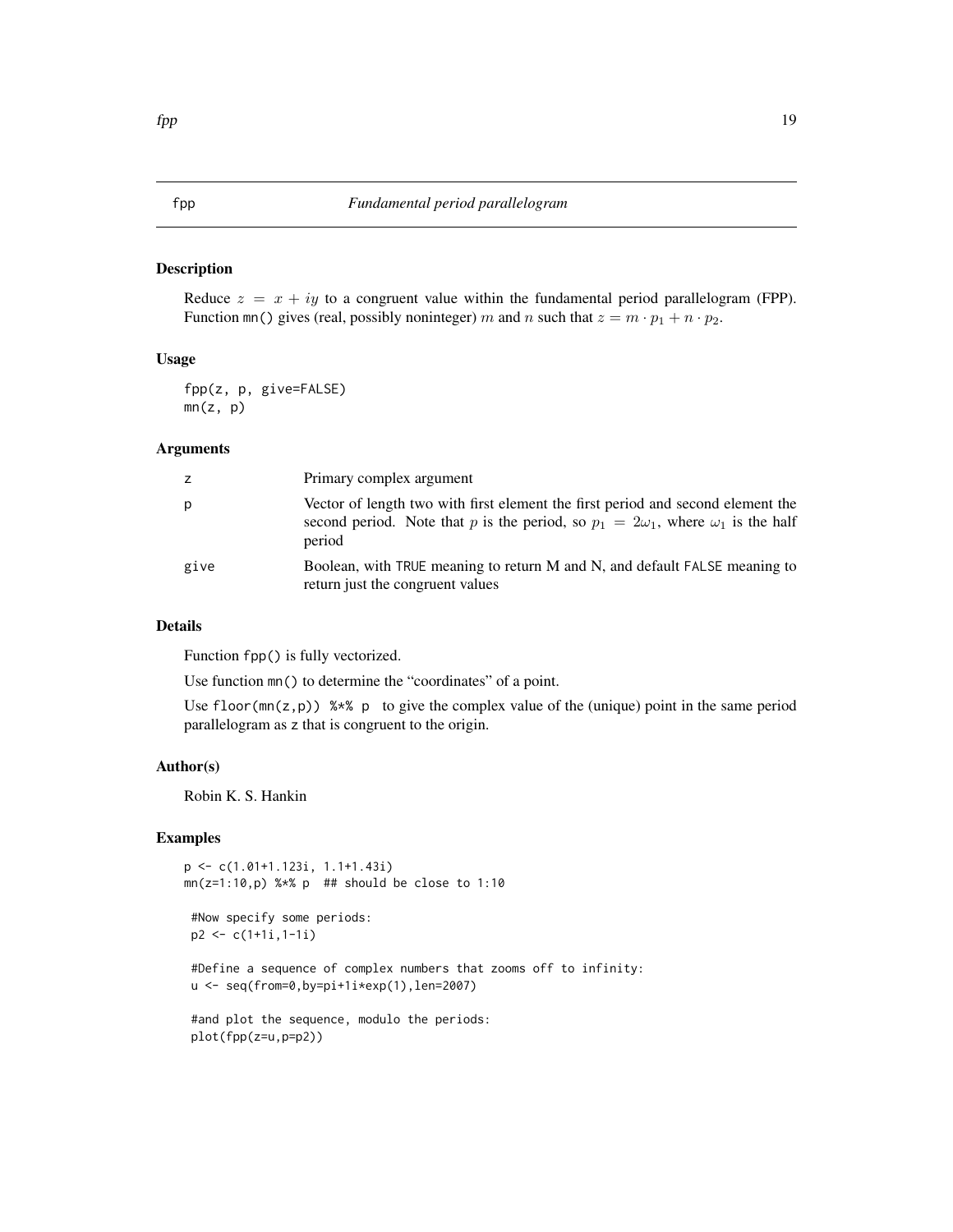```
#and check that the resulting points are within the qpp:
polygon(c(-1,0,1,0),c(0,1,0,-1))
```
# g.fun *Calculates the invariants g2 and g3*

# Description

Calculates the invariants g2 and g3 using any of a number of methods

#### Usage

```
g.fun(b, \ldots)g2.fun(b, use.first=TRUE, ...)
g3.fun(b, use.first=TRUE, ...)
g2.fun.lambert(b, nmax=50, tol=1e-10, strict=TRUE)
g3.fun.lambert(b, nmax=50, tol=1e-10, strict=TRUE)
g2.fun.direct(b, nmax=50, tol=1e-10)
g3.fun.direct(b, nmax=50, tol=1e-10)
g2.fun.fixed(b, nmax=50, tol=1e-10, give=FALSE)
g3.fun.fixed(b, nmax=50, tol=1e-10, give=FALSE)
g2.fun.vectorized(b, nmax=50, tol=1e-10, give=FALSE)
g3.fun.vectorized(b, nmax=50, tol=1e-10, give=FALSE)
```
#### Arguments

| $\mathbf b$ | Half periods. NB: the arguments are the <b>half periods</b> as per AMS55! In these<br>functions, argument b is interpreted as per p1.tau()                                    |
|-------------|-------------------------------------------------------------------------------------------------------------------------------------------------------------------------------|
| nmax        | Maximum number of terms to sum. See details section for more discussion                                                                                                       |
| tol         | Numerical tolerance for stopping: summation stops when adding an additional<br>term makes less                                                                                |
| strict      | Boolean, with default (where taken) TRUE meaning to stop() if convergence<br>is not achieved in nmax terms. Setting to FALSE returns the partial sum and a<br>warning.        |
| give        | Boolean, with default (where taken) TRUE meaning to return the partial sums.<br>See examples section for an example of this argument in use                                   |
| $\cdot$     | In functions $g$ . fun(), $g$ 2. fun() and $g$ 3. fun(), extra arguments passed to the ta1()<br>and friends                                                                   |
| use.first   | In function $g2$ . fun() and $g3$ . fun(), Boolean with default TRUE meaning to use<br>Wolfram's first formula (remember to cite this) and FALSE meaning to use the<br>second |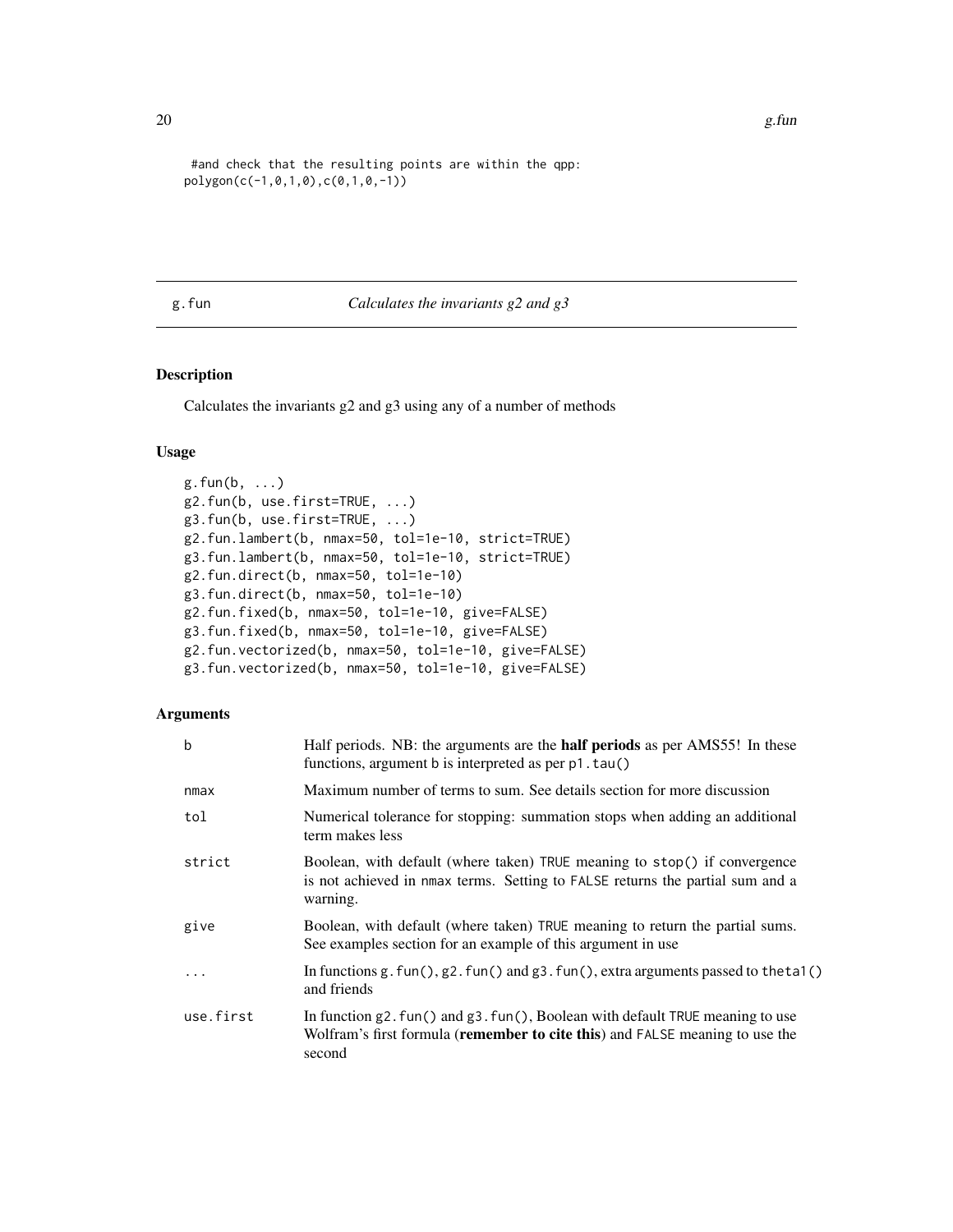# Details

Functions g2.fun() and g3.fun() use theta functions which converge very quickly. These functions are the best in most circumstances. The theta functions include a loop that continues to add terms until the partial sum is unaltered by addition of the next term. Note that summation continues until *all* elements of the argument are properly summed, so performance is limited by the single worst-case element.

The following functions are provided for interest only, although there is a remote possibility that some weird circumstances may exist in which they are faster than the theta function approach.

Functions g2.fun.divisor() and g3.fun.divisor() use Chandrasekharan's formula on page 83. This is generally slower than the theta function approach

Functions g2.fun.lambert() and g3.fun.lambert() use a Lambert series to accelerate Chandrasekharan's formula. In general, it is a little better than the divisor form.

Functions g2.fun.fixed() and g2.fun.fixed() also use Lambert series. These functions are vectorized in the sense that the function body uses only vector operations. These functions do not take a vector argument. They are called "fixed" because the number of terms used is fixed in advance (unlike g2.fun() and g3.fun()).

Functions g2.fun.vectorized() and g3.fun.vectorized() also use Lambert series. They are fully vectorized in that they take a vector of periods or period ratios, unlike the previous two functions. However, this can lead to loss of precision in some cases (specifically when the periods give rise to widely varying values of g2 and g3).

Functions g2.fun.direct() and g3.fun.direct() use a direct summation. These functions are absurdly slow. In general, the Lambert series functions converge much faster; and the "default" functions g2.fun() and g3.fun(), which use theta functions, converge faster still.

## Author(s)

Robin K. S. Hankin

#### References

Mathematica website

#### Examples

```
g.fun(half.periods(g=c(8,4+1i))) ## should be c(8,4+1i)
```

```
## Example 4, p664, LHS:
omega <- c(10,11i)
(g2 \le -g2.fun(omega))(g3 <- g3.fun(omega))
e1e2e3(Re(c(g2,g3)))
## Example 4, p664, RHS:
omega2 <- 10
omega2dash <- 11i
omega1 <- (omega2-omega2dash)/2 ## From figure 18.1, p630
```
g.fun  $\qquad \qquad \qquad 21$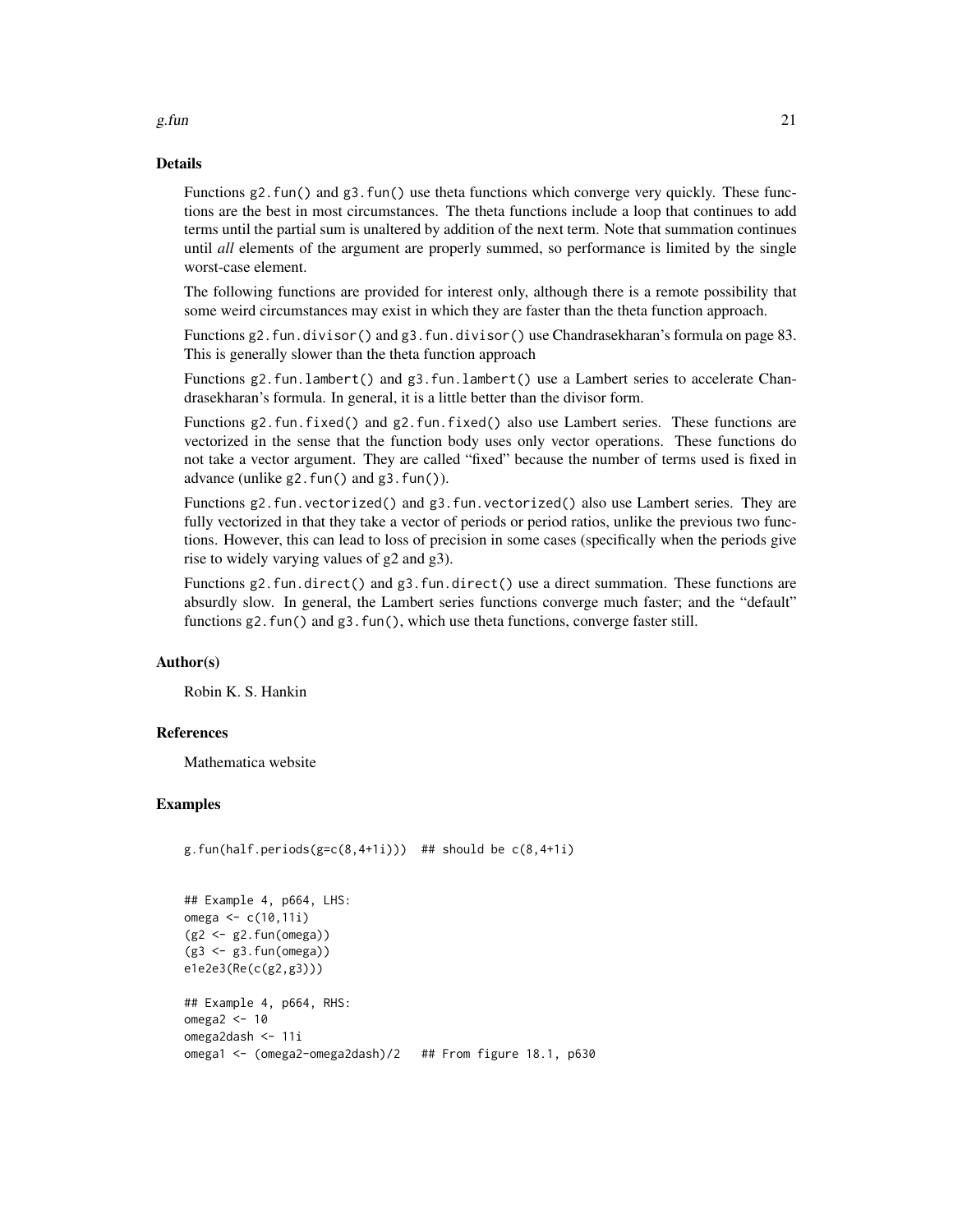```
(g2 \leftarrow g2.\text{fun}(c(\text{omega1},\text{omega2}))(g3 <- g3.fun(c(omega1,omega2)))
e1e2e3(Re(c(g2,g3)))
```
half.periods *Calculates half periods in terms of e*

# Description

Calculates half periods in terms of e

#### Usage

```
half.periods(ignore=NULL, e=NULL, g=NULL, primitive)
```
#### Arguments

| e         |                                                                                                                                        |
|-----------|----------------------------------------------------------------------------------------------------------------------------------------|
| g         |                                                                                                                                        |
| ignore    | Formal argument present to ensure that e or g is named (ignored)                                                                       |
| primitive | Boolean, with default TRUE meaning to return primitive periods and FALSE to<br>return the direct result of Legendre's iterative scheme |

#### Details

Parameter e=c(e1,e2,e3) are the values of the Weierstrass  $\wp$  function at the half periods:

 $e_1 = \wp(\omega_1)$   $e_2 = \wp(\omega_2)$   $e_3 = \wp(\omega_3)$ 

where

 $\omega_1 + \omega_2 + \omega_3 = 0.$ 

Also, *e* is given by the roots of the cubic equation  $x^3 - g_2x - g_3 = 0$ , but the problem is finding which root corresponds to which of the three elements of  $e$ .

#### Value

Returns a pair of primitive half periods

# Note

Function parameters() uses function half.periods() internally, so do not use parameters() to determine e.

#### Author(s)

Robin K. S. Hankin

<span id="page-21-0"></span>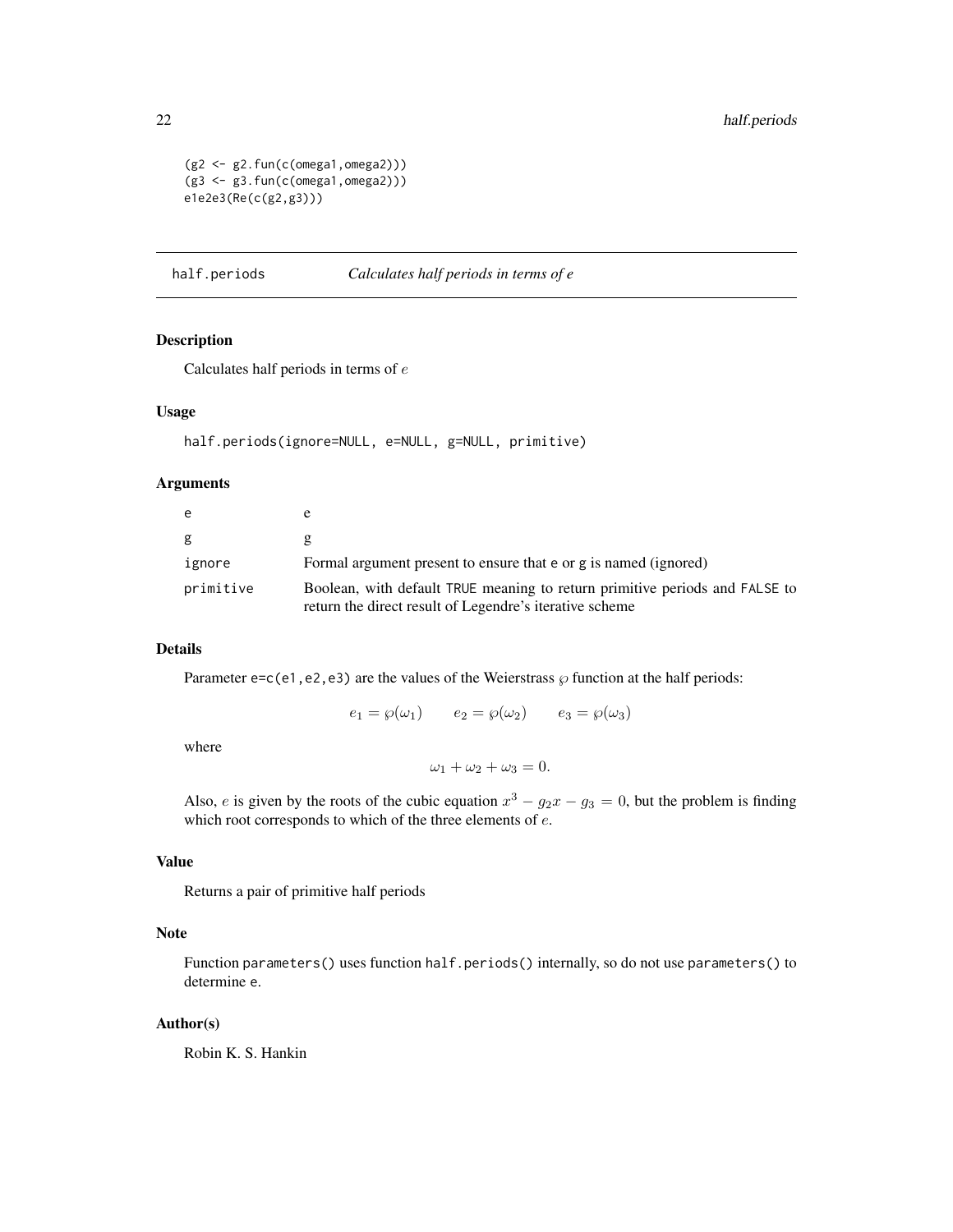#### <span id="page-22-0"></span>References

M. Abramowitz and I. A. Stegun 1965. *Handbook of Mathematical Functions.* New York, Dover.

#### Examples

```
half.periods(g=c(8,4)) # Example 6, p665, LHS
u <- half.periods(g=c(-10,2))
massage(c(u[1]-u[2] , u[1]+u[2])) ## Example 6, p665, RHS
half.periods(g=c(10,2)) ## Example 7, p665, LHS
u \leftarrow \text{half.periods}(g=c(7,6))massage(c(u[1],2*u[2]+u[1])) ## Example 7, p665, RHS
half.periods(g=c(1,1i, 1.1+1.4i))
half.periods(e=c(1,1i, 2, 1.1+1.4i))
g.fun(half.periods(g=c(8,4))) \qquad \qquad \text{#} should be c(8,4)
```
#### Description

Modular functions including Klein's modular function J (aka Dedekind's Valenz function J, aka the Klein invariant function, aka Klein's absolute invariant), the lambda function, and Delta.

#### Usage

 $J(tau, use. theta = TRUE, ...)$ lambda(tau, ...)

#### Arguments

| tau       | $\tau$ ; it is assumed that Im(tau)>0                                                                                       |
|-----------|-----------------------------------------------------------------------------------------------------------------------------|
| use.theta | Boolean, with default TRUE meaning to use the theta function expansion, and<br>FALSE meaning to evaluate g2 and g3 directly |
| $\cdots$  | Extra arguments sent to either the tal () et seq, or $g2$ . fun() and $g3$ . fun() as<br>appropriate                        |

#### Author(s)

Robin K. S. Hankin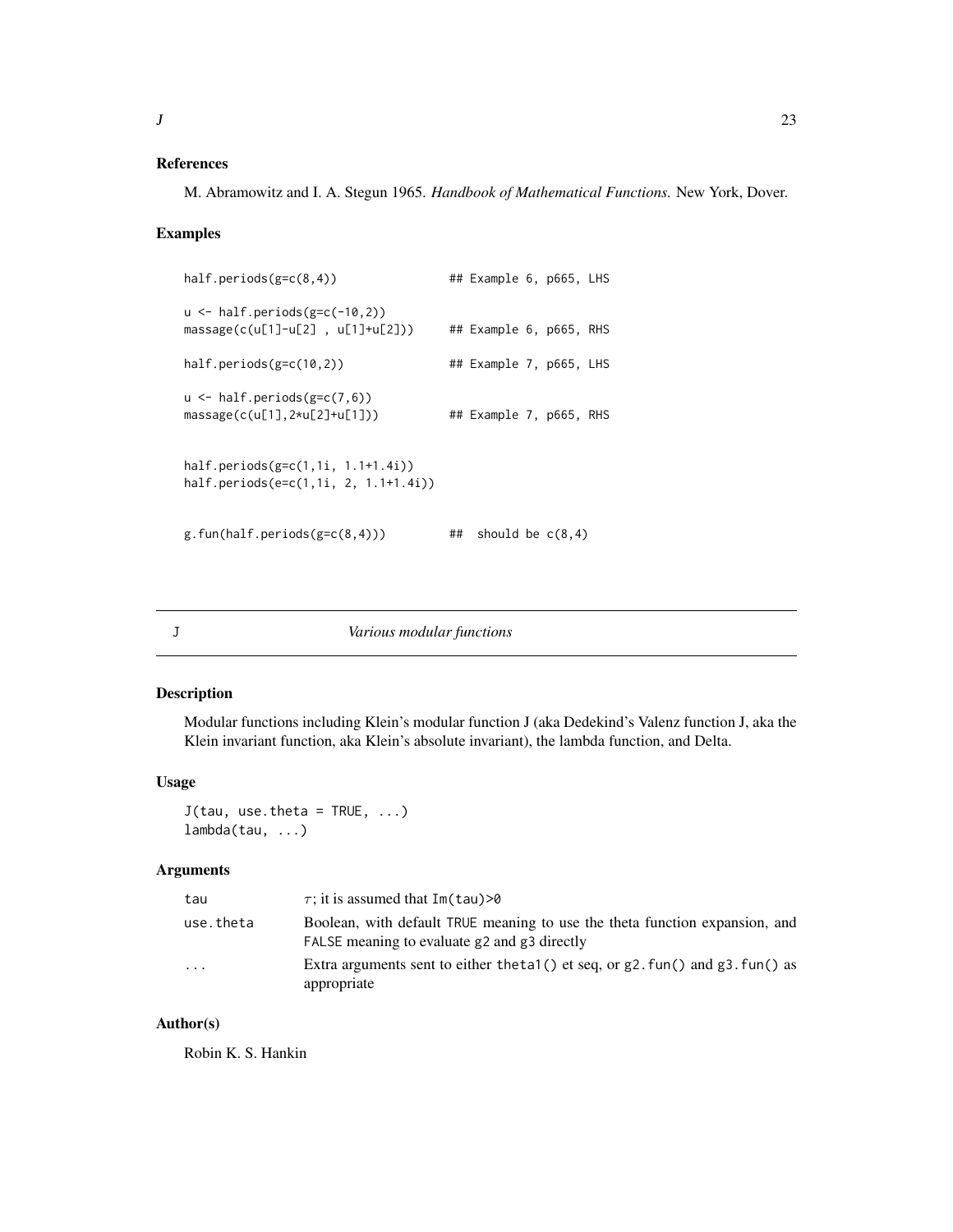# <span id="page-23-0"></span>References

K. Chandrasekharan 1985. *Elliptic functions*, Springer-Verlag.

#### Examples

```
J(2.3+0.23i,use.theta=TRUE)
J(2.3+0.23i,use.theta=FALSE)
#Verify that J(z)=J(-1/z):
z <- seq(from=1+0.7i,to=-2+1i,len=20)
plot(abs((J(z)-J(-1/z))/J(z)))# Verify that lamba(z) = lambda(Mz) where M is a modular matrix with b,c
# even and a,d odd:
M <- matrix(c(5,4,16,13),2,2)
z <- seq(from=1+1i,to=3+3i,len=100)
plot(lambda(z)-lambda(M %mob% z,maxiter=100))
#Now a nice little plot; vary n to change the resolution:
n < -50x \le - seq(from=-0.1, to=2, len=n)
y <- seq(from=0.02,to=2,len=n)
z \leftarrow outer(x, 1i*y, "+")f <- lambda(z,maxiter=40)
g \leftarrow J(z)view(x,y,f,scheme=04,real.contour=FALSE,main="try higher resolution")
view(x,y,g,scheme=10,real.contour=FALSE,main="try higher resolution")
```
<span id="page-23-1"></span>

K.fun *quarter period K*

#### Description

Calculates the K.fun in terms of either  $m$  (K.fun()) or  $k$  (K.fun.k()).

#### Usage

```
K.fun(m, strict=TRUE, maxiter=7)
```
# Arguments

|         | Real or complex parameter                                                     |
|---------|-------------------------------------------------------------------------------|
| strict  | Boolean, with default TRUE meaning to return an error if the sequence has not |
|         | converged exactly, and FALSE meaning to return the partial sum, and a warning |
| maxiter | Maximum number of iterations                                                  |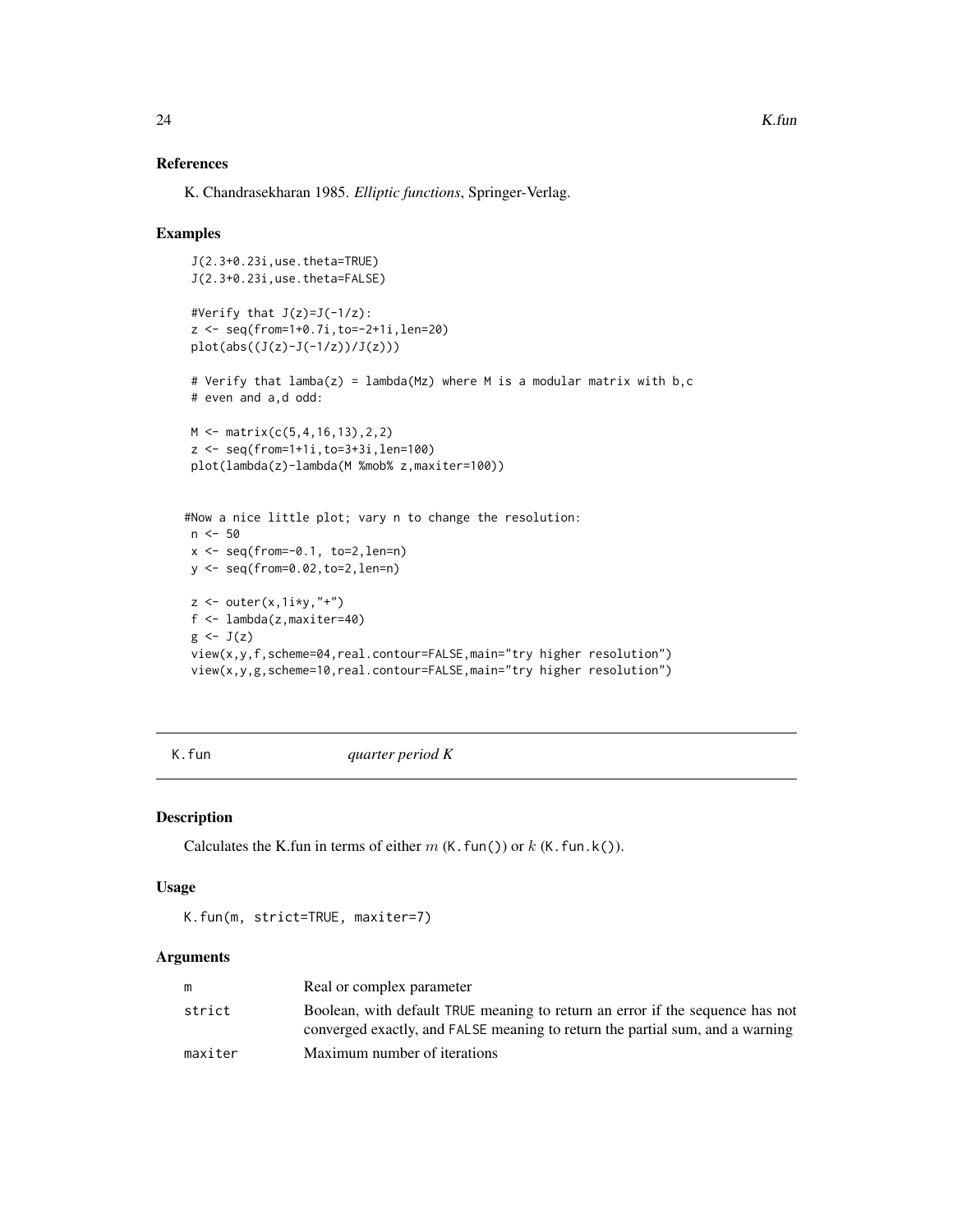<span id="page-24-0"></span>latplot 25

# Author(s)

Robin K. S. Hankin

#### References

R. Coquereaux, A. Grossman, and B. E. Lautrup. *Iterative method for calculation of the Weierstrass elliptic function*. IMA Journal of Numerical Analysis, vol 10, pp119-128, 1990

#### Examples

K.fun(0.09) # AMS-55 give 1.60804862 in example 7 on page 581 # next example not run because: (i), it needs gsl; (ii) it gives a warning. ## Not run: K.fun(0.4,strict=F, maxiter=4) - ellint\_Kcomp(sqrt(0.4)) ## End(Not run)

latplot *Plots a lattice of periods on the complex plane*

#### Description

Given a pair of basic periods, plots a lattice of periods on the complex plane

#### Usage

```
latplot(p, n=10, do.lines=TRUE, ...)
```
#### Arguments

| p        | Vector of length two with first element the first period and second element the<br>second period. Note that $p_1 = 2\omega_1$ |
|----------|-------------------------------------------------------------------------------------------------------------------------------|
| n        | Size of lattice                                                                                                               |
| do.lines | Boolean with default TRUE meaning to show boundaries between adjacent period<br>parallelograms                                |
| $\cdots$ | Extra arguments passed to plot(). See examples section for working use                                                        |

# Author(s)

Robin K. S. Hankin

#### References

K. Chandrasekharan 1985. *Elliptic functions*, Springer-Verlag.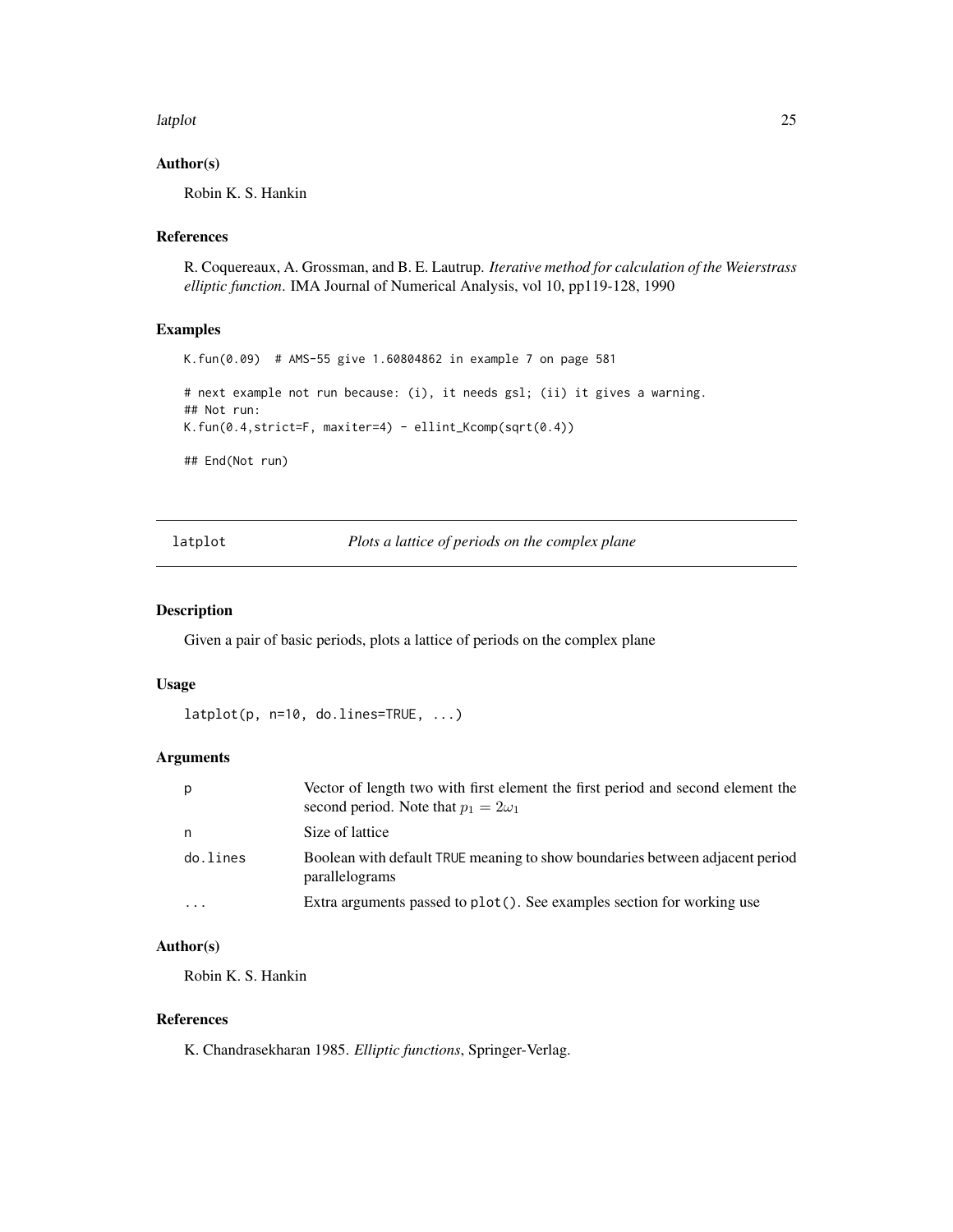<span id="page-25-0"></span>26 **limit** and the set of the set of the set of the set of the set of the set of the set of the set of the set of the set of the set of the set of the set of the set of the set of the set of the set of the set of the set o

# Examples

```
p1 \leftarrow c(1,1i)p2 < -c(2+3i, 5+7i)latplot(p1)
latplot(p2,xlim=c(-4,4),ylim=c(-4,4),n=40)
```
# lattice *Lattice of complex numbers*

# Description

Returns a lattice of numbers generated by a given complex basis.

#### Usage

```
lattice(p,n)
```
# Arguments

| Complex vector of length two giving a basis for the lattice |
|-------------------------------------------------------------|
| size of lattice                                             |

# Author(s)

Robin K. S. Hankin

#### Examples

```
lattice(c(1+10i,100+1000i),n=2)
plot(lattice(c(1+1i,1.1+1.4i),5))
```
limit *Limit the magnitude of elements of a vector*

# Description

Deals appropriately with objects with a few very large elements

# Usage

```
limit(x, upper=quantile(Re(x),0.99,na.rm=TRUE),
        lower=quantile(Re(x),0.01,na.rm=TRUE),
        na = FALSE)
```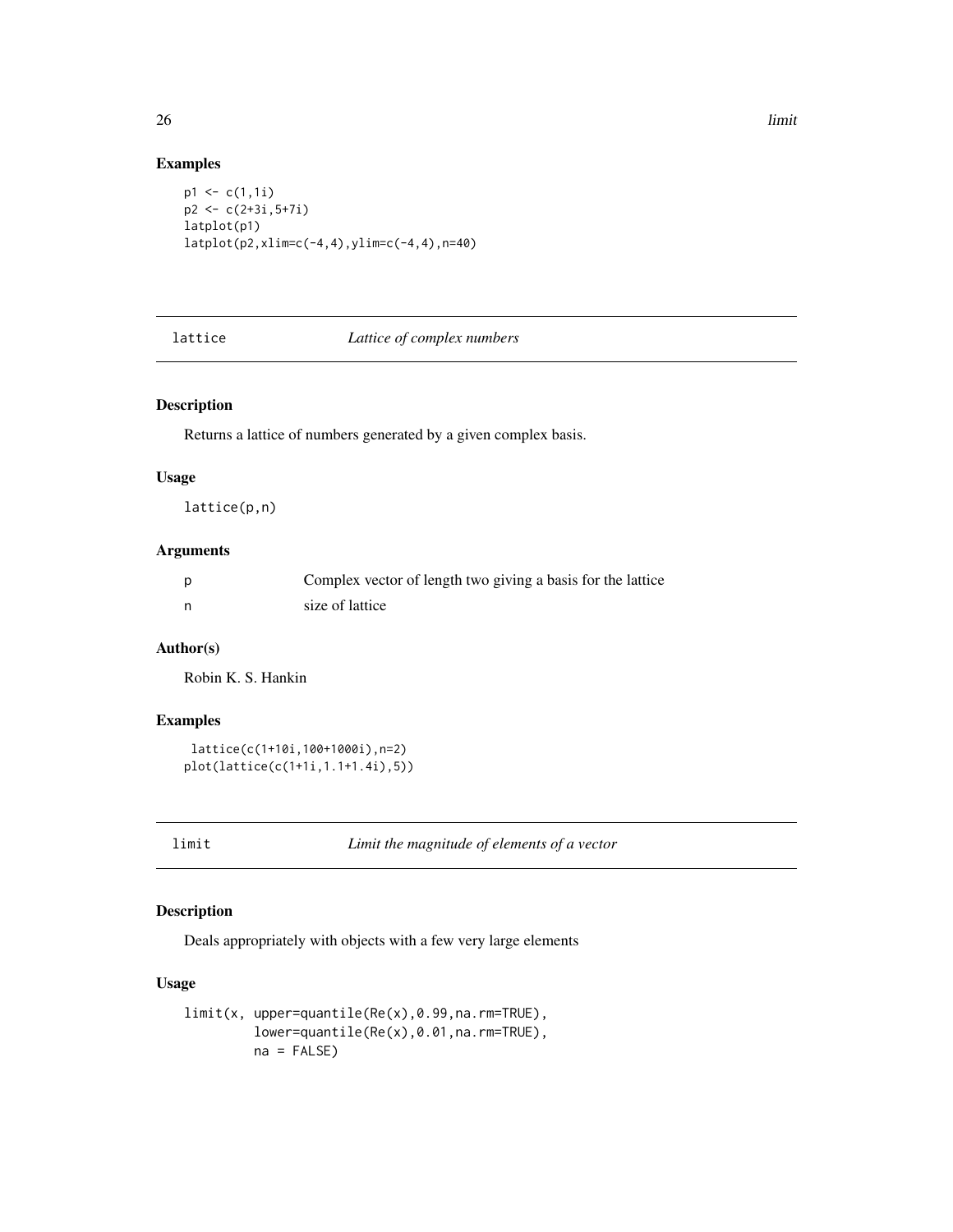#### <span id="page-26-0"></span>massage 27

# Arguments

| x     | Vector of real or complex values                                                                                                                                                          |
|-------|-------------------------------------------------------------------------------------------------------------------------------------------------------------------------------------------|
| upper | Upper limit                                                                                                                                                                               |
| lower | Lower limit                                                                                                                                                                               |
| na    | Boolean, with default FALSE meaning to "clip" x (if real) by setting elements of<br>x with x>high to high; if TRUE, set such elements to NA. If x is complex, this<br>argument is ignored |

#### Details

If x is complex, low is ignored and the function returns x, after executing  $x[abs(x)>high]$  <- NA.

# Author(s)

Robin K. S. Hankin

# Examples

```
x <- c(rep(1,5),300, -200)
limit(x,100)
limit(x,upper=200,lower= -400)
limit(x,upper=200,lower= -400,na=TRUE)
```
massage *Massages numbers near the real line to be real*

# Description

Returns the Real part of numbers near the real line

# Usage

 $massage(z, tol = 1e-10)$ 

# Arguments

|     | vector of complex numbers to be massaged |
|-----|------------------------------------------|
| tol | Tolerance                                |

# Author(s)

Robin K. S. Hankin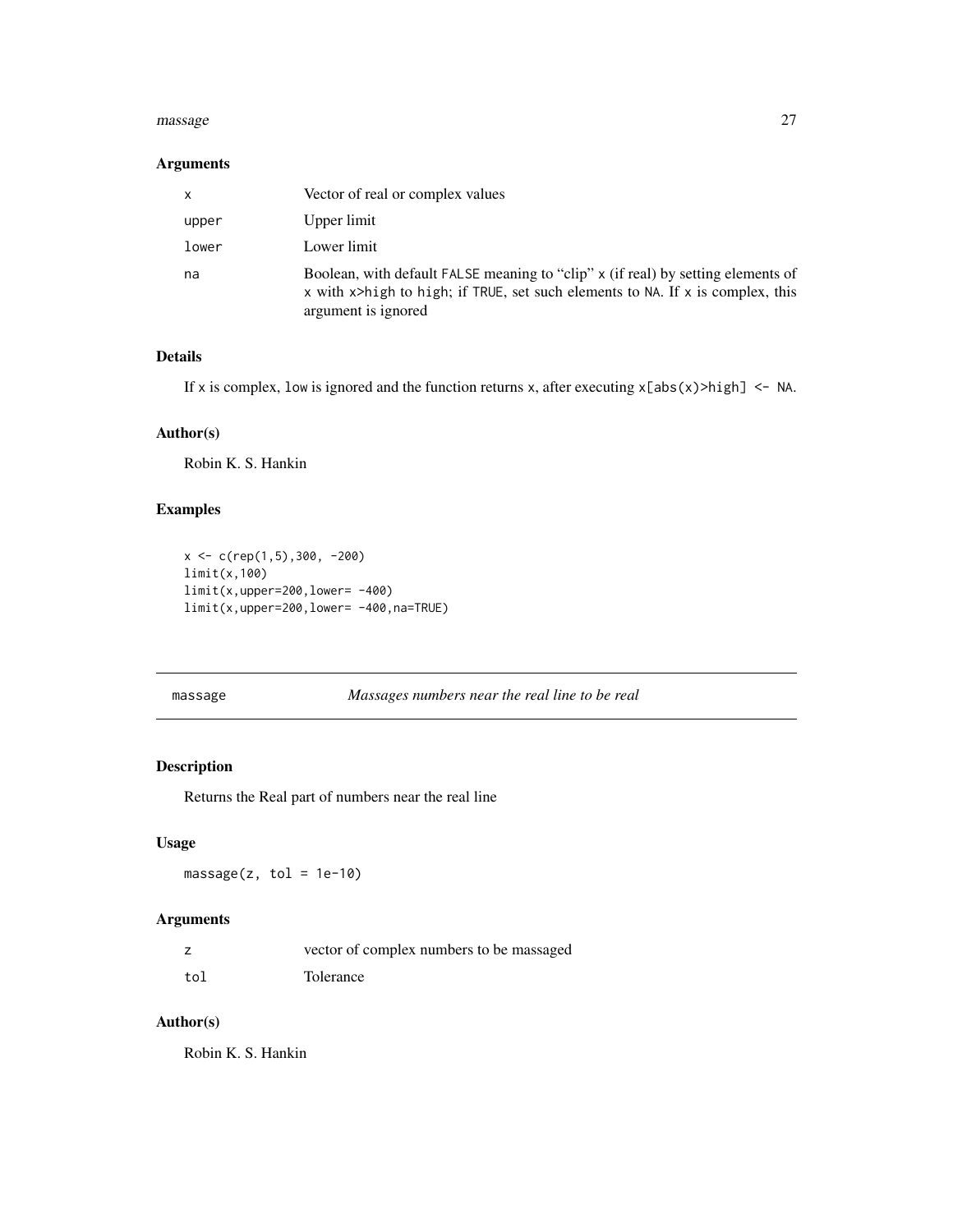# Examples

```
massage(1+1i)
massage(1+1e-11i)
massage(c(1,1+1e-11i,1+10i))
```
misc *Manipulate real or imaginary components of an object*

# Description

Manipulate real or imaginary components of an object

# Usage

 $Im(x)$  <- value  $Re(x)$  <- value

# Arguments

| X     | Complex-valued object |
|-------|-----------------------|
| value | Real-valued object    |

# Author(s)

Robin K. S. Hankin

# Examples

 $x \le -1:10$  $Im(x) < -1$  $x \le -1:5$  $Im(x) \leftarrow \frac{1}{x}$ 

<span id="page-27-0"></span>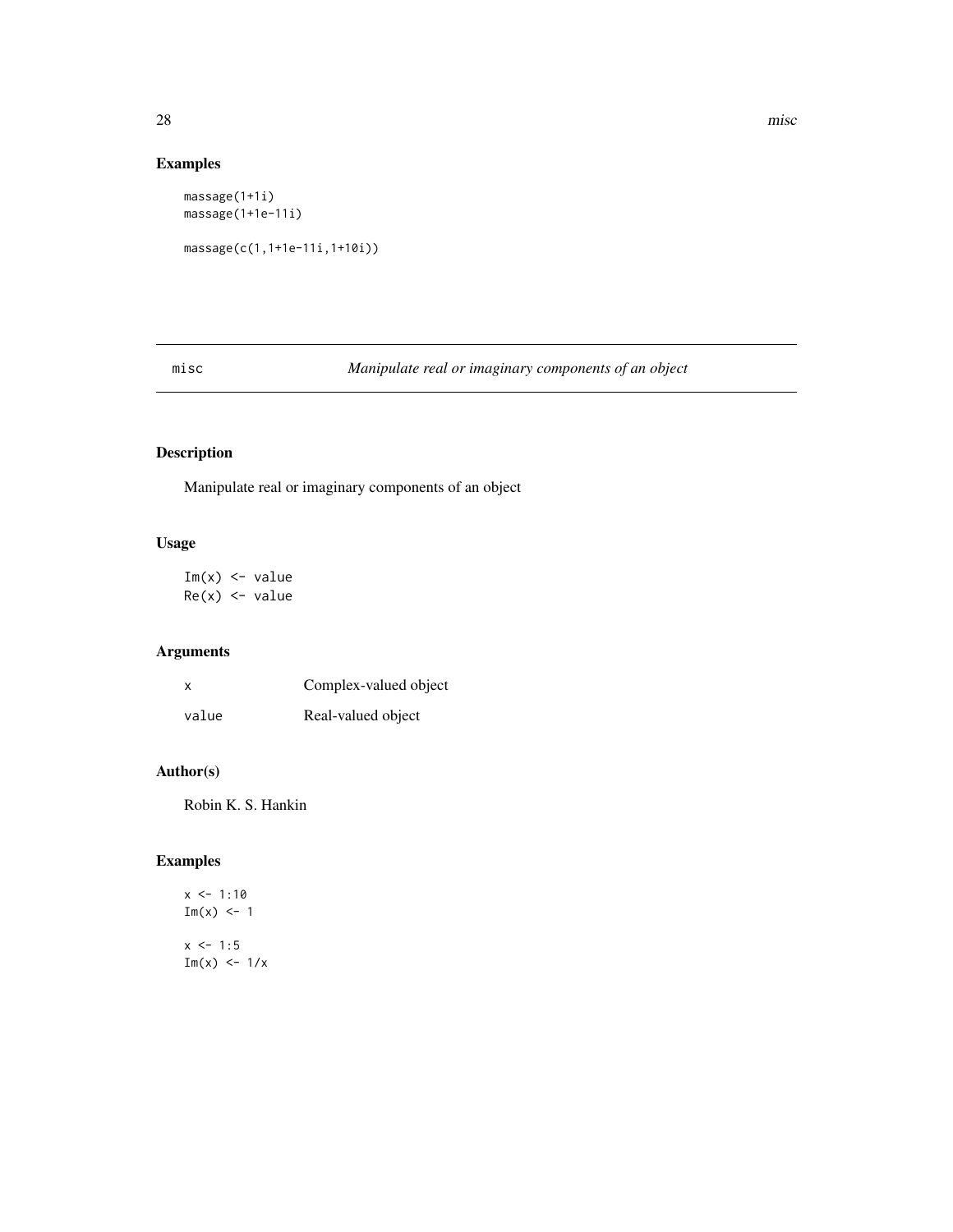<span id="page-28-0"></span>

Moebius transformations

# Usage

mob(M, x) M %mob% x

# Arguments

| М | 2-by-2 matrix of integers          |
|---|------------------------------------|
|   | vector of values to be transformed |

#### Value

Returns a value with the same attributes as x. Elementwise, if

$$
M = \left(\begin{array}{cc} a & b \\ c & d \end{array}\right)
$$

then mob(M, x) is  $\frac{ax+b}{cx+d}$ .

# Note

This function does not check for M being having integer elements, nor for the determinant being unity.

# Author(s)

Robin K. S. Hankin

# References

Wikipedia contributors, "Mobius transformation," Wikipedia, The Free Encyclopedia (accessed February 13, 2011).

# See Also

[unimodular](#page-46-1)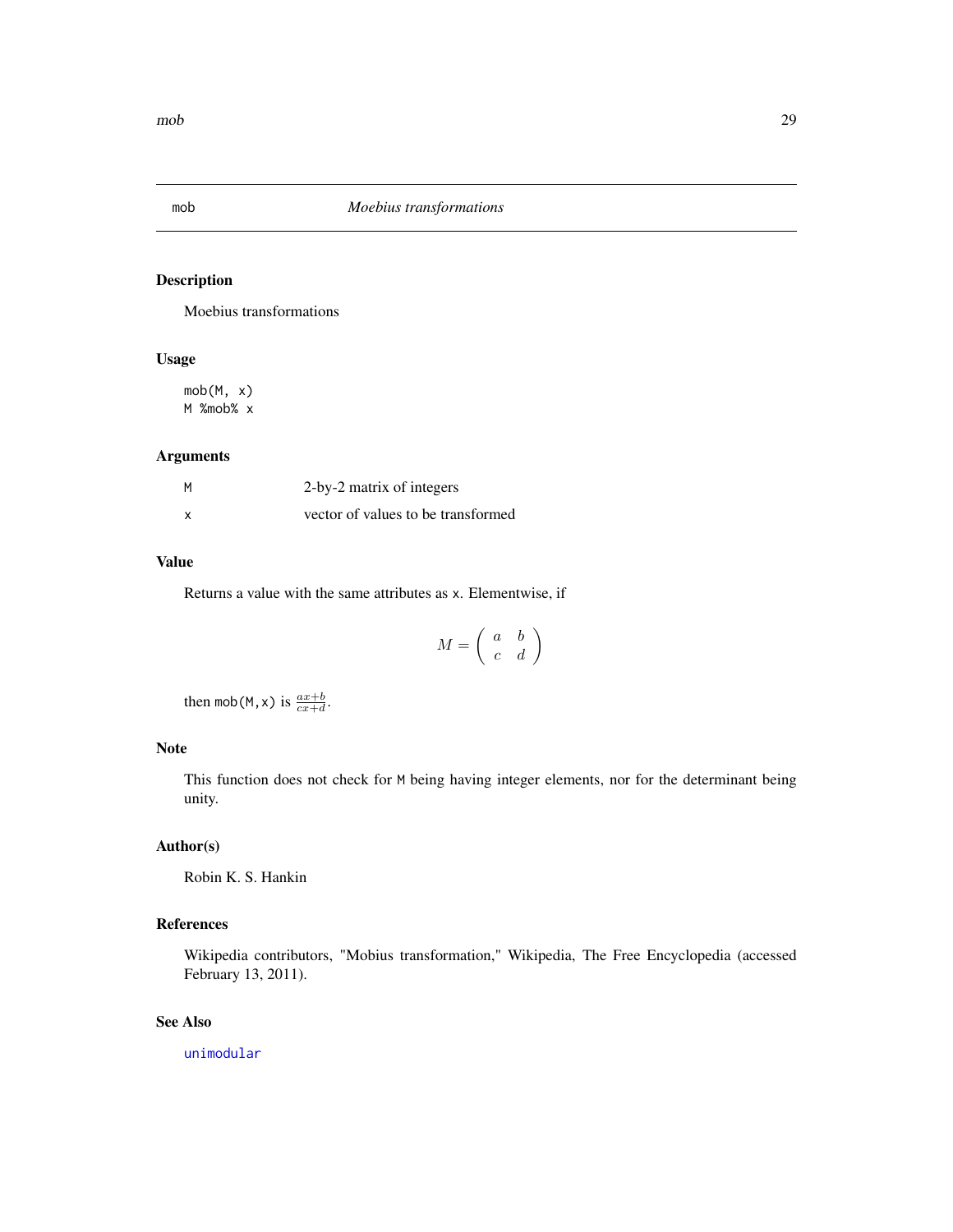# Examples

```
M <- matrix(c(11,6,9,5),2,2)
x <- seq(from=1+1i,to=10-2i,len=6)
M %mob% x
plot(mob(M,x))
```
myintegrate *Complex integration*

# Description

Integration of complex valued functions along the real axis (myintegrate()), along arbitrary paths (integrate.contour()), and following arbitrary straight line segments (integrate.segments()). Also, evaluation of a function at a point using the residue theorem (residue()).

# Usage

```
myintegrate(f, lower,upper, ...)
integrate.contour(f,u,udash, ...)
integrate.segments(f,points, close=TRUE, ...)
residue(f, z0, r, 0=z0, ...)
```
# Arguments

| $\mathsf{f}$         | function, possibly complex valued                                                                                                                                                       |
|----------------------|-----------------------------------------------------------------------------------------------------------------------------------------------------------------------------------------|
| lower,upper          | Lower and upper limits of integration in myintegrate(); real numbers (for<br>complex values, use integrate.contour() or integrate.segments())                                           |
| <b>u</b>             | Function mapping [0, 1] to the contour. For a closed contour, require that $u(0) =$<br>u(1)                                                                                             |
| udash                | Derivative of u                                                                                                                                                                         |
| points               | In function integrate.segments(), a vector of complex numbers. Integration<br>will be taken over straight segments joining consecutive elements of points                               |
| close                | In function integrate. segments(), a Boolean variable with default TRUE mean-<br>ing to integrate along the segment from points[n] to points[1] in addition to<br>the internal segments |
| r, 0, z <sub>0</sub> | In function residue() returns $f(z\theta)$ by integrating $f(z)/(z - z\theta)$ around a<br>circle of radius r and center 0                                                              |
|                      | Extra arguments passed to integrate()                                                                                                                                                   |
|                      |                                                                                                                                                                                         |

#### Author(s)

Robin K. S. Hankin

<span id="page-29-0"></span>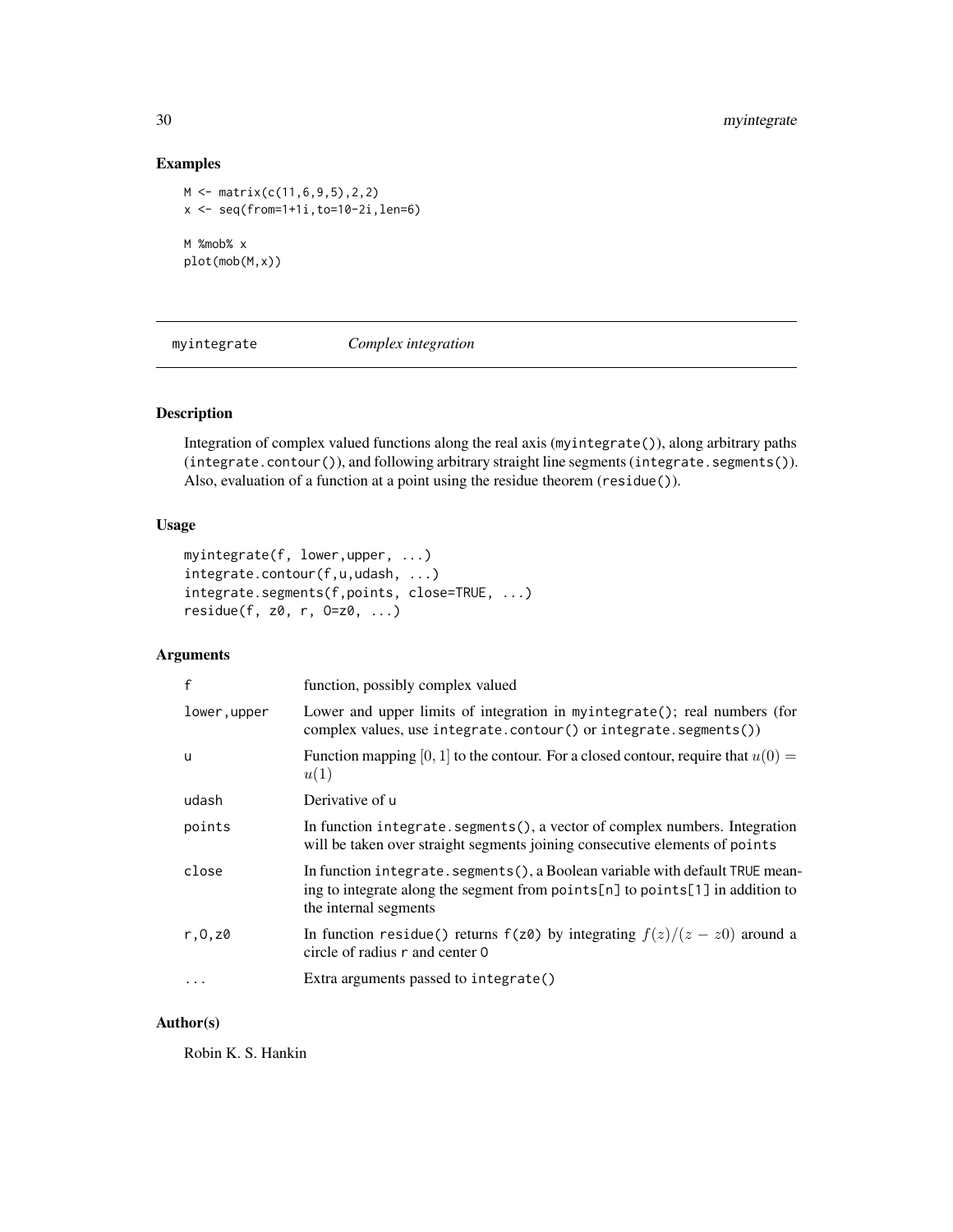# myintegrate 31

#### Examples

```
f1 <- function(z){sin(exp(z))}
f2 \leftarrow function(z,p)\{p/z\}myintegrate(f1,2,3) # that is, along the real axis
integrate.segments(f1,c(1,1i,-1,-1i),close=TRUE) # should be zero
# (following should be pi*2i; note secondary argument):
integrate.segments(f2,points=c(1,1i,-1,-1i),close=TRUE,p=1)
# To integrate round the unit circle, we need the contour and its
# derivative:
 u <- function(x){exp(pi*2i*x)}
 udash <- function(x){pi*2i*exp(pi*2i*x)}
# Some elementary functions, for practice:
# (following should be 2i*pi; note secondary argument 'p'):
integrate.contour(function(z,p){p/z},u,udash,p=1)
integrate.contour(function(z){log(z)},u,udash) # should be -2i*piintegerate.comtour(function(z){sin(z)+1/z^2},u,udash) # should be zero
# residue() is a convenience wrapper integrating f(z)/(z-z0) along a
# circular contour:
residue(function(z)\{1/z\}, 2, r=0.1) # should be 1/2=0.5# Now, some elliptic functions:
g \leftarrow c(3, 2+4i)Zeta \leftarrow function(z){zeta(z,g)}
Sigma \leftarrow function(z){sigma(z,g)}
WeierstrassP <- function(z)\{P(z,g)\}jj <- integrate.contour(Zeta,u,udash)
abs(jj-2*pi*1i) # should be zero
abs(integrate.contour(Sigma,u,udash)) # should be zero
abs(integrate.contour(WeierstrassP,u,udash)) # should be zero
```
# Now integrate  $f(x) = exp(1ix)/(1+x^2)$  from -Inf to +Inf along the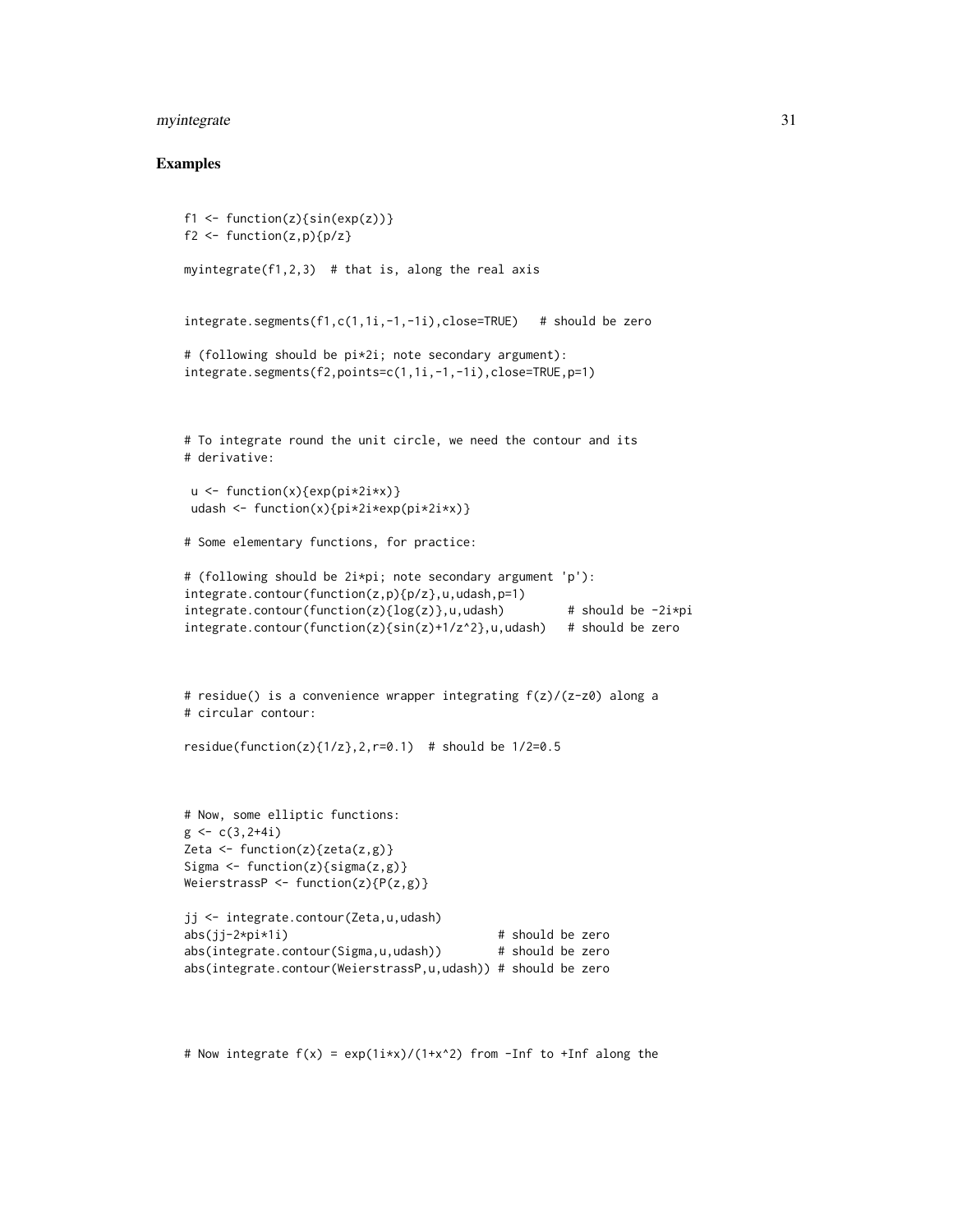```
# real axis, using the Residue Theorem. This tells us that integral of
# f(z) along any closed path is equal to pi*2i times the sum of the
# residues inside it. Take a semicircular path P from -R to +R along
# the real axis, then following a semicircle in the upper half plane, of
# radius R to close the loop. Now consider large R. Then P encloses a
# pole at +1i [there is one at -1i also, but this is outside P, so
# irrelevent here] at which the residue is -1i/2e. Thus the integral of
# f(z) = 2i * pi * (-1i/2e) = pi/e along P; the contribution from the
# semicircle tends to zero as R tends to infinity; thus the integral
# along the real axis is the whole path integral, or pi/e.
# We can now reproduce this result analytically. First, choose an R:
R < -400# now define P. First, the semicircle, u1:
u1 <- function(x){R*exp(pi*1i*x)}
u1dash <- function(x){R*pi*1i*exp(pi*1i*x)}
# and now the straight part along the real axis, u2:
u2 \left\{ -\text{function}(x)\right\} \left\{ R*(2*x-1)\right\}u2dash \leq function(x){R*2}
# Better define the function:
f <- function(z){exp(1i*z)/(1+z^2)}
# OK, now carry out the path integral. I'll do it explicitly, but note
# that the contribution from the first integral should be small:
answer.approximate <-
    integrate.contour(f,u1,u1dash) +
    integrate.contour(f,u2,u2dash)
# And compare with the analytical value:
answer.exact <- pi/exp(1)
abs(answer.approximate - answer.exact)
# Now try the same thing but integrating over a triangle, using
# integrate.segments(). Use a path P' with base from -R to +R along the
# real axis, closed by two straight segments, one from +R to 1i*R, the
# other from 1i*R to -R:
abs(integrate.segments(f,c(-R,R,1i*R))- answer.exact)
# Observe how much better one can do by integrating over a big square
# instead:
abs(integrate.segments(f,c(-R,R,R+1i*R, -R+1i*R))- answer.exact)
# Now in the interests of search engine findability, here is an
# application of Cauchy's integral formula, or Cauchy's formula. I will
```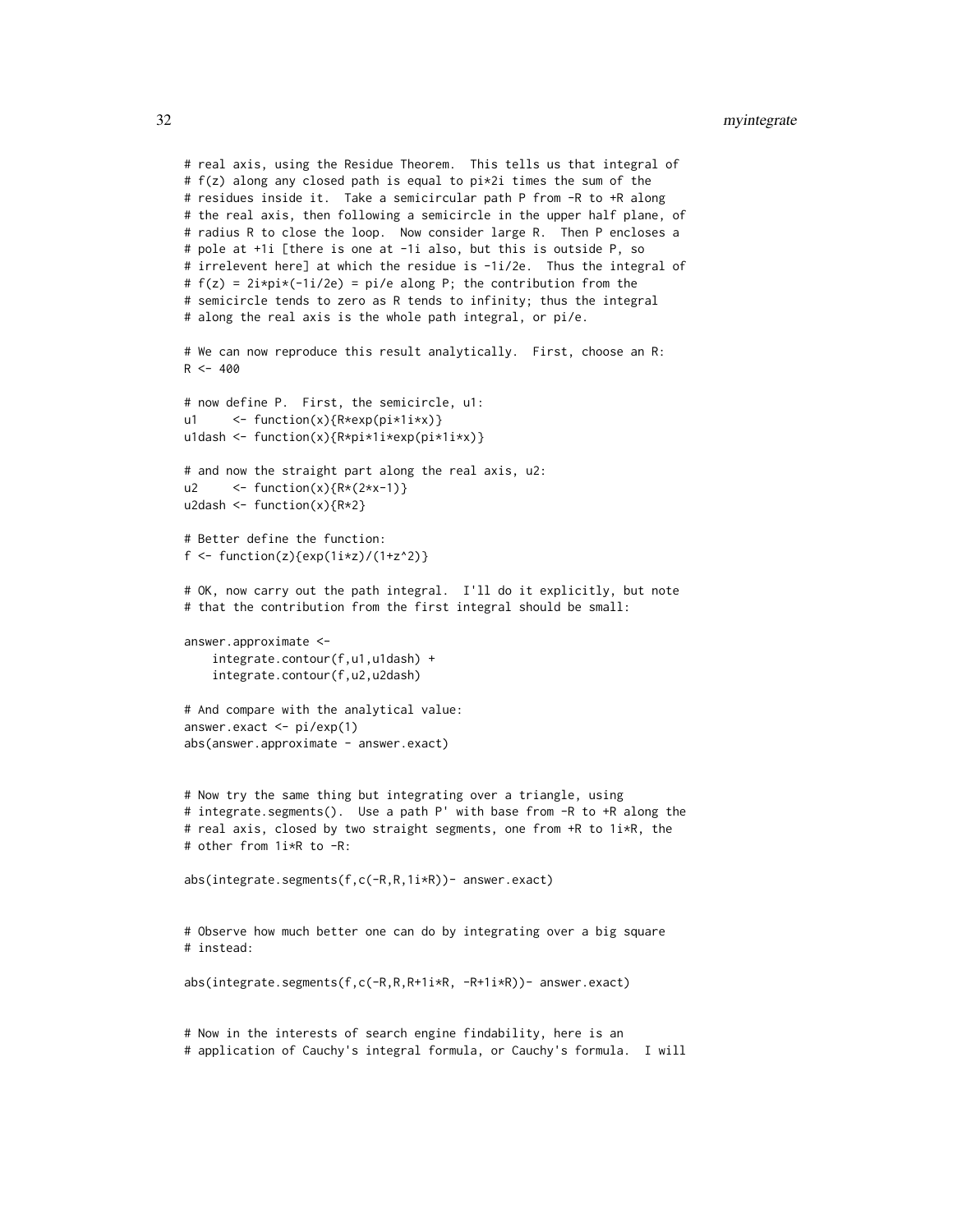#### <span id="page-32-0"></span>near.match 33

```
# use it to find sin(0.8):
u <- function(x){exp(pi*2i*x)}
udash <- function(x){pi*2i*exp(pi*2i*x)}
g \leftarrow function(z) {\sin(z) / (z-0.8)}a <- 1/(2i*pi)*integrate.contour(g,u,udash)
```

```
abs(a-sin(0.8))
```
# near.match *Are two vectors close to one another?*

# Description

Returns TRUE if each element of x and y are "near" one another

#### Usage

near.match(x, y, tol=NULL)

# Arguments

| $\mathsf{x}$ | First object                                                          |
|--------------|-----------------------------------------------------------------------|
|              | Second object                                                         |
| tol          | Relative tolerance with default NULL meaning to use machine precision |

# Author(s)

Robin K. S. Hankin

# Examples

```
x < - rep(1, 6)near.match(x, x+rnorm(6)/1e10)
```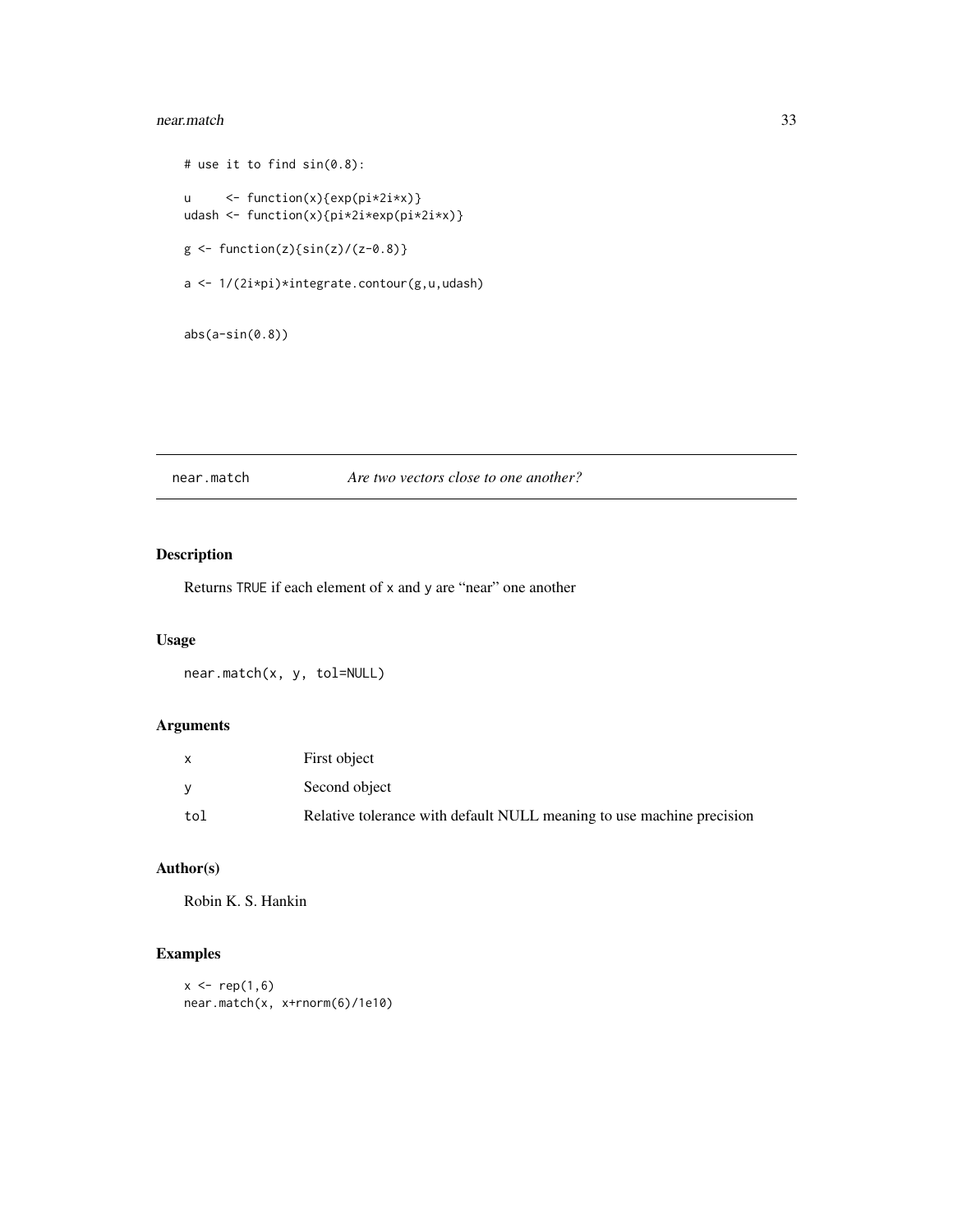<span id="page-33-0"></span>

Newton-Raphson iteration to find roots of equations with the emphasis on complex functions

#### Usage

newton\_raphson(initial, f, fdash, maxiter, give=TRUE, tol = .Machine\$double.eps)

#### Arguments

| initial | Starting guess                                                                                                                      |
|---------|-------------------------------------------------------------------------------------------------------------------------------------|
| f       | Function for which $f(z) = 0$ is to be solved for z                                                                                 |
| fdash   | Derivative of function (note: Cauchy-Riemann conditions assumed)                                                                    |
| maxiter | Maximum number of iterations attempted                                                                                              |
| give    | Boolean, with default TRUE meaning to give output based on that of uniroot()<br>and FALSE meaning to return only the estimated root |
| tol     | Tolerance: iteration stops if $ f(z)  < tol$                                                                                        |

#### Details

Bog-standard implementation of the Newton-Raphson algorithm

#### Value

If give is FALSE, returns z with  $|f(z)| < tol$ ; if TRUE, returns a list with elements root (the estimated root), f.root (the function evaluated at the estimated root; should have small modulus), and iter, the number of iterations required.

# Note

Previous versions of this function used the misspelling "Rapheson".

#### Author(s)

Robin K. S. Hankin

# Examples

```
# Find the two square roots of 2+i:
f <- function(z){z<sup>2</sup>-(2+1i)}
fdash \leftarrow function(z){2*z}
newton_raphson( 1.4+0.3i,f,fdash,maxiter=10)
newton_raphson(-1.4-0.3i,f,fdash,maxiter=10)
```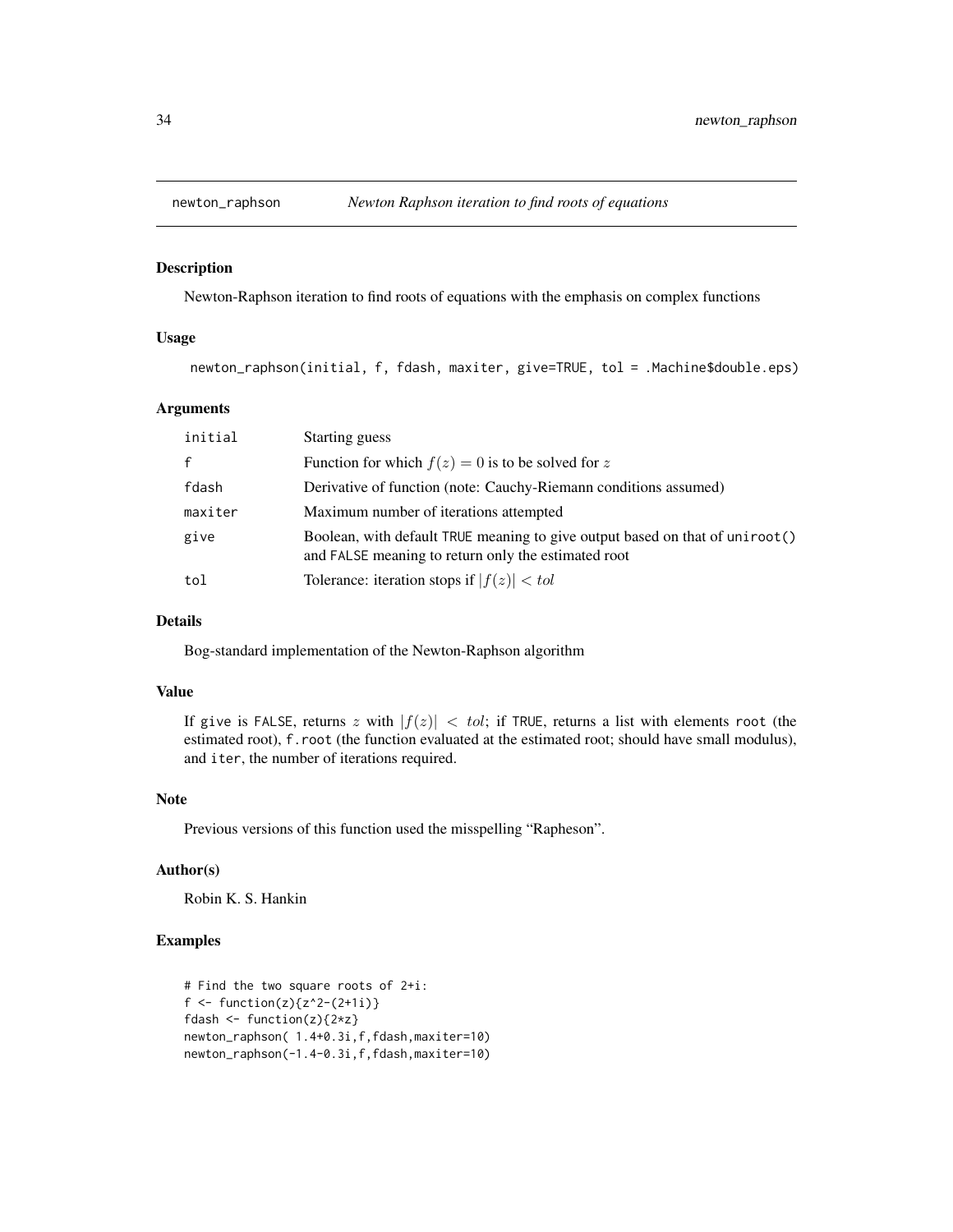<span id="page-34-0"></span>nome 35

```
# Now find the three cube roots of unity:
g \leftarrow function(z)\{z^3-1\}gdash \leq function(z){3*z^2}
newton_raphson(-0.5+1i,g,gdash,maxiter=10)
newton_raphson(-0.5-1i,g,gdash,maxiter=10)
newton_raphson(+0.5+0i,g,gdash,maxiter=10)
```
nome *Nome in terms of m or k*

# Description

Calculates the nome in terms of either  $m$  (nome()) or  $k$  (nome.k()).

#### Usage

nome(m) nome.k(k)

#### Arguments

| m | Real parameter                |
|---|-------------------------------|
| k | Real parameter with $k = m^2$ |

#### Note

The nome is defined as  $e^{-i\pi K'/K}$ , where K and  $iK'$  are the quarter periods (see page 576 of AMS-55). These are calculated using function K. fun().

# Author(s)

Robin K. S. Hankin

# See Also

[K.fun](#page-23-1)

#### Examples

nome(0.09) # AMS-55 give 0.00589414 in example 7 on page 581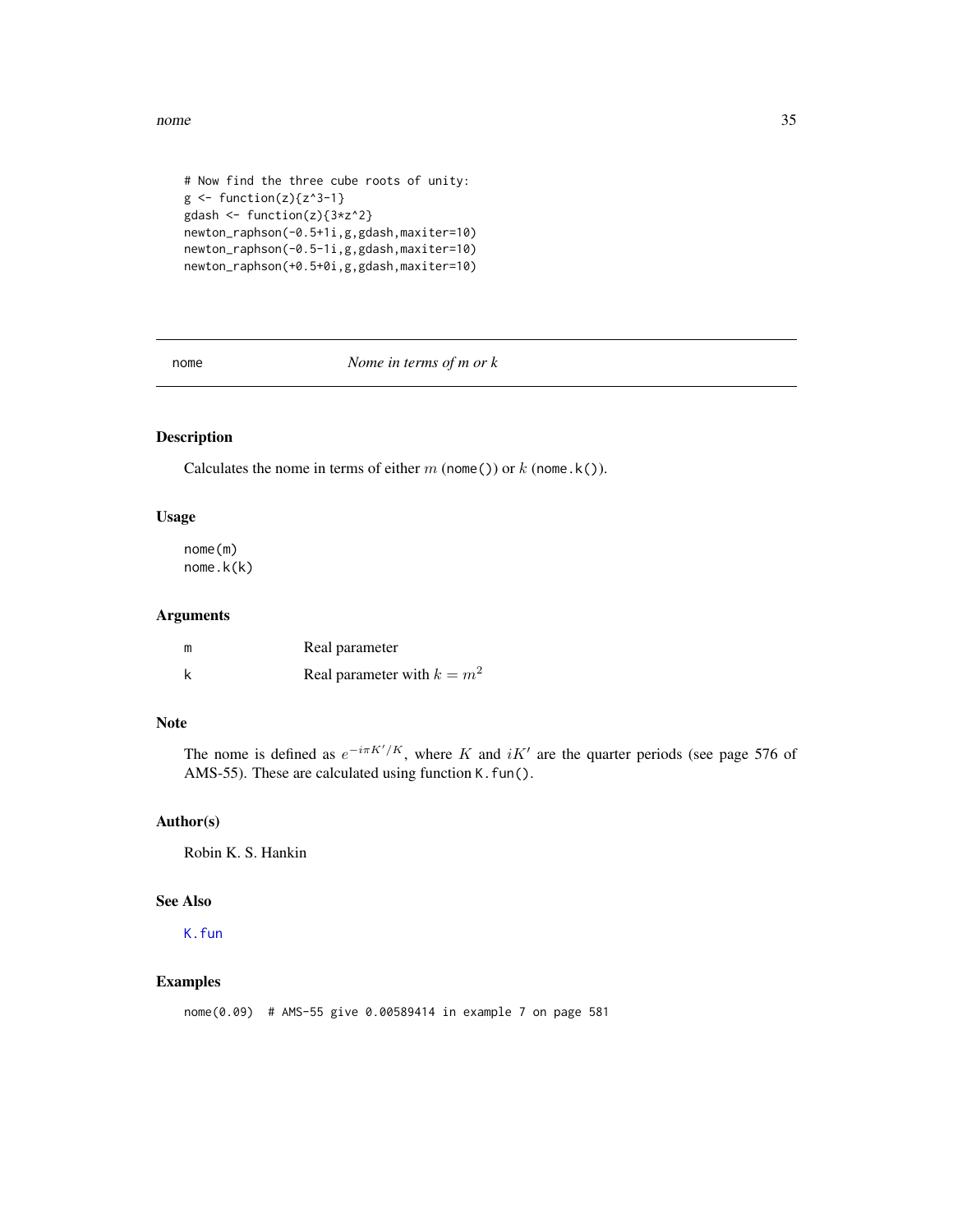<span id="page-35-1"></span><span id="page-35-0"></span>

Laurent series for various functions

# Usage

```
P.laurent(z, g=NULL, tol=0, nmax=80)
   Pdash.laurent(z, g=NULL, nmax=80)
    sigma.laurent(z, g=NULL, nmax=8, give.error=FALSE)
sigmadash.laurent(z, g=NULL, nmax=8, give.error=FALSE)
     zeta.laurent(z, g=NULL, nmax=80)
```
# Arguments

| z          | Primary argument (complex)                                                                                                                                                                                                           |
|------------|--------------------------------------------------------------------------------------------------------------------------------------------------------------------------------------------------------------------------------------|
| g          | Vector of length two with $g = c(g_2, g_3)$                                                                                                                                                                                          |
| tol        | Tolerance                                                                                                                                                                                                                            |
| give.error | In sigma. laurent(), Boolean with default FALSE meaning to return the com-<br>puted value and TRUE to return the error (as estimated by the sum of the absolute<br>values of the terms along the minor long diagonal of the matrix). |
| nmax       | Number of terms used (or, for sigma(), the size of matrix used)                                                                                                                                                                      |

# Author(s)

Robin K. S. Hankin

# Examples

```
sigma.laurent(z=1+1i,g=c(0,4))
```

|  | ٠<br>۰, |
|--|---------|

p<sub>2.fun</sub> *Does the right thing when calling g2.fun() and g3.fun()* 

# Description

Takes vectors and interprets them appropriately for input to g2.fun() and g3.fun(). Not really intended for the end user.

#### Usage

p1.tau(b)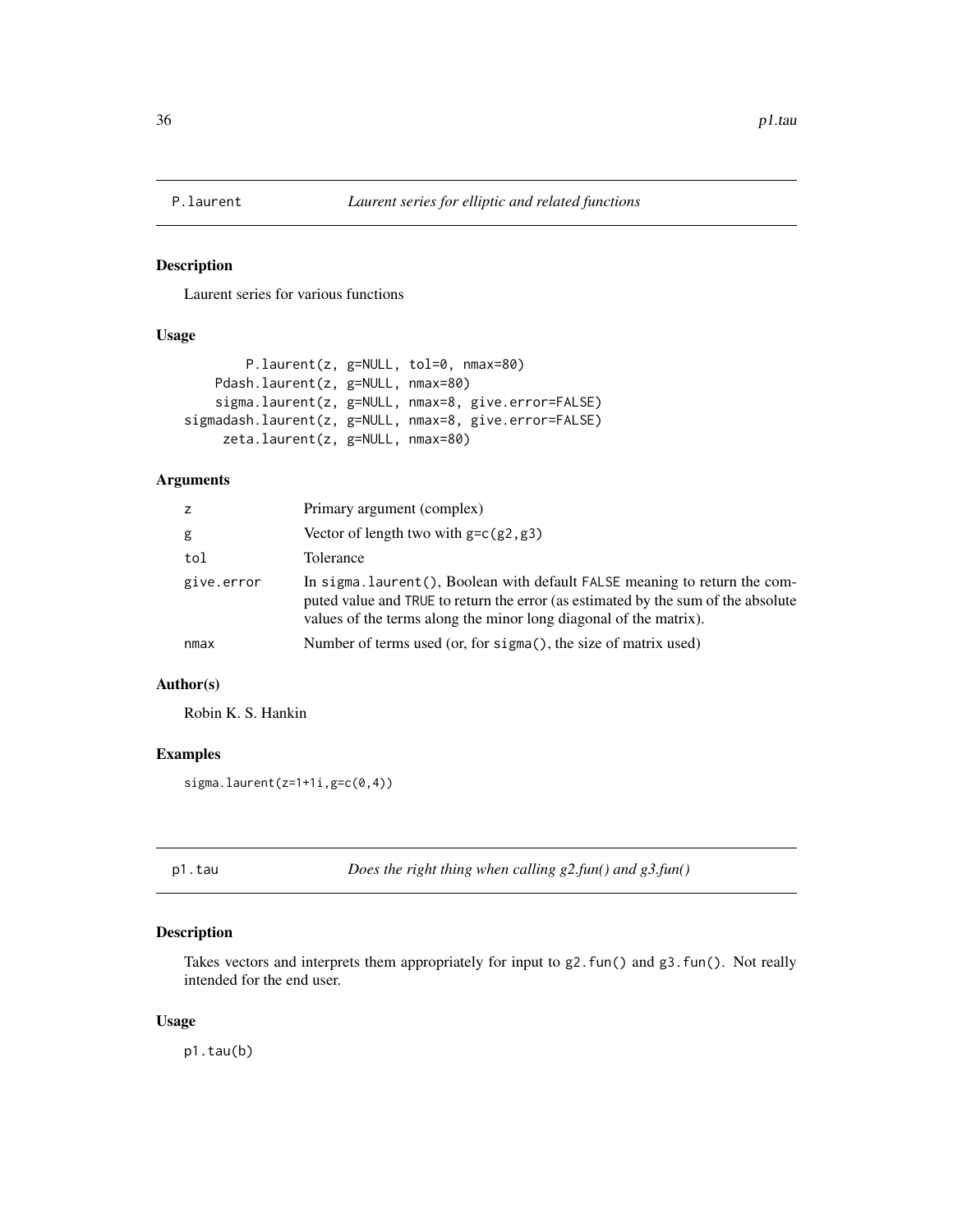# <span id="page-36-0"></span>parameters 37

#### Arguments

b Vector of periods

# Details

If b is of length two, interpret the elements as  $\omega_1$  and  $\omega_2$  respectively. If a two-column matrix, interpret the columns as  $\omega_1$  and  $\omega_2$  respectively. Otherwise, interpret as a vector of  $\tau = \omega_1/\omega_2$ .

#### Value

Returns a two-component list:

| p1  | First period |
|-----|--------------|
| tau | Period ratio |

# Author(s)

Robin K. S. Hankin

# Examples

p1.tau(c(1+1i,1.1+23.123i))

# <span id="page-36-1"></span>parameters *Parameters for Weierstrass's P function*

# Description

Calculates the invariants  $g_2$  and  $g_3$ , the e-values  $e_1, e_2, e_3$ , and the half periods  $\omega_1, \omega_2$ , from any one of them.

# Usage

```
parameters(Omega=NULL, g=NULL, description=NULL)
```
# Arguments

| Omega       | Vector of length two, containing the <b>half periods</b> $(\omega_1, \omega_2)$                                         |
|-------------|-------------------------------------------------------------------------------------------------------------------------|
|             | Vector of length two: $(q_2, q_3)$                                                                                      |
| description | string containing "equianharmonic", "lemniscatic", or "pseudolemniscatic", to<br>specify one of A and S's special cases |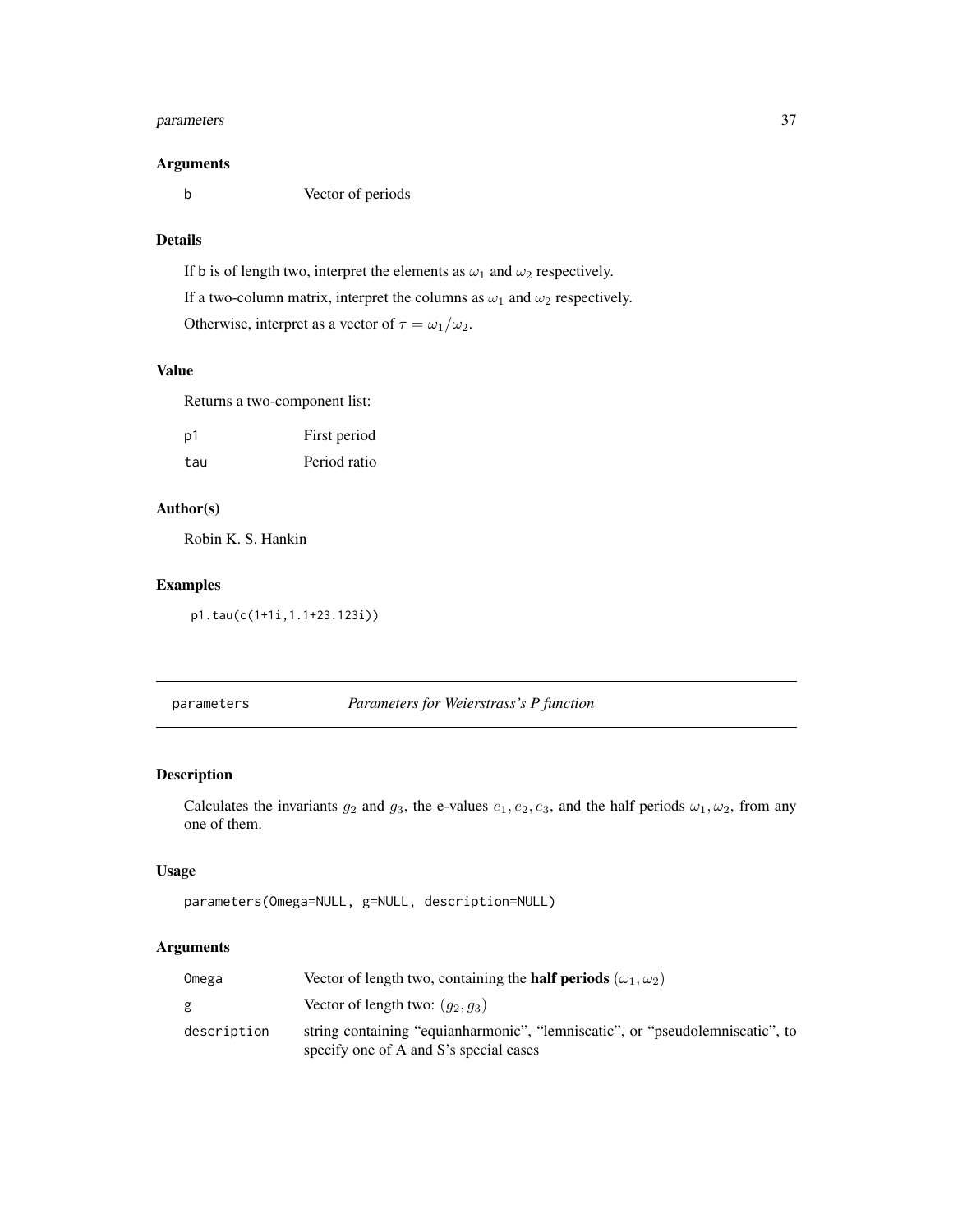Returns a list with the following items:

| Omega  | A complex vector of length 2 giving the fundamental half periods $\omega_1$ and $\omega_2$ .<br>Notation follows Chandrasekharan: half period $\omega_1$ is 0.5 times a (nontrivial)<br>period of minimal modulus, and $\omega_2$ is 0.5 times a period of smallest modulus<br>having the property $\omega_2/\omega_1$ not real. |  |
|--------|----------------------------------------------------------------------------------------------------------------------------------------------------------------------------------------------------------------------------------------------------------------------------------------------------------------------------------|--|
|        | The relevant periods are made unique by the further requirement that $\text{Re}(\omega_1)$<br>0, and Im( $\omega_2$ ) > 0; but note that this often results in sign changes when consid-<br>ering cases on boundaries (such as real $g_2$ and $g_3$ ).                                                                           |  |
|        | <b>Note</b> Different definitions exist for $\omega_3$ ! A and S use $\omega_3 = \omega_2 - \omega_1$ , while<br>Whittaker and Watson (eg, page 443), and Mathematica, have $\omega_1 + \omega_2 + \omega_3 = 0$                                                                                                                 |  |
| q      | The nome. Here, $q = e^{\pi i \omega_2/\omega_1}$ .                                                                                                                                                                                                                                                                              |  |
| g      | Complex vector of length 2 holding the invariants                                                                                                                                                                                                                                                                                |  |
| e      | Complex vector of length 3. Here $e_1, e_2$ , and $e_3$ are defined by                                                                                                                                                                                                                                                           |  |
|        | $e_1 = \wp(\omega 1/2)m$ $e_2 = \wp(\omega 2/2),$ $e_3 = \wp(\omega 3/2)$                                                                                                                                                                                                                                                        |  |
|        | where $\omega_3$ is defined by $\omega_1 + \omega_2 + \omega_3 = 0$ .                                                                                                                                                                                                                                                            |  |
|        | Note that the <i>es</i> are also defined as the three roots of $x^3 - g_2x - g_3 = 0$ ; but<br>this method cannot be used in isolation because the roots may be returned in the<br>wrong order.                                                                                                                                  |  |
| Delta  | The quantity $g_2^3 - 27g_3^2$ , often denoted $\Delta$                                                                                                                                                                                                                                                                          |  |
| Eta    | Complex vector of length 3 often denoted $\eta$ . Here $\eta = (\eta_1, \eta_2, \eta_3)$ are defined<br>in terms of the Weierstrass zeta function with $\eta_i = \zeta(\omega_i)$ for $i = 1, 2, 3$ .<br>Note that the name of this element is capitalized to avoid confusion with function<br>eta()                             |  |
| is.AnS | Boolean, with TRUE corresponding to real invariants, as per Abramowitz and<br>Stegun                                                                                                                                                                                                                                             |  |
| given  | character string indicating which parameter was supplied. Currently, one of "o"<br>(omega), or "g" (invariants)                                                                                                                                                                                                                  |  |

# Author(s)

Robin K. S. Hankin

# Examples

```
## Example 6, p665, LHS
parameters(g=c(10,2+0i))
```

```
## Example 7, p665, RHS
a \leftarrow parameters(g=c(7,6)) ; attach(a)
c(omega2=Omega[1],omega2dash=Omega[1]+Omega[2]*2)
```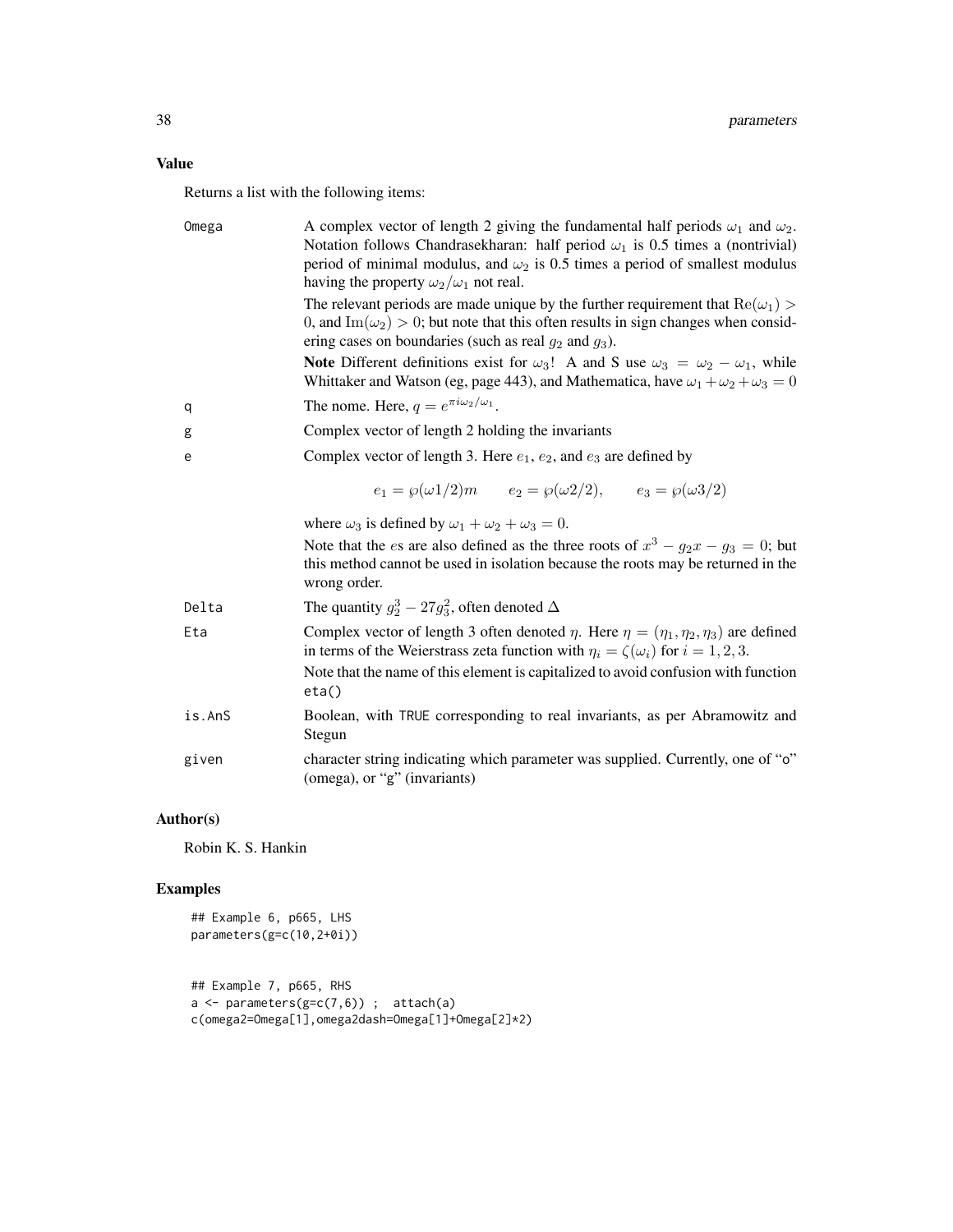```
## verify 18.3.37:
 Eta[2]*Omega[1]-Eta[1]*Omega[2] #should be close to pi*1i/2
## from Omega to g and and back;
## following should be equivalentto c(1,1i):
parameters(g=parameters(Omega=c(1,1i))$g)$Omega
```
#### pari *Wrappers for PARI functions*

# Description

Wrappers for the three elliptic functions of PARI

#### Usage

P.pari(z,Omega,pari.fun="ellwp",numerical=TRUE)

# Arguments

| z         | Complex argument                                                                                                                                                                                                          |
|-----------|---------------------------------------------------------------------------------------------------------------------------------------------------------------------------------------------------------------------------|
| Omega     | Half periods                                                                                                                                                                                                              |
| pari.fun  | String giving the name of the function passed to PARI. Values of ellup, ellsigma,<br>and ellecta, are acceptable here for the Weierstrass $\wp$ function, the $\sigma$ function,<br>and the $\zeta$ function respectively |
| numerical | Boolean with default TRUE meaning to return the complex value returned by<br>PARI, and FALSE meaning to return the ascii string returned by PARI                                                                          |

# Details

This function calls PARI via an R system() call.

#### Value

Returns an object with the same attributes as z.

#### Note

Function translates input into, for example, "ellwp([1+1\*I,2+3\*I],1.111+5.1132\*I)" and pipes this string directly into gp.

The PARI system clearly has more powerful syntax than the basic version that I'm using here, but I can't (for example) figure out how to vectorize any of the calls.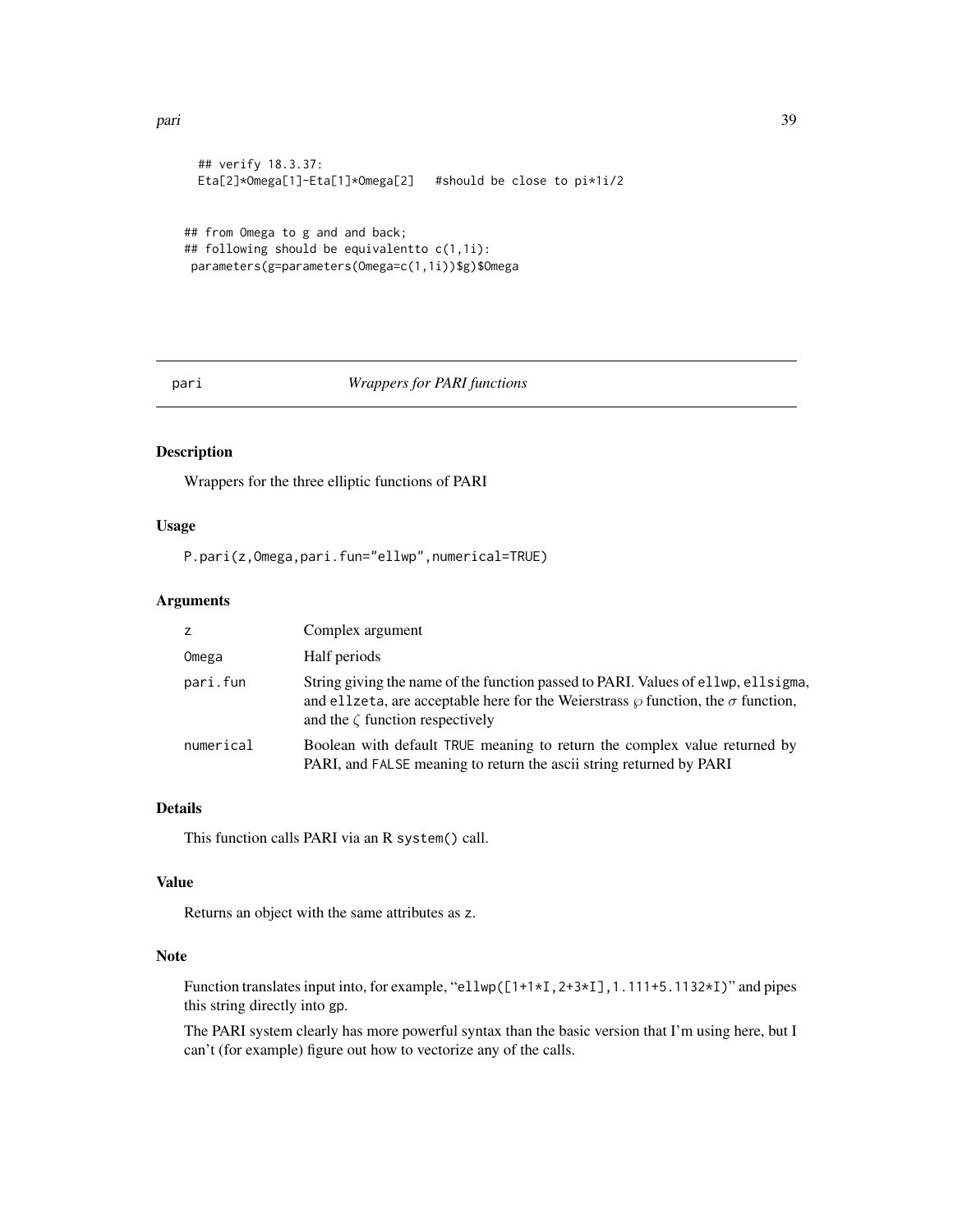# <span id="page-39-0"></span>Author(s)

Robin K. S. Hankin

# References

<http://www.parigp-home.de/>

# Examples

```
## Not run: #this in a dontrun environment because it requires pari/gp
z <- seq(from=1,to=3+2i,len=34)
p \leftarrow c(1,1i)plot(abs(P.pari(z=z,Omega=p) - P(z=z,Omega=p)))
plot(zeta(z=z,params=parameters(Omega=p))- P.pari(z=z,Omega=c(p),pari.fun="ellzeta"))
```
## End(Not run)

sn *Jacobi form of the elliptic functions*

# Description

Jacobian elliptic functions

# Usage

| ss(u,m, | . )        |
|---------|------------|
| sc(u,m, | $\ldots$ ) |
| sn(u,m, | $\ldots$ ) |
| sd(u,m, | . )        |
| cs(u,m, | $\ldots)$  |
| cc(u,m, | . )        |
| cn(u,m, | $\ldots$ ) |
| cd(u,m, | $\ldots$ ) |
| ns(u,m, | . )        |
| nc(u,m, | $\ldots$ ) |
| nn(u,m, | $\ldots$ ) |
| nd(u,m, | $\ldots$ ) |
| ds(u,m, | $\ldots$ ) |
| dc(u,m, | $\ldots$ ) |
| dn(u,m, | $\ldots$ ) |
| dd(u,m, | $\ldots$ ) |

# Arguments

|         | Complex argument                                       |
|---------|--------------------------------------------------------|
| m       | Parameter                                              |
| $\cdot$ | Extra arguments, such as maxiter, passed to theta. ?() |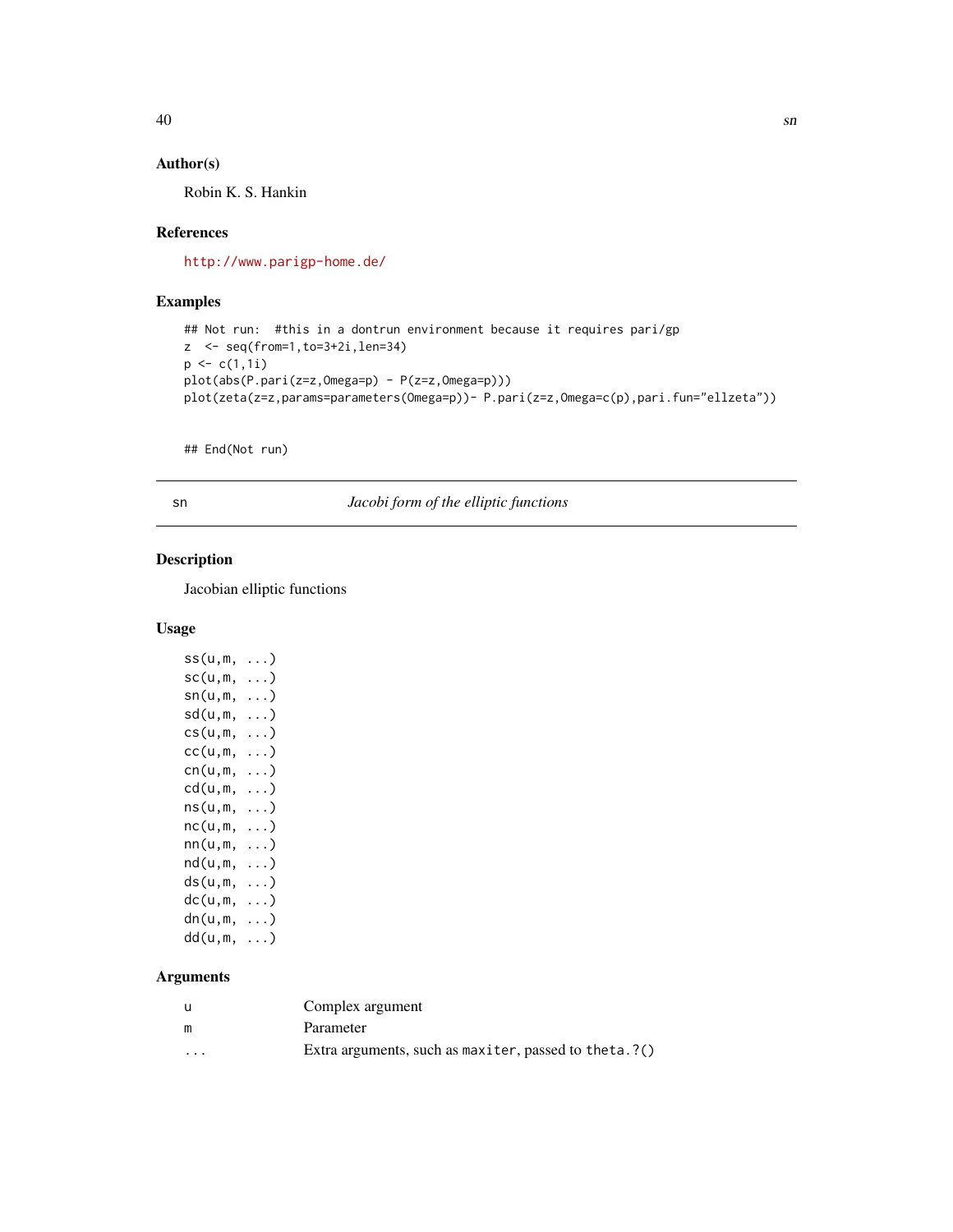# <span id="page-40-0"></span>Details

All sixteen Jacobi elliptic functions.

#### Author(s)

Robin K. S. Hankin

# References

M. Abramowitz and I. A. Stegun 1965. *Handbook of mathematical functions*. New York: Dover

#### See Also

[theta](#page-42-1)

# Examples

#Example 1, p579: nc(1.9965,m=0.64) # (some problem here) # Example 2, p579: dn(0.20,0.19) # Example 3, p579: dn(0.2,0.81) # Example 4, p580: cn(0.2,0.81) # Example 5, p580: dc(0.672,0.36) # Example 6, p580: Theta(0.6,m=0.36) # Example 7, p581: cs(0.53601,0.09) # Example 8, p581: sn(0.61802,0.5) #Example 9, p581: sn(0.61802,m=0.5) #Example 11, p581: cs(0.99391,m=0.5) # (should be 0.75 exactly) #and now a pretty picture: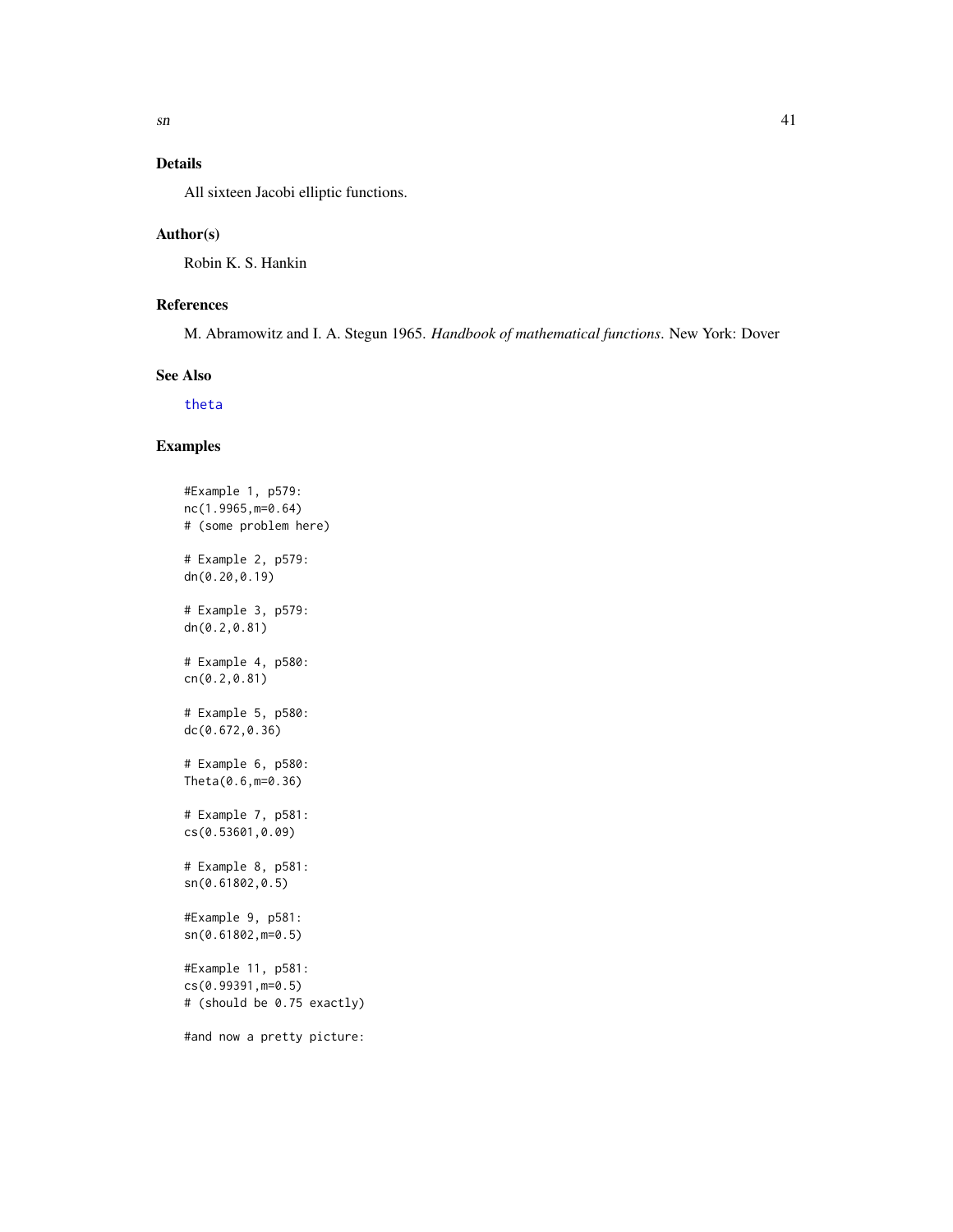<span id="page-41-0"></span>42 sqrti

```
n <- 300
K < - K. fun(1/2)
f <- function(z){1i*log((z-1.7+3i)*(z-1.7-3i)/(z+1-0.3i)/(z+1+0.3i))}
# f \leftarrow function(z) \{ log((z-1.7+3i)/(z+1.7+3i)*(z+1-0.3i)/(z-1-0.3i)) \}x <- seq(from=-K,to=K,len=n)
y <- seq(from=0,to=K,len=n)
z \leftarrow outer(x, 1i*y, "+")view(x, y, f(sn(z,m=1/2)), nlevels=44, imag.contour=TRUE,
     real.cont=TRUE, code=1, drawlabels=FALSE,
     main="Potential flow in a rectangle", axes=FALSE, xlab="", ylab="")
rect(-K,0,K,K,lwd=3)
```
#### sqrti *Generalized square root*

# Description

Square root wrapper that keeps answer real if possible, coerces to complex if not.

# Usage

sqrti(x)

#### Arguments

x Vector to return square root of

# Author(s)

Robin K. S. Hankin

#### Examples

```
sqrti(1:10) #real
sqrti(-10:10) #coerced to complex (compare sqrt(-10:10))
sqrti(1i+1:10) #complex anyway
```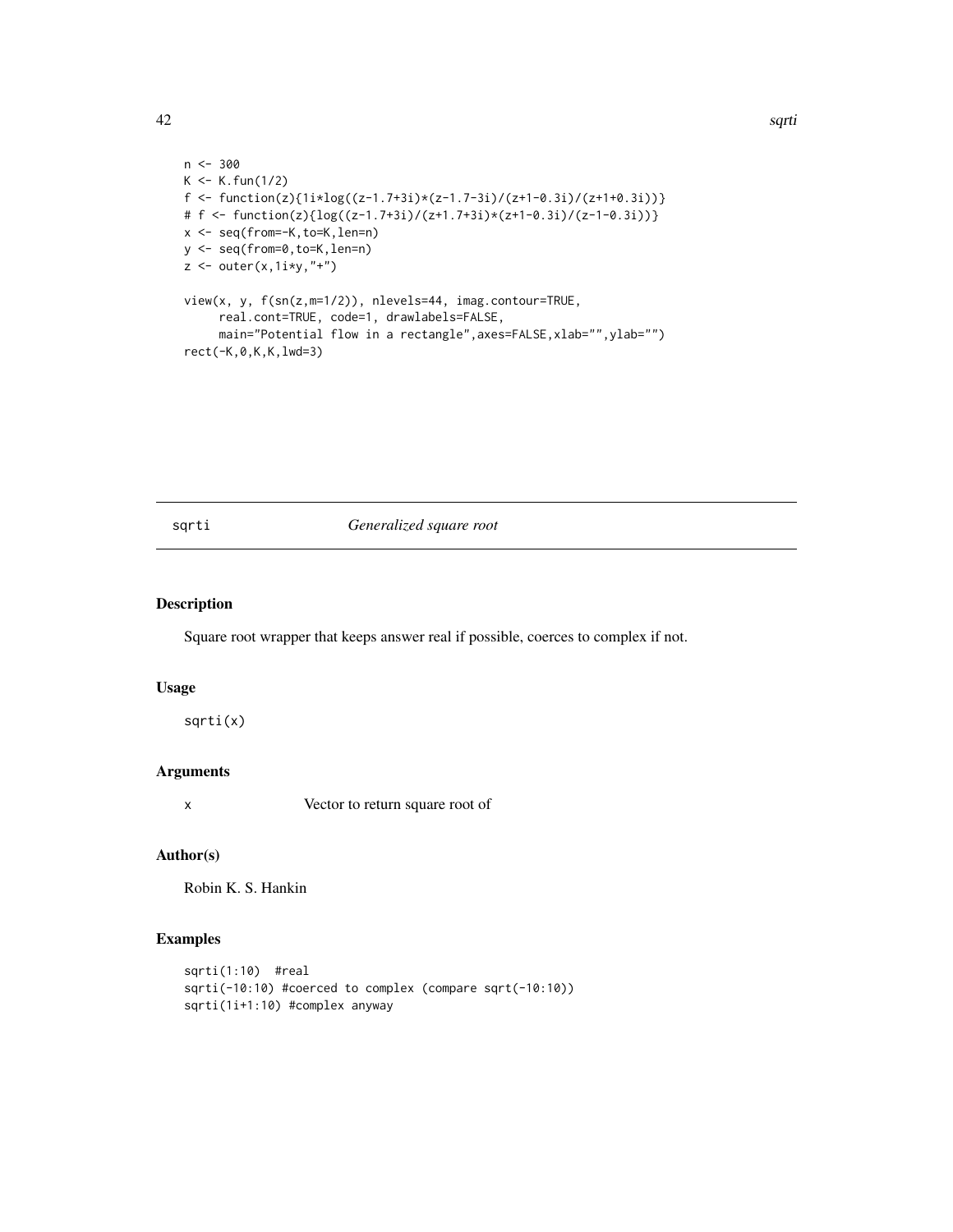<span id="page-42-1"></span><span id="page-42-0"></span>theta *Jacobi theta functions 1-4*

#### Description

Computes Jacobi's four theta functions for complex  $z$  in terms of the parameter  $m$  or  $q$ .

#### Usage

```
theta1 (z, ignore=NULL, m=NULL, q=NULL, give.n=FALSE, maxiter=30)
theta2 (z, ignore=NULL, m=NULL, q=NULL, give.n=FALSE, maxiter=30)
theta3 (z, ignore=NULL, m=NULL, q=NULL, give.n=FALSE, maxiter=30)
theta4 (z, ignore=NULL, m=NULL, q=NULL, give.n=FALSE, maxiter=30)
theta.00(z, ignore=NULL, m=NULL, q=NULL, give.n=FALSE, maxiter=30)
theta.01(z, ignore=NULL, m=NULL, q=NULL, give.n=FALSE, maxiter=30)
theta.10(z, ignore=NULL, m=NULL, q=NULL, give.n=FALSE, maxiter=30)
theta.11(z, ignore=NULL, m=NULL, q=NULL, give.n=FALSE, maxiter=30)
Theta (u, m, ...)
Theta1(u, m, \ldots)
H (u, m, ...)
H1(u, m, ...)
```
#### Arguments

| z,u     | Complex argument of function                                                                                                                                                                                            |
|---------|-------------------------------------------------------------------------------------------------------------------------------------------------------------------------------------------------------------------------|
| ignore  | Dummy variable whose intention is to force the user to name the second argu-<br>ment either m or q.                                                                                                                     |
| m       | Does not seem to have a name. The variable is introduced in section 16.1, p569                                                                                                                                          |
| q       | The nome q, defined in section 16.27, $p576$                                                                                                                                                                            |
| give.n  | Boolean with default FALSE meaning to return the function evaluation, and TRUE<br>meaning to return a two element list, with first element the function evaluation,<br>and second element the number of iterations used |
| maxiter | Maximum number of iterations used. Note that the series generally converge<br>very quickly                                                                                                                              |
|         | In functions that take it, extra arguments passed to the ta1() et seq; notably,<br>maxiter                                                                                                                              |

# Details

Should have a tol argument.

Functions theta.00() eq seq are just wrappers for theta1() et seq, following Whittaker and Watson's terminology on p487; the notation does not appear in Abramowitz and Stegun.

- theta.11() = theta1()
- theta.10() = theta2()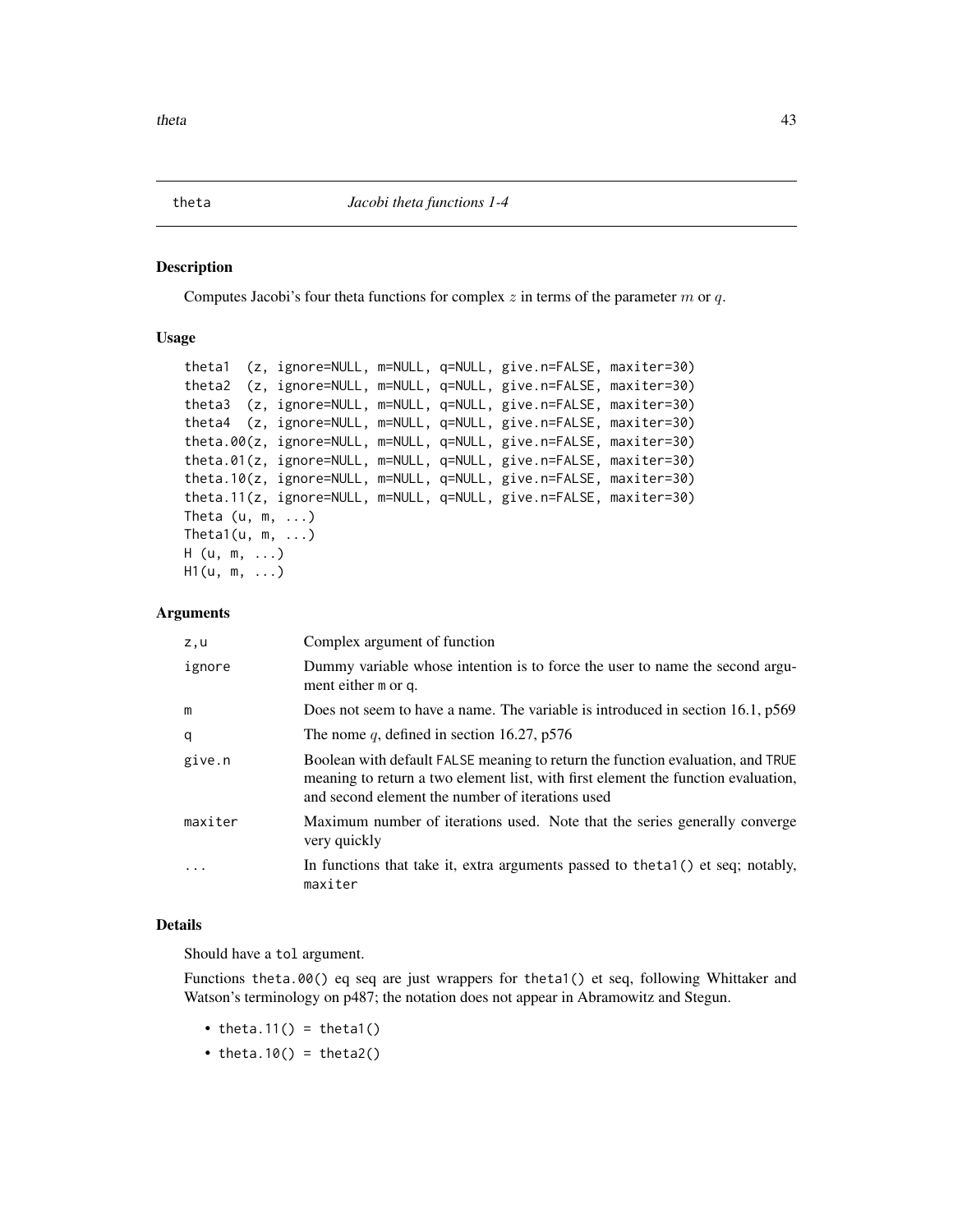- theta.00() = theta3()
- theta.01() = theta4()

#### Value

Returns a complex-valued object with the same attributes as either z, or (m or q), whichever wasn't recycled.

#### Author(s)

Robin K. S. Hankin

#### References

M. Abramowitz and I. A. Stegun 1965. *Handbook of mathematical functions*. New York: Dover

#### See Also

[theta.neville](#page-43-1)

#### Examples

```
m < -0.5derivative <- function(small){(theta1(small,m=m)-theta1(0,m=m))/small}
right.hand.side1 <- theta2(0,m=m)*theta3(0,m=m)*theta4(0,m=m)
right.hand.side2 <- theta1.dash.zero(m)
derivative(1e-5)-right.hand.side1 #should be zero
derivative(1e-5)-right.hand.side2 #should be zero
```
<span id="page-43-1"></span>theta.neville *Neville's form for the theta functions*

#### Description

Neville's notation for theta functions as per section 16.36 of Abramowitz and Stegun.

#### Usage

```
theta.s(u, m, method = "16.36.6", ...)
theta.c(u, m, method = "16.36.6", ...)
theta.d(u, m, method = "16.36.7", ...)
theta.n(u, m, method = "16.36.7", ...)
```
<span id="page-43-0"></span>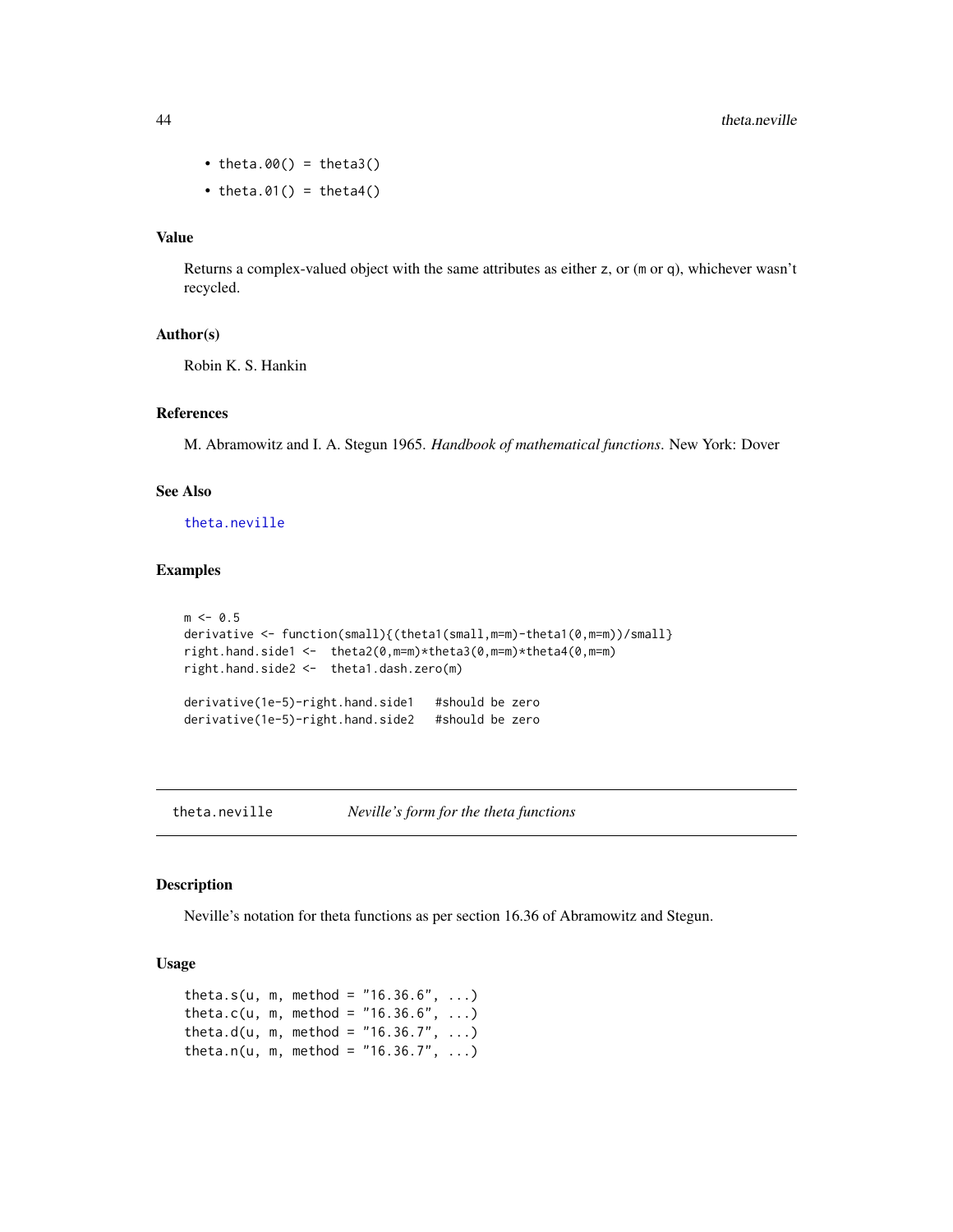#### theta.neville 45

#### Arguments

| u      | Primary complex argument                                              |
|--------|-----------------------------------------------------------------------|
| m      | Real parameter                                                        |
| method | Character string corresponding to A and S's equation numbering scheme |
|        | Extra arguments passed to the method function, such as maxiter        |

# Author(s)

Robin K. S. Hankin

# References

M. Abramowitz and I. A. Stegun 1965. *Handbook of mathematical functions*. New York: Dover

#### Examples

```
#Figure 16.4.
m < -0.5K < -K. fun(m)
Kdash \leq K.fun(1-m)
x \leq -\text{seq}(\text{from=0},\text{to=4*K},\text{len=100})plot (x/K,theta.s(x,m=m),type="l",lty=1,main="Figure 16.4, p578")
points(x/K,theta.n(x,m=m),type="l",lty=2)
points(x/K,theta.c(x,m=m),type="l",lty=3)
points(x/K,theta.d(x,m=m),type="l",lty=4)
abline(0,0)
#plot a graph of something that should be zero:
 x \leftarrow \text{seq}(\text{from}=-4, \text{to}=4, \text{len}=55)plot(x,(e16.37.1(x,0.5)-theta.s(x,0.5)),pch="+",main="error: note vertical scale")
#now table 16.1 on page 582 et seq:
 alpha <-85m <- sin(alpha*pi/180)^2
## K <- ellint_Kcomp(sqrt(m))
 K < -K. fun(m)
 u < -K/90*5*(0:18)u.deg <- round(u/K*90)
 cbind(u.deg,"85" = theta.s(u,m)) # p582, last col.
 cbind(u.deg,'85" = theta.n(u,m)) # p583, last col.
```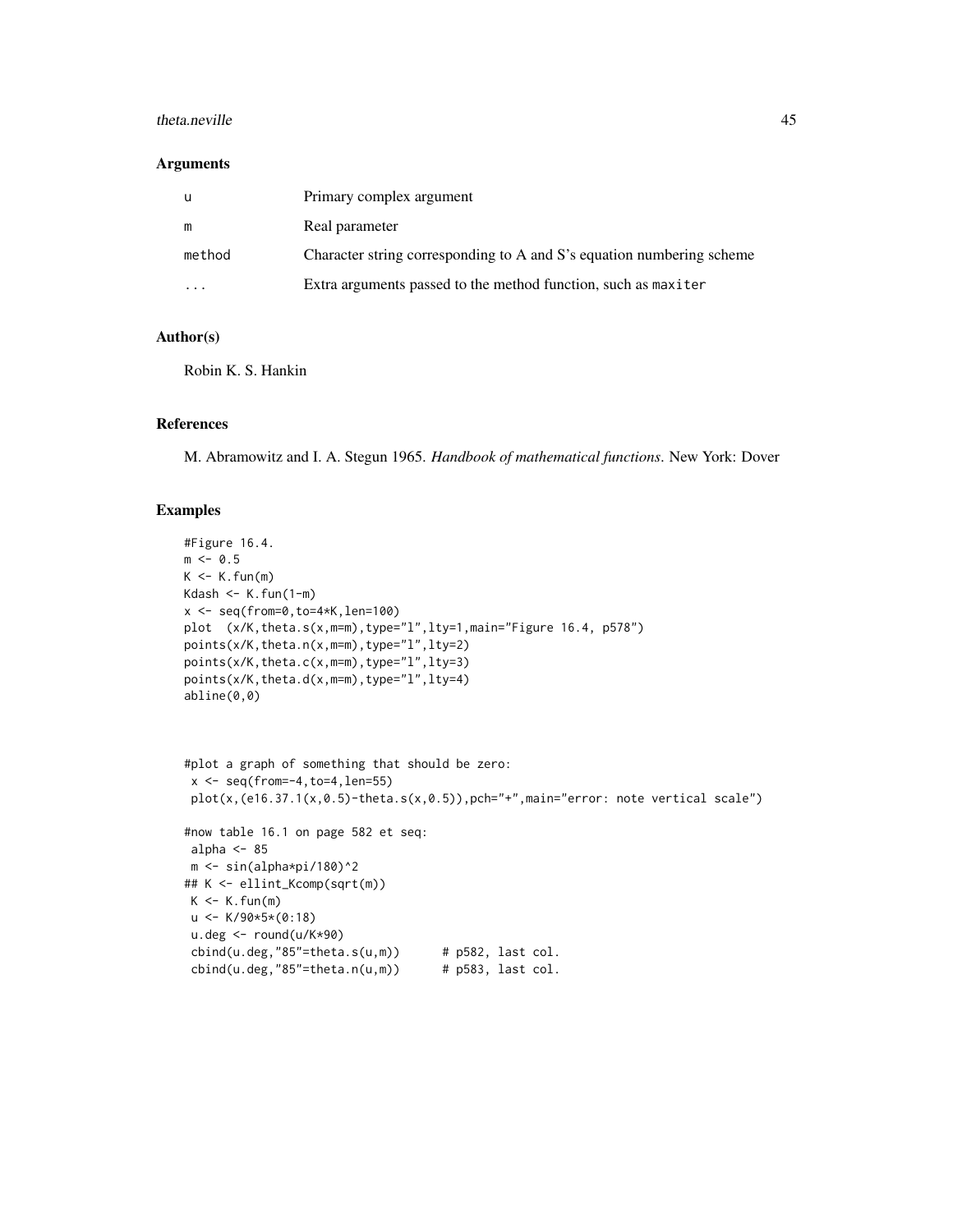<span id="page-45-0"></span>theta1.dash.zero *Derivative of theta1*

#### Description

Calculates  $\theta_1'$  as a function of either m or k

#### Usage

```
theta1.dash.zero(m, ...)
theta1.dash.zero.q(q, ...)
```
# Arguments

| m        | real parameter                                              |
|----------|-------------------------------------------------------------|
| q        | Real parameter                                              |
| $\cdots$ | Extra arguments passed to the tal() et seq, notably maxiter |

# Author(s)

Robin K. S. Hankin

# Examples

```
#Now, try and get 16.28.6, p576: theta1dash=theta2*theta3*theta4:
```

```
m < -0.5derivative <- function(small){(theta1(small,m=m)-theta1(0,m=m))/small}
right.hand.side <- theta2(0,m=m)*theta3(0,m=m)*theta4(0,m=m)
derivative(1e-7)-right.hand.side
```
theta1dash *Derivatives of theta functions*

#### Description

First, second, and third derivatives of the theta functions

# Usage

```
theta1dash(z, ignore = NULL, m = NULL, q = NULL, give.n = FALSE, maxiter = 30)
theta1dashdash(z, ignore = NULL, m = NULL, q = NULL, give.n = FALSE, maxiter = 30)
theta1dashdashdash(z, ignore = NULL, m = NULL, q = NULL, give.n = FALSE, maxiter = 30)
```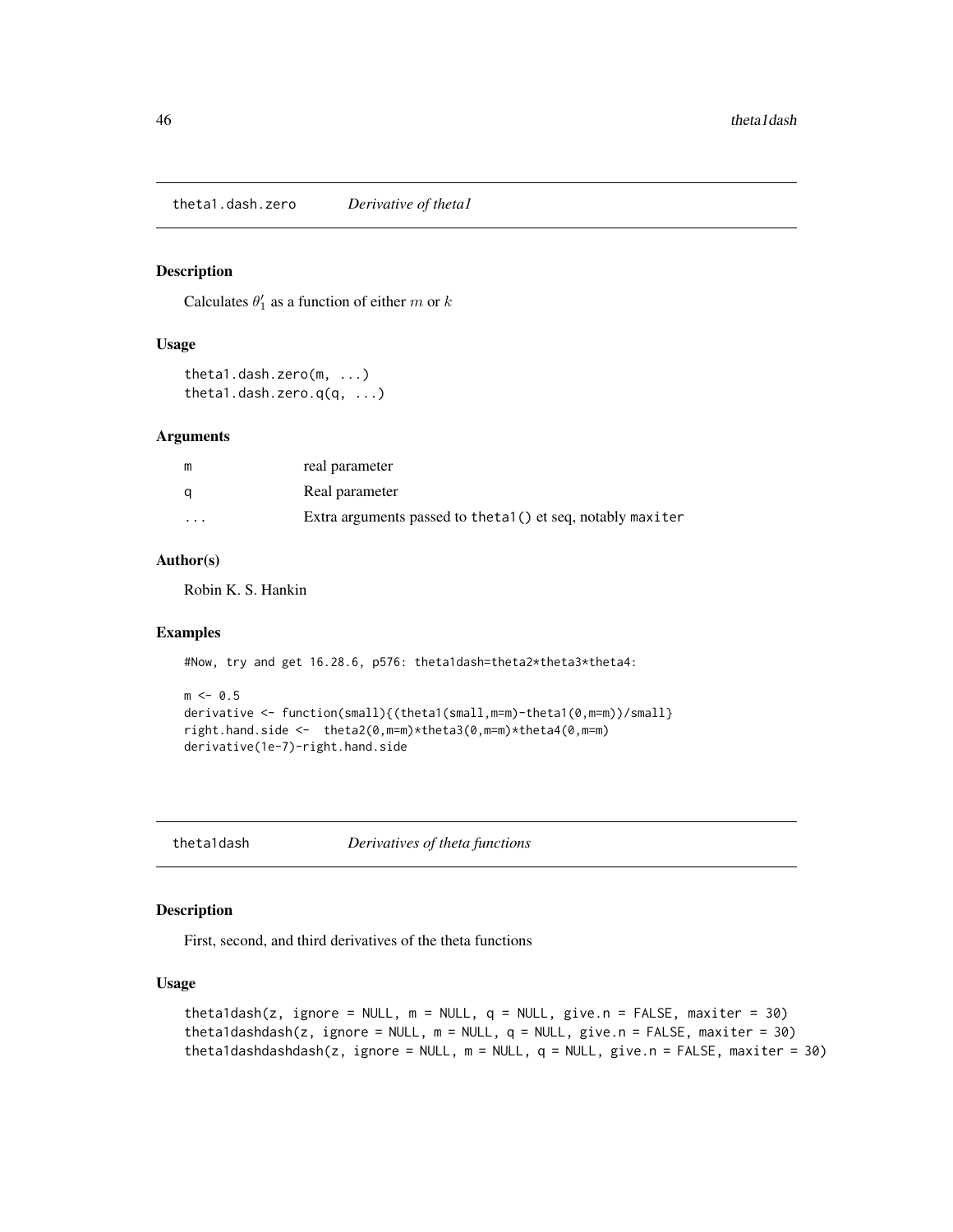#### <span id="page-46-0"></span>unimodular 47

#### Arguments

|         | Primary complex argument                                                                                                                                                                                                |
|---------|-------------------------------------------------------------------------------------------------------------------------------------------------------------------------------------------------------------------------|
| ignore  | Dummy argument to force the user to name the next argument either $m$ or $q$                                                                                                                                            |
| m       | m as documented in the ta $1()$                                                                                                                                                                                         |
| q       | q as documented in the tal( $)$                                                                                                                                                                                         |
| give.n  | Boolean with default FALSE meaning to return the function evaluation, and TRUE<br>meaning to return a two element list, with first element the function evaluation,<br>and second element the number of iterations used |
| maxiter | Maximum number of iterations                                                                                                                                                                                            |

#### Details

Uses direct expansion as for theta1() et seq

# Author(s)

Robin K. S. Hankin

# References

M. Abramowitz and I. A. Stegun 1965. *Handbook of Mathematical Functions.* New York, Dover

#### See Also

[theta](#page-42-1)

#### Examples

```
m <- 0.3+0.31i
z <- seq(from=1,to=2+1i,len=7)
delta <- 0.001
deriv.numer <- (theta1dashdash(z=z+delta,m=m) - theta1dashdash(z=z,m=m))/delta
deriv.exact <- theta1dashdashdash(z=z+delta/2,m=m)
abs(deriv.numer-deriv.exact)
```
<span id="page-46-1"></span>unimodular *Unimodular matrices*

# Description

Systematically generates unimodular matrices; numerical verfication of a function's unimodularness

#### Usage

```
unimodular(n)
unimodularity(n,o, FUN, ...)
```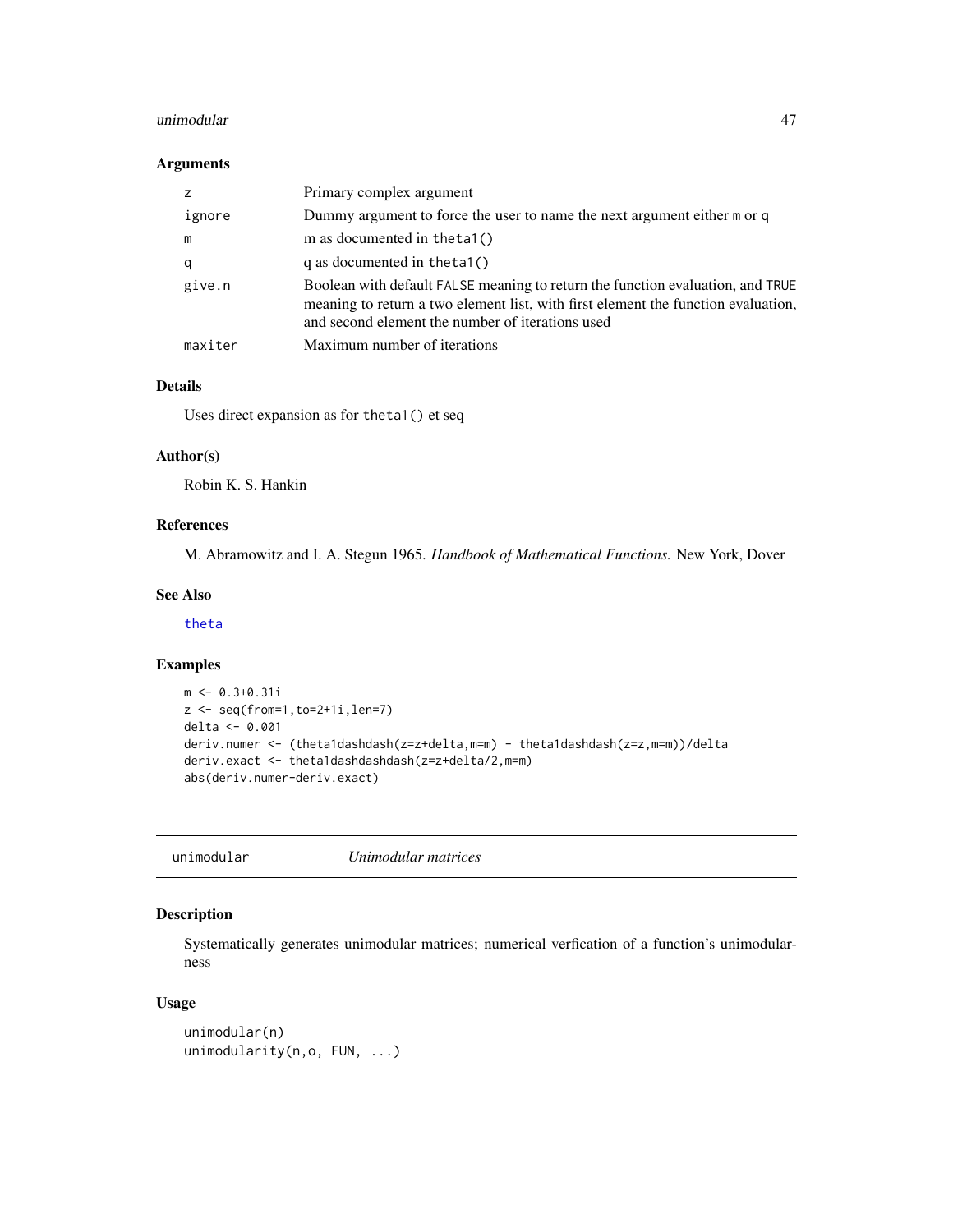#### <span id="page-47-0"></span>48 unimodular

#### Arguments

| n        | Maximum size of entries of matrices           |
|----------|-----------------------------------------------|
| $\Omega$ | Two element vector                            |
| FUN      | Function whose unimodularity is to be checked |
|          | Further arguments passed to FUN               |

# Details

Here, a 'unimodular' matrix is of size  $2 \times 2$ , with integer entries and a determinant of unity.

#### Value

Function unimodular () returns an array a of dimension  $c(2,2,u)$  (where u is a complicated function of n). Thus 3-slices of a (that is,  $a[,$ , i]) are unimodular.

Function unimodularity() returns the result of applying FUN() to the unimodular transformations of o. The function returns a vector of length dim(unimodular(n))[3]; if FUN() is unimodular and roundoff is neglected, all elements of the vector should be identical.

# Note

In function as.primitive(), a 'unimodular' may have determinant minus one.

#### Author(s)

Robin K. S. Hankin

# See Also

[as.primitive](#page-6-1)

#### Examples

unimodular(3)

```
o \leftarrow c(1,1i)plot(abs(unimodularity(3,o,FUN=g2.fun,maxiter=100)-g2.fun(o)))
```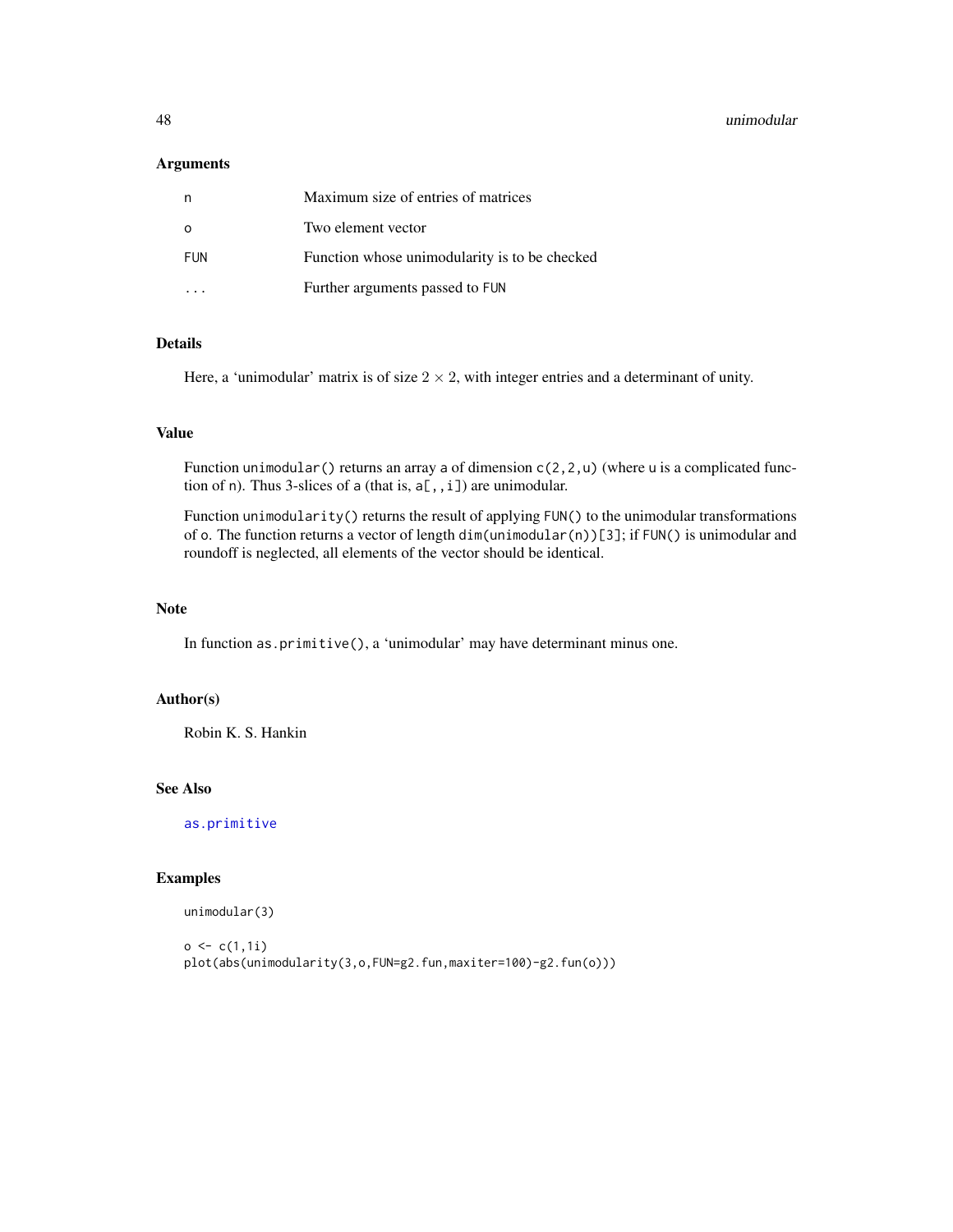<span id="page-48-0"></span>Visualization of complex functions using colourmaps and contours

# Usage

```
view(x, y, z, scheme = 0, real.contrib = TRUE, imagecontour = real.contribdefault = 0, col="black", r0=1, power=1, show.scheme=FALSE, ...)
```
# Arguments

| x,y                        | Vectors showing real and imaginary components of complex plane; same func-<br>tionality as arguments to image()                                                                                                                                        |
|----------------------------|--------------------------------------------------------------------------------------------------------------------------------------------------------------------------------------------------------------------------------------------------------|
| z                          | Matrix of complex values to be visualized                                                                                                                                                                                                              |
| scheme                     | Visualization scheme to be used. A numeric value is interpreted as one of the<br>(numbered) provided schemes; see source code for details, as I add new schemes<br>from time to time and the code would in any case dominate anything written<br>here. |
|                            | A default of zero corresponds to Thaller (1998): see references. For no colour<br>(ie a white background), set scheme to a negative number.                                                                                                            |
|                            | If scheme does not correspond to a built-in function, the switch() statement<br>"drops through" and provides a white background (use this to show just real or<br>imaginary contours; a value of $-1$ will always give this behaviour)                 |
|                            | If not numeric, scheme is interpreted as a function that produces a colour; see<br>examples section below. See details section for some tools that make writing<br>such functions easier                                                               |
| real.contour, imag.contour |                                                                                                                                                                                                                                                        |
|                            | Boolean with default TRUE meaning to draw contours of constant $Re(z)$ (resp:<br>$Im(z)$ ) and FALSE meaning not to draw them                                                                                                                          |
| default                    | Complex value to be assumed for colouration, if z takes NA or infinite values;<br>defaults to zero. Set to NA for no substitution (ie plot z "as is"); usually a bad<br>idea                                                                           |
| col                        | Colour (sent to contour())                                                                                                                                                                                                                             |
| rØ                         | If scheme=0, radius of Riemann sphere as used by Thaller                                                                                                                                                                                               |
| power                      | Defines a slight generalization of Thaller's scheme. Use high values to empha-<br>size areas of high modulus (white) and low modulus (black); use low values to<br>emphasize the argument over the whole of the function's domain.                     |
|                            | This argument is also applied to some of the other schemes where it makes sense                                                                                                                                                                        |
| show.scheme                | Boolean, with default FALSE meaning to perform as advertized and visualize a<br>complex function; and TRUE meaning to return the function corresponding to the<br>value of argument scheme                                                             |
| .                          | Extra arguments passed to image() and contour()                                                                                                                                                                                                        |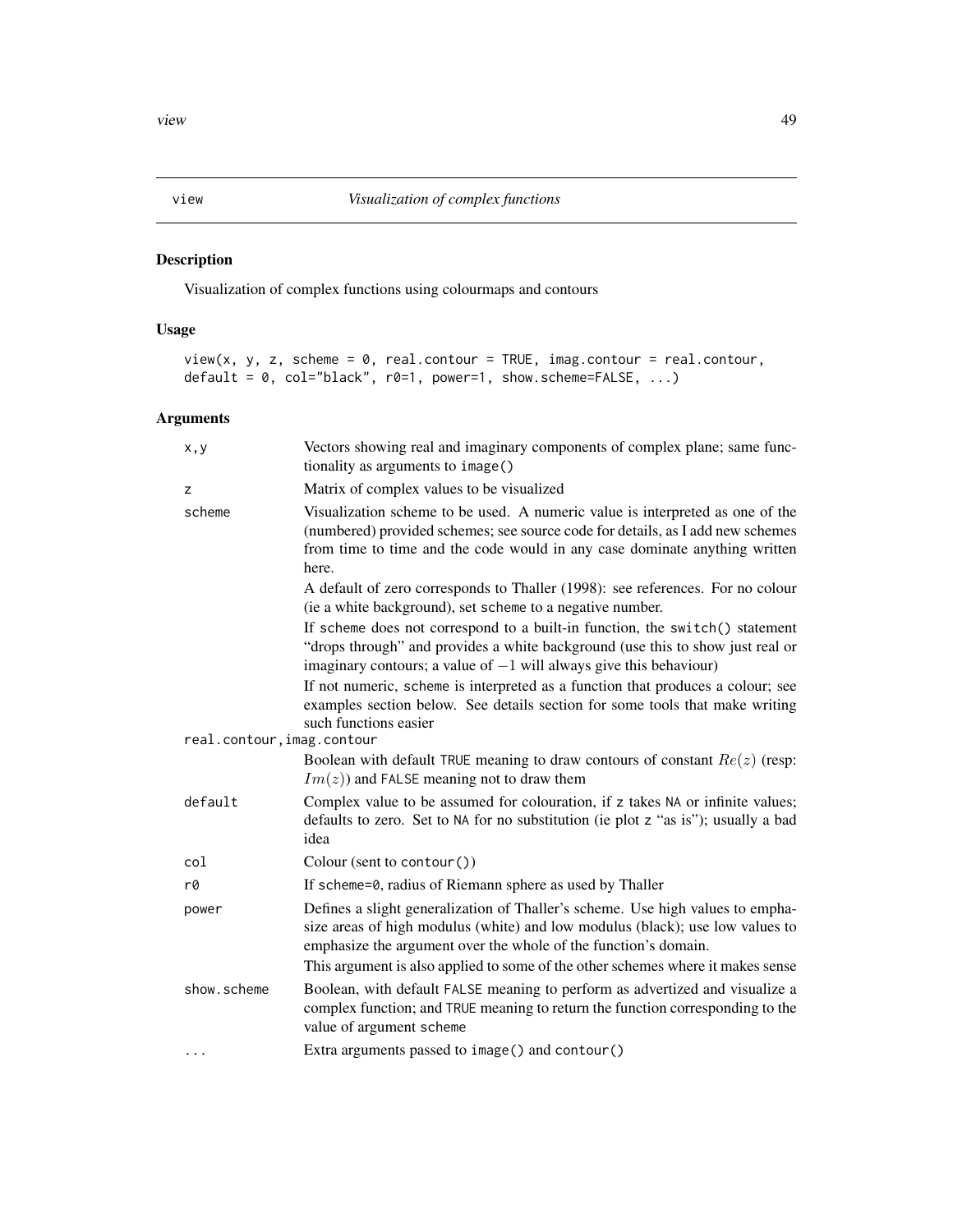The examples given for different values of scheme are intended as examples only: the user is encouraged to experiment by passing homemade colour schemes (and indeed to pass such schemes to the author).

Scheme 0 implements the ideas of Thaller: the complex plane is mapped to the Riemann sphere, which is coded with the North pole white (indicating a pole) and the South Pole black (indicating a zero). The equator (that is, complex numbers of modulus  $r\theta$ ) maps to colours of maximal saturation.

Function view() includes several tools that simplify the creation of suitable functions for passing to scheme.

These include:

breakup(): Breaks up a continuous map: function(x){ifelse(x>1/2,3/2-x,1/2-x)}

 $g()$ : maps positive real to  $[0, 1]$ : function(x){0.5+atan(x)/pi}

scale(): scales range to  $[0, 1]$ : function(x){(x-min(x))/(max(x)-min(x))}

wrap(): wraps phase to  $[0, 1]$ : function(x){1/2+x/(2\*pi)}

# Note

Additional ellipsis arguments are given to both image() and contour() (typically, nlevels). The resulting warning() from one or other function is suppressed by suppressWarnings().

#### Author(s)

Robin K. S. Hankin

# References

B. Thaller 1998. *Visualization of complex functions*, The Mathematica Journal, 7(2):163–180

#### Examples

```
n <- 100
x \leq -\text{seq}(\text{from}=-4,\text{to}=4,\text{len}=n)y \le -xz \le outer(x, 1i*y, "+")
view(x,y,limit(1/z),scheme=2)
view(x,y,limit(1/z),scheme=18)
view(x,y,limit(1/z+1/(z-1-1i)^2),scheme=5)
view(x,y,limit(1/z+1/(z-1-1i)^2),scheme=17)
view(x,y,log(0.4+0.7i+log(z/2)^2),main="Some interesting cut lines")
view(x,y,z^2,scheme=15,main="try finer resolution")
view(x,y,sn(z,m=1/2+0.3i),scheme=6,nlevels=33,drawlabels=FALSE)
view(x,y,limit(P(z,c(1+2.1i,1.3-3.2i))),scheme=2,nlevels=6,drawlabels=FALSE)
```
50 view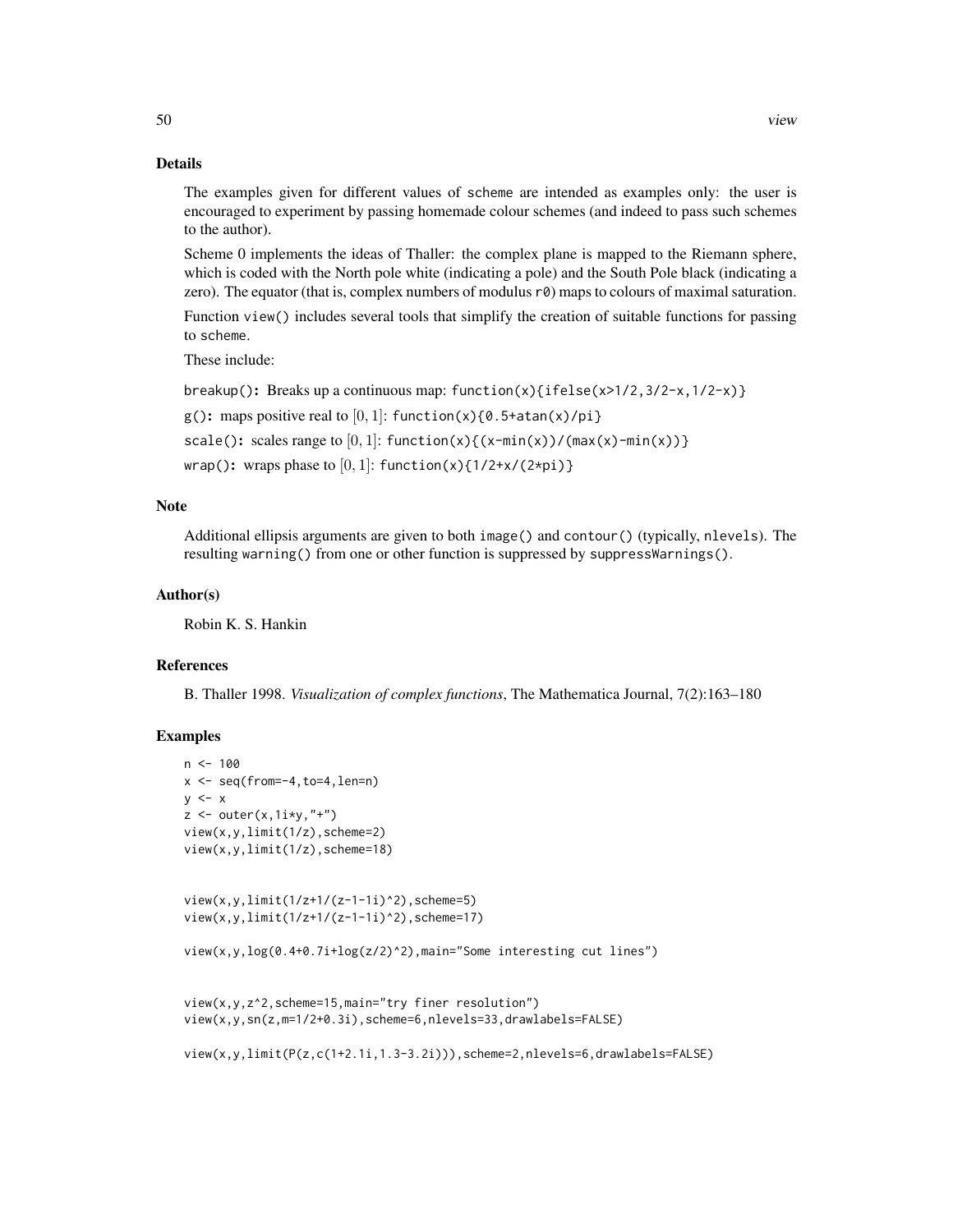#### <span id="page-50-0"></span>WeierstrassP 51

```
view(x,y,limit(Pdash(z,c(0,1))),scheme=6,nlevels=7,drawlabels=FALSE)
view(x,x,limit(zeta(z,c(1+1i,2-3i))),nlevels=6,scheme=4,col="white")
# Now an example with a bespoke colour function:
fun <- function(z){hcl(h=360*wrap(Arg(z)),c= 100 * (Mod(z) < 1))}
view(x,x,limit(zeta(z,c(1+1i,2-3i))),nlevels=6,scheme=fun)
view(scheme=10, show.scheme=TRUE)
```
WeierstrassP *Weierstrass P and related functions*

# Description

Weierstrass elliptic function and its derivative, Weierstrass sigma function, and the Weierstrass zeta function

# Usage

```
P(z, g=NULL, Omega=NULL, params=NULL, use.fpp=TRUE, give.all.3=FALSE, ...)
Pdash(z, g=NULL, Omega=NULL, params=NULL, use.fpp=TRUE, ...)
sigma(z, g=NULL, Omega=NULL, params=NULL, use.theta=TRUE, ...)
zeta(z, g=NULL, Omega=NULL, params=NULL, use.fpp=TRUE, ...)
```
# Arguments

| z          | Primary complex argument                                                                                                                                                                                                                                                        |
|------------|---------------------------------------------------------------------------------------------------------------------------------------------------------------------------------------------------------------------------------------------------------------------------------|
| g          | Invariants $g = c(g_2, g_3)$ . Supply exactly one of $(g, \text{Omega}, \text{params})$                                                                                                                                                                                         |
| Omega      | Half periods                                                                                                                                                                                                                                                                    |
| params     | Object with class "parameters" (typically provided by parameters())                                                                                                                                                                                                             |
| use.fpp    | Boolean, with default TRUE meaning to calculate $\wp(z^C)$ where $z^C$ is congruent<br>to $z$ in the period lattice. The default means that accuracy is greater for large $z$<br>but has the deficiency that slight discontinuities may appear near parallelogram<br>boundaries |
| give.all.3 | Boolean, with default FALSE meaning to return $\wp(z)$ and TRUE meaning to return<br>the other forms given in equation 18.10.5, p650. Use TRUE to check for accuracy                                                                                                            |
| use.theta  | Boolean, with default TRUE meaning to use theta function forms, and FALSE<br>meaning to use a Laurent expansion. Usually, the theta function form is faster,<br>but not always                                                                                                  |
| $\ddotsc$  | Extra parameters passed to the ta1() and the ta1 dash()                                                                                                                                                                                                                         |
|            |                                                                                                                                                                                                                                                                                 |

#### Note

In this package, function sigma() is the Weierstrass sigma function. For the number theoretic divisor function also known as "sigma", see divisor().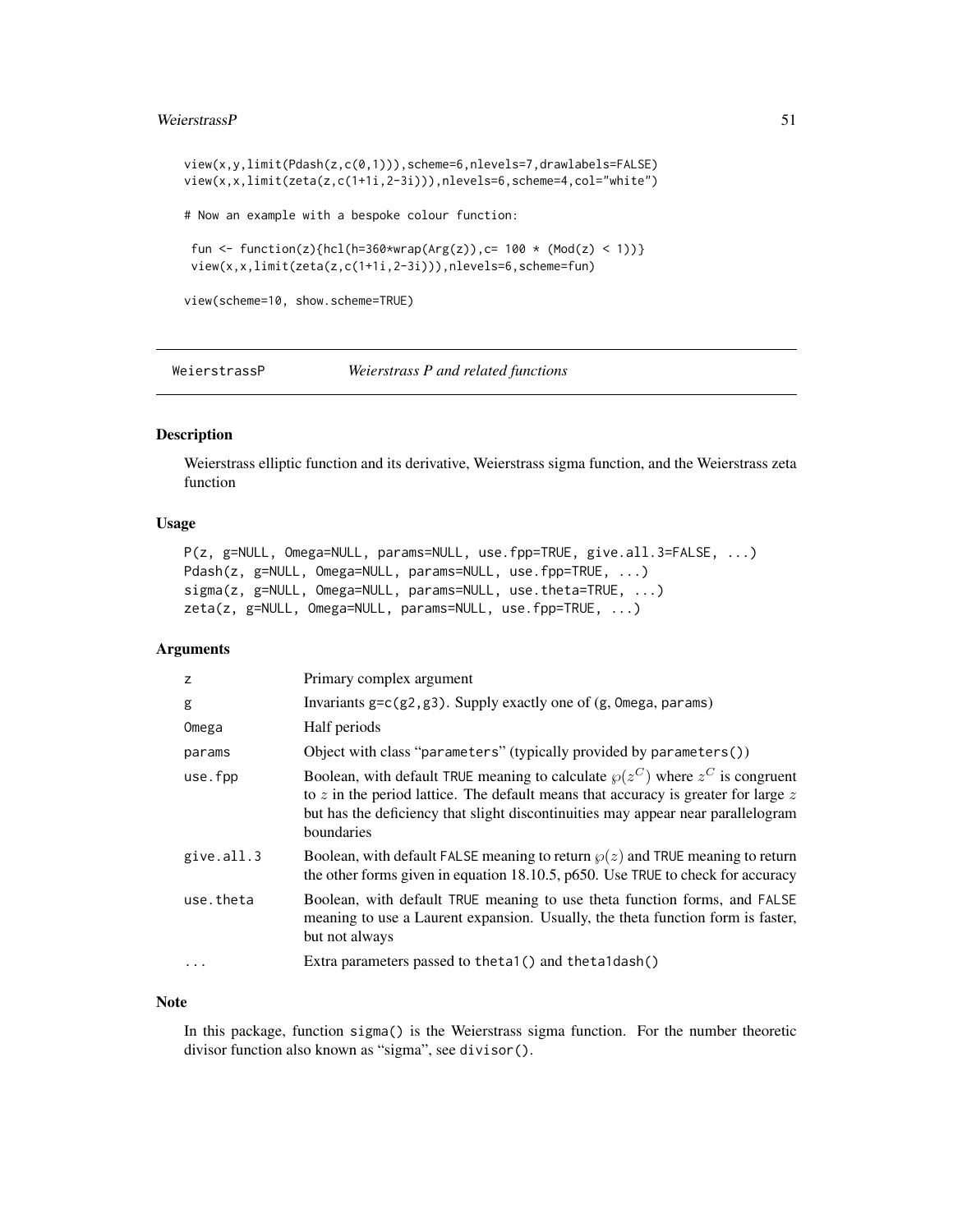#### Author(s)

Robin K. S. Hankin

# References

R. K. S. Hankin. *Introducing Elliptic, an R package for Elliptic and Modular Functions*. Journal of Statistical Software, Volume 15, Issue 7. February 2006.

# Examples

```
## Example 8, p666, RHS:
P(z=0.07 + 0.1i,g=c(10,2))
## Example 8, p666, RHS:
P(z=0.1 + 0.03i, g=c(-10, 2))## Right answer!
## Compare the Laurent series, which also gives the Right Answer (tm):
P.laurent(z=0.1 + 0.03i,g=c(-10,2))
## Now a nice little plot of the zeta function:
x \le - seq(from=-4, to=4, len=100)
z \leftarrow outer(x, 1i*x, "+")view(x,x,limit(zeta(z,c(1+1i,2-3i))),nlevels=6,scheme=1)
#now figure 18.5, top of p643:
p <- parameters(Omega=c(1+0.1i,1+1i))
n < -40f \leftarrow function(r, i1, i2=1)seq(from=r+1i \times i1, to=r+1i \times i2, len=n)
g \leftarrow function(i, r1, r2=1)seq(from=1i*i+r1,to=1i*i+2,len=n)
solid.lines <-
  c(
    f(0.1,0.5),NA,
    f(0.2,0.4),NA,
    f(0.3,0.3),NA,
    f(0.4,0.2),NA,
    f(0.5,0.0),NA,
    f(0.6,0.0),NA,
    f(0.7,0.0),NA,
    f(0.8,0.0),NA,
    f(0.9,0.0),NA,
    f(1.0,0.0)
    )
dotted.lines <-
  c(
    g(0.1,0.5),NA,
    g(0.2,0.4),NA,
    g(0.3,0.3),NA,
```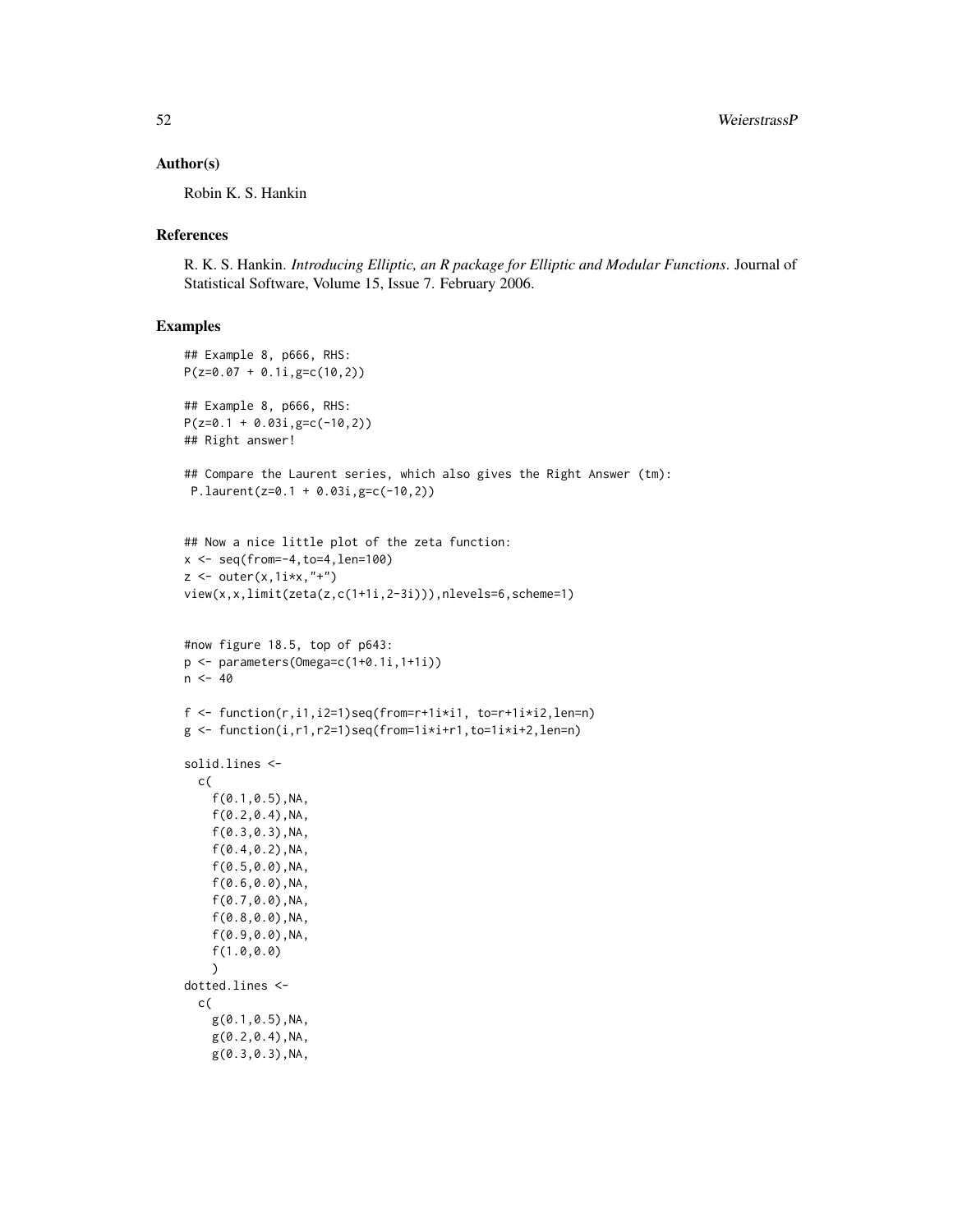# WeierstrassP 53

g(0.4,0.2),NA, g(0.5,0.0),NA, g(0.6,0.0),NA, g(0.7,0.0),NA, g(0.8,0.0),NA, g(0.9,0.0),NA, g(1.0,0.0),NA  $)$ 

plot(P(z=solid.lines,params=p),xlim=c(-4,4),ylim=c(-6,0),type="l",asp=1) lines(P(z=dotted.lines,params=p),xlim=c(-4,4),ylim=c(-6,0),type="l",lty=2)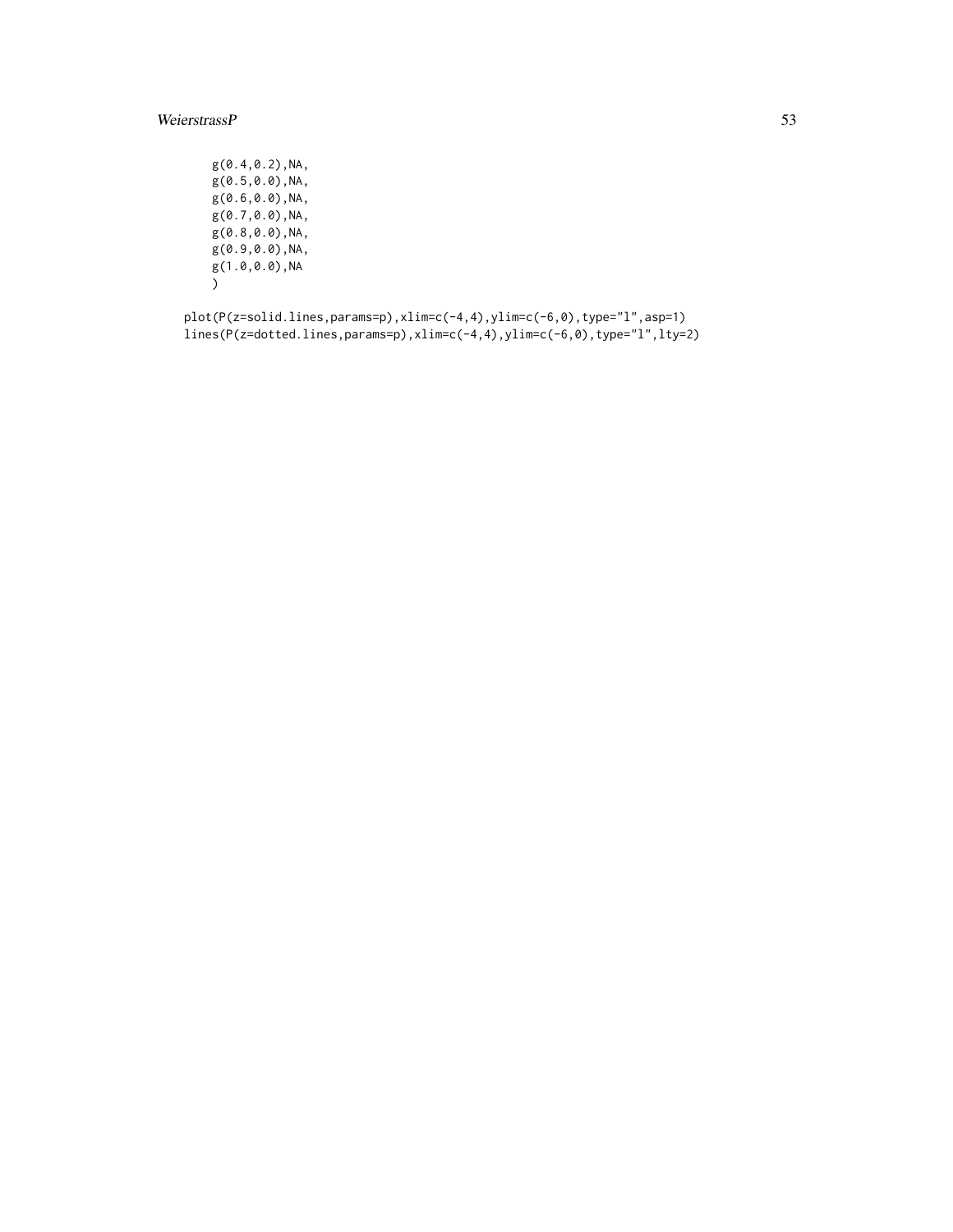# <span id="page-53-0"></span>Index

∗Topic array as.primitive , [7](#page-6-0) e16.28.1 , [12](#page-11-0) farey, [18](#page-17-0) theta , [43](#page-42-0) unimodular , [47](#page-46-0) ∗Topic math amn , [6](#page-5-0) ck , [8](#page-7-0) congruence , [9](#page-8-0) coqueraux , [10](#page-9-0) divisor , [11](#page-10-0) e18.10.9 , [13](#page-12-0) e1e2e3 , [14](#page-13-0) equianharmonic , [15](#page-14-0) eta , [17](#page-16-0) fpp , [19](#page-18-0) g.fun , [20](#page-19-0) half.periods, [22](#page-21-0) J , [23](#page-22-0) K.fun , [24](#page-23-0) latplot , [25](#page-24-0) lattice , [26](#page-25-0) limit , [26](#page-25-0) massage , [27](#page-26-0) misc , [28](#page-27-0) mob , [29](#page-28-0) myintegrate, [30](#page-29-0) near.match , [33](#page-32-0) newton\_raphson , [34](#page-33-0) nome , [35](#page-34-0) P.laurent, [36](#page-35-0) p1.tau, [36](#page-35-0) parameters , [37](#page-36-0) pari , [39](#page-38-0) sn , [40](#page-39-0) sqrti , [42](#page-41-0) theta.neville, [44](#page-43-0) theta1.dash.zero , [46](#page-45-0)

theta1dash , [46](#page-45-0) view , [49](#page-48-0) WeierstrassP , [51](#page-50-0) ∗Topic package elliptic-package , [2](#page-1-0) %mob% *(*mob *)* , [29](#page-28-0) 18.5.7 *(*amn *)* , [6](#page-5-0) 18.5.8 *(*amn *)* , [6](#page-5-0) amn , [6](#page-5-0) as.primitive , [7](#page-6-0) , *[48](#page-47-0)* cc *(*sn *)* , [40](#page-39-0) cd *(*sn *)* , [40](#page-39-0) ck , [8](#page-7-0) cn *(*sn *)* , [40](#page-39-0) congruence , [9](#page-8-0) coqueraux , [10](#page-9-0) cs *(*sn *)* , [40](#page-39-0) dc *(*sn *)* , [40](#page-39-0) dd *(*sn *)* , [40](#page-39-0) divisor , [11](#page-10-0) dn *(*sn *)* , [40](#page-39-0) ds *(*sn *)* , [40](#page-39-0) e16.1.1 *(*K.fun *)* , [24](#page-23-0) e16.27.1 *(*theta *)* , [43](#page-42-0) e16.27.2 *(*theta *)* , [43](#page-42-0) e16.27.3 *(*theta *)* , [43](#page-42-0) e16.27.4 *(*theta *)* , [43](#page-42-0) e16.28.1 , [12](#page-11-0) e16.28.2 *(*e16.28.1 *)* , [12](#page-11-0) e16.28.3 *(*e16.28.1 *)* , [12](#page-11-0) e16.28.4 *(*e16.28.1 *)* , [12](#page-11-0) e16.28.5 *(*e16.28.1 *)* , [12](#page-11-0) e16.28.6 *(*theta1.dash.zero *)* , [46](#page-45-0) e16.31.1 *(*theta *)* , [43](#page-42-0) e16.31.2 *(*theta *)* , [43](#page-42-0) e16.31.3 *(*theta *)* , [43](#page-42-0)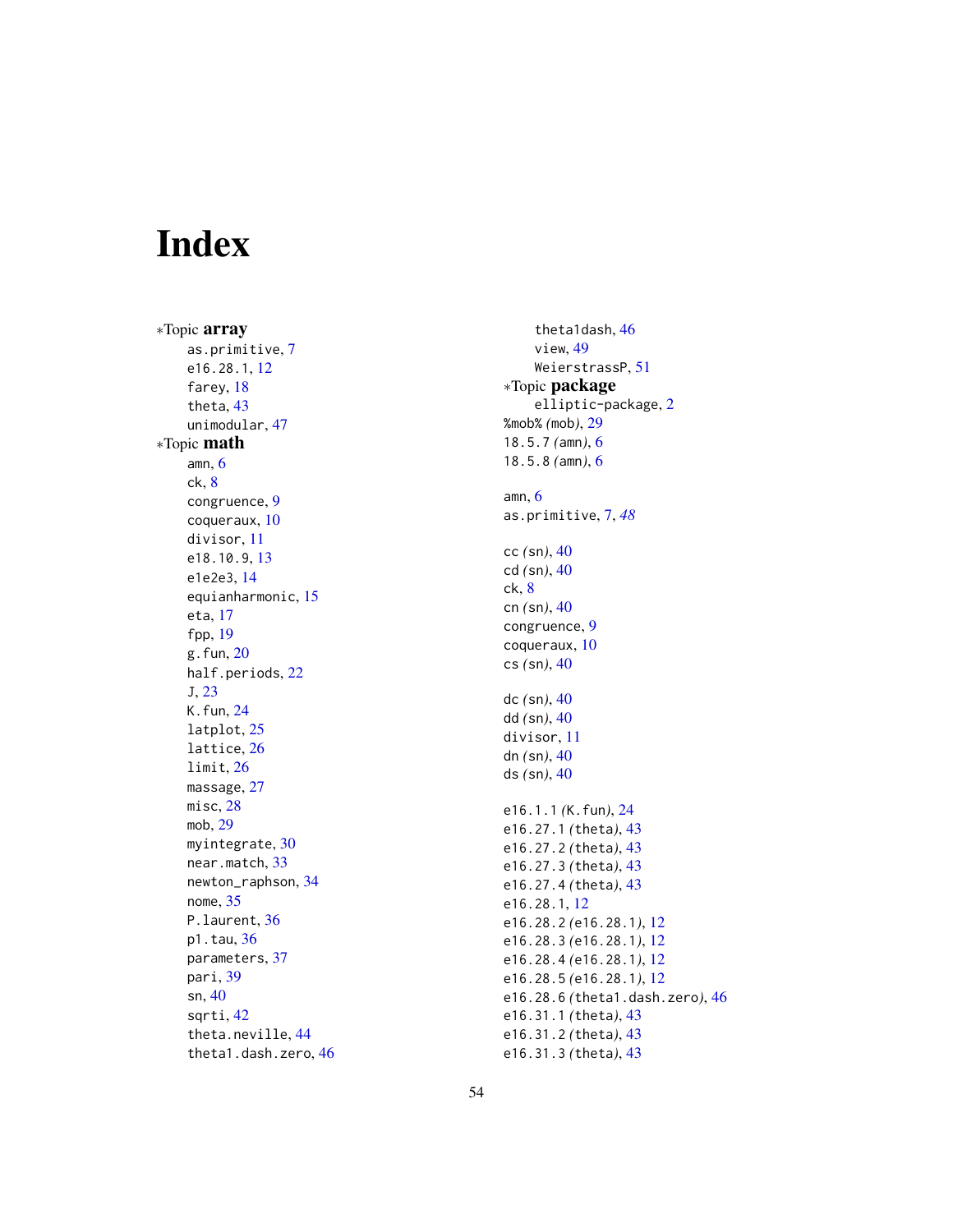#### INDEX 55

e16.31.4 *(*theta *)* , [43](#page-42-0) e16.36.3 *(*sn *)* , [40](#page-39-0) e16.36.6 *(*theta.neville *)* , [44](#page-43-0) e16.36.6a *(*theta.neville *)* , [44](#page-43-0) e16.36.6b *(*theta.neville *)* , [44](#page-43-0) e16.36.7 *(*theta.neville *)* , [44](#page-43-0) e16.36.7a *(*theta.neville *)* , [44](#page-43-0) e16.36.7b *(*theta.neville *)* , [44](#page-43-0) e16.37.1 *(*theta.neville *)* , [44](#page-43-0) e16.37.2 *(*theta.neville *)* , [44](#page-43-0) e16.37.3 *(*theta.neville *)* , [44](#page-43-0) e16.37.4 *(*theta.neville *)* , [44](#page-43-0) e16.38.1 *(*theta.neville *)* , [44](#page-43-0) e16.38.2 *(*theta.neville *)* , [44](#page-43-0) e16.38.3 *(*theta.neville *)* , [44](#page-43-0) e16.38.4 *(*theta.neville *)* , [44](#page-43-0) e18.1.1 *(*g.fun *)* , [20](#page-19-0) e18.10.1 *(*WeierstrassP *)* , [51](#page-50-0) e18.10.10 *(*e18.10.9 *)* , [13](#page-12-0) e18.10.10a *(*e18.10.9 *)* , [13](#page-12-0) e18.10.10b *(*e18.10.9 *)* , [13](#page-12-0) e18.10.11 *(*e18.10.9 *)* , [13](#page-12-0) e18.10.11a *(*e18.10.9 *)* , [13](#page-12-0) e18.10.11b *(*e18.10.9 *)* , [13](#page-12-0) e18.10.12 *(*e18.10.9 *)* , [13](#page-12-0) e18.10.12a *(*e18.10.9 *)* , [13](#page-12-0) e18.10.12b *(*e18.10.9 *)* , [13](#page-12-0) e18.10.2 *(*WeierstrassP *)* , [51](#page-50-0) e18.10.3 *(*WeierstrassP *)* , [51](#page-50-0) e18.10.4 *(*WeierstrassP *)* , [51](#page-50-0) e18.10.5 *(*WeierstrassP *)* , [51](#page-50-0) e18.10.6 *(*WeierstrassP *)* , [51](#page-50-0) e18.10.7 *(*WeierstrassP *)* , [51](#page-50-0) e18.10.9 , [13](#page-12-0) e18.10.9a *(*e18.10.9 *)* , [13](#page-12-0) e18.10.9b *(*e18.10.9 *)* , [13](#page-12-0) e18.3.1 *(*e1e2e3 *)* , [14](#page-13-0) e18.3.3 *(*parameters *)* , [37](#page-36-0) e18.3.37 *(*parameters *)* , [37](#page-36-0) e18.3.38 *(*parameters *)* , [37](#page-36-0) e18.3.39 *(*parameters *)* , [37](#page-36-0) e18.3.5 *(*parameters *)* , [37](#page-36-0) e18.3.7 *(*e1e2e3 *)* , [14](#page-13-0) e18.3.8 *(*e1e2e3 *)* , [14](#page-13-0) e18.5.1 *(*P.laurent *)* , [36](#page-35-0) e18.5.16 *(*ck *)* , [8](#page-7-0) e18.5.2 *(*ck *)* , [8](#page-7-0) e18.5.3 *(*ck *)* , [8](#page-7-0)

e18.5.4 *(*P.laurent *)* , [36](#page-35-0) e18.5.5 *(*P.laurent *)* , [36](#page-35-0) e18.5.6 *(*P.laurent *)* , [36](#page-35-0) e18.7.4 *(*parameters *)* , [37](#page-36-0) e18.7.5 *(*parameters *)* , [37](#page-36-0) e18.7.7 *(*parameters *)* , [37](#page-36-0) e18f.5.3 *(*P.laurent *)* , [36](#page-35-0) e1e2e3 , [14](#page-13-0) eee.cardano *(*e1e2e3 *)* , [14](#page-13-0) elliptic *(*elliptic-package *)* , [2](#page-1-0) elliptic-package , [2](#page-1-0) equianharmonic , [15](#page-14-0) eta , [17](#page-16-0) factorize *(*divisor *)* , [11](#page-10-0) farey , *[17](#page-16-0)* , [18](#page-17-0) fpp , [19](#page-18-0) g.fun , [20](#page-19-0) g2.fun *(*g.fun *)* , [20](#page-19-0) g3.fun *(*g.fun *)* , [20](#page-19-0) GP *(*pari *)* , [39](#page-38-0) Gp *(*pari *)* , [39](#page-38-0) gp *(*pari *)* , [39](#page-38-0) H *(*theta *)* , [43](#page-42-0) H1 *(*theta *)* , [43](#page-42-0) half.periods, $22\,$  $22\,$ Im<- *(*misc *)* , [28](#page-27-0) integrate.contour *(*myintegrate *)* , [30](#page-29-0) integrate.segments *(*myintegrate *)* , [30](#page-29-0) is.primitive *(*as.primitive *)* , [7](#page-6-0) J , [23](#page-22-0) K.fun , [24](#page-23-0) , *[35](#page-34-0)* lambda *(* J *)* , [23](#page-22-0) latplot , [25](#page-24-0) lattice , [26](#page-25-0) lemniscatic *(*equianharmonic *)* , [15](#page-14-0) limit , [26](#page-25-0) liouville *(*divisor *)* , [11](#page-10-0) massage, [27](#page-26-0) misc , [28](#page-27-0) mn *(*fpp *)* , [19](#page-18-0) mob , [29](#page-28-0) mobius *(*divisor *)* , [11](#page-10-0)